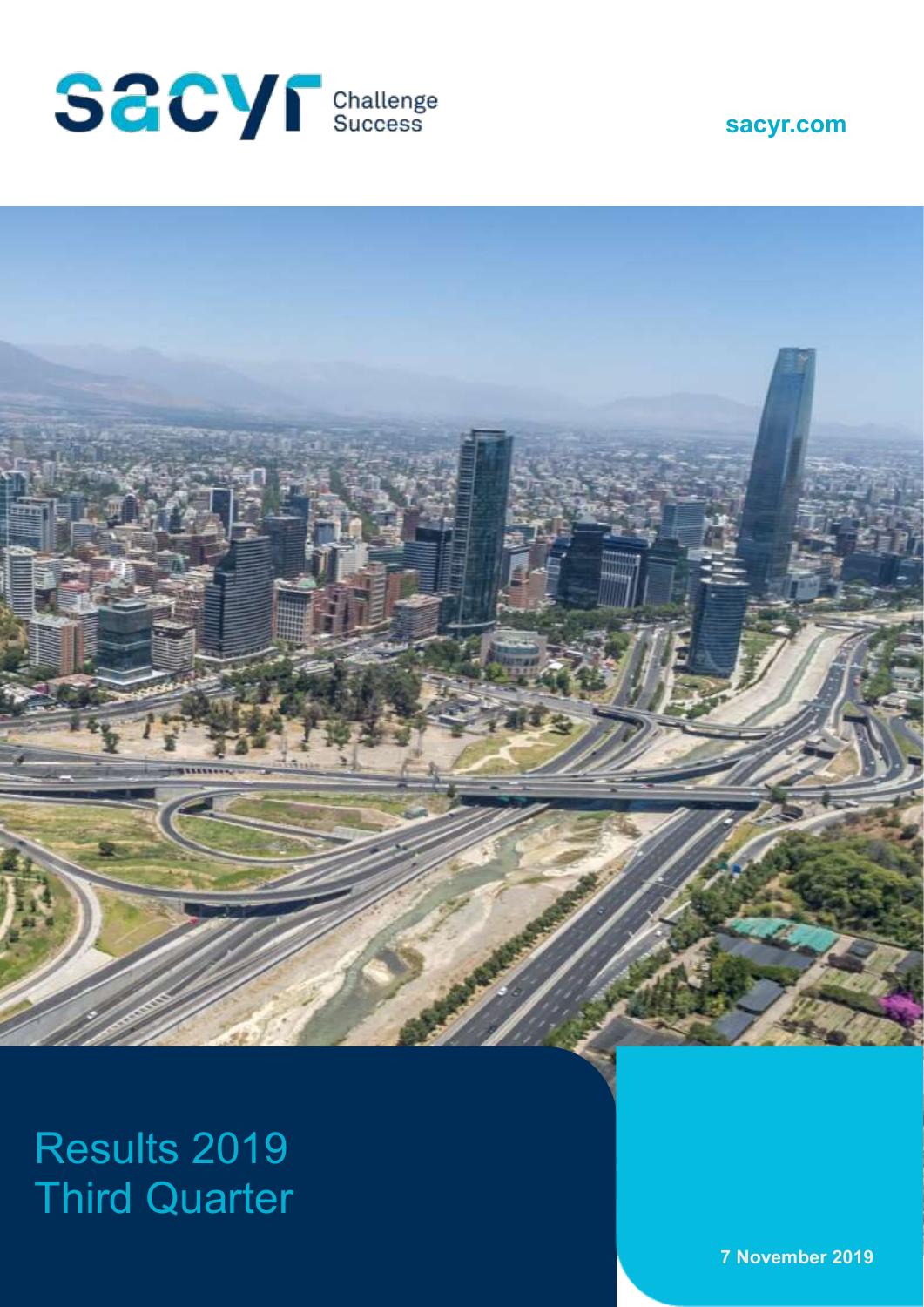# **SACYF**

| I.    | <b>Highlights January-September</b> | $\overline{2}$ |
|-------|-------------------------------------|----------------|
| Ш.    | <b>Income Statement</b>             | 11             |
| III.  | <b>Backlog</b>                      | 14             |
| IV.   | <b>Consolidated Balance Sheet</b>   | 16             |
| V.    | Performance by Business Area        | 19             |
| VI.   | <b>Stock Market Performance</b>     | 40             |
| VII.  | <b>Significant Holdings</b>         | 40             |
| VIII. | Appendices                          | 43             |

### **Notes**

The interim financial information presented in this document has been prepared in accordance with International Financial Reporting Standards. This information is unaudited and may be modified in the future. This document does not constitute an offer, invitation or recommendation to acquire, sell or exchange shares or to make any type of investment. Sacyr is not responsible for damage or loss of any kind arising from any use of this document or its content.

In order to comply with the Guidelines on Alternative Performance Measures (2015/1415en) published by the European Securities and Markets Authority (ESMA), the key Alternative Performance Measures (APMs) used in preparing the financial statements are included in the Appendix at the end of this document. Sacyr considers that this additional information improves the comparability, reliability and comprehensibility of its financial information.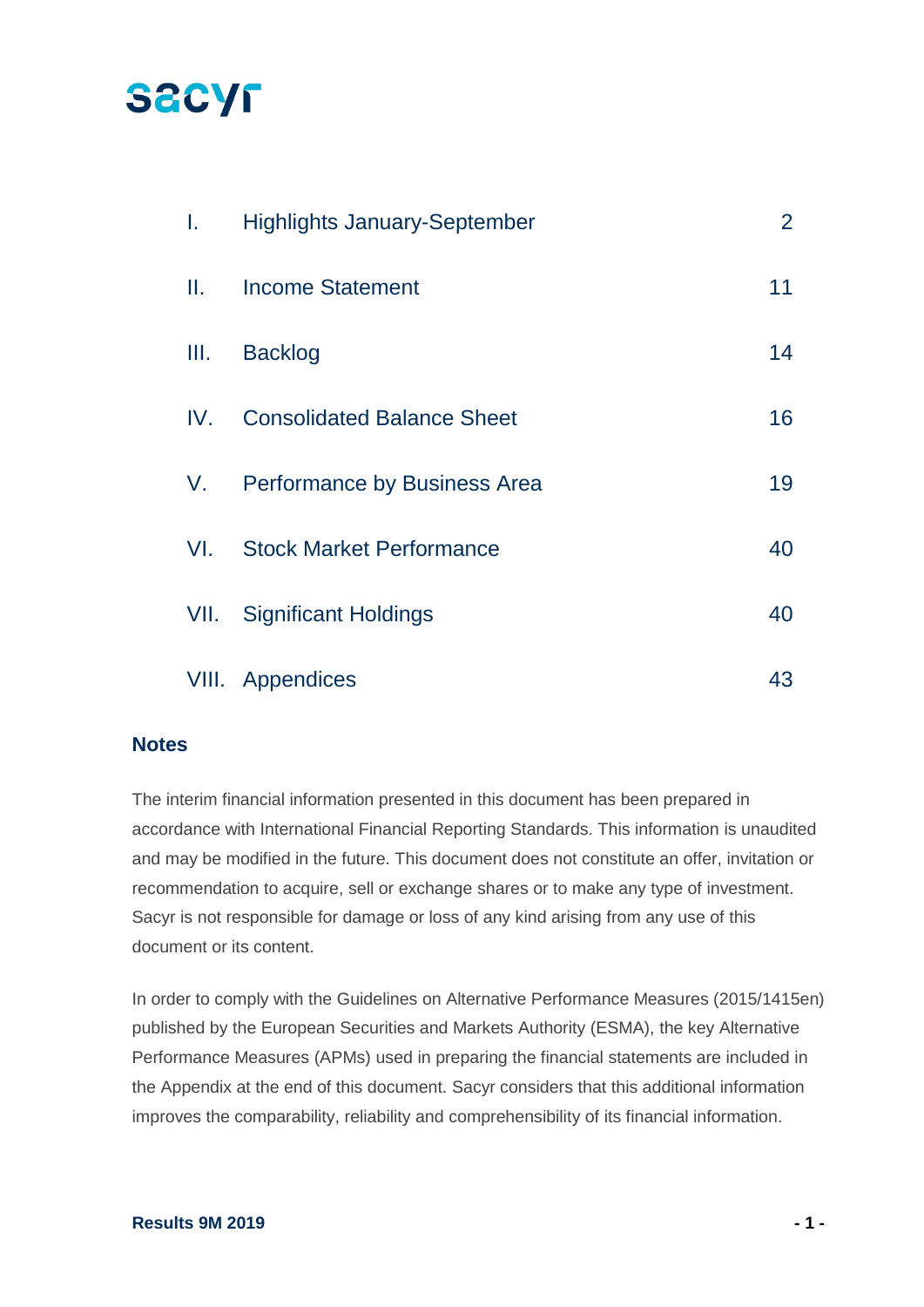# **I. Highlights January-September**

## **Corporate**

## **Shareholder Remuneration**

In 2019, the Group has continued its shareholder remuneration strategy by paying out two scrip dividends.

In the first, paid in February, shareholders could either: (i) receive one new share for every 35 existing shares held or (ii) sell their rights to receive free shares to the Company at a guaranteed fixed price of €0.051 gross per right.

In the second, paid in July, shareholders could either: (i) receive one new share for every 39 existing shares held or (ii) sell their rights to receive free shares to the Company at a guaranteed fixed price of €0.055 gross per right.

These two pay-outs to shareholders continue the strategy charted by the Company. The return to shareholders during 2019 to date has been 5%.

### **Divestment and Asset Disposals**

- In February, Sacyr disposed of its entire holding in Itínere Infraestructuras for €202 million.
- In June, Sacyr completed the disposal of 49% of its special vehicle, which has interests in seven concession assets in Chile (of the 10 it owns in all), to Toesca Infraestructuras SC Fondo de Inversión. The total amount of the transaction was €440 million (including debt).

Given that the Group still holds 51% of said company, for accounting purposes the sale was recorded as described below:

- Capital gains on disposal: the gains are not recognised in the income statement but are booked as a positive adjustment in equity.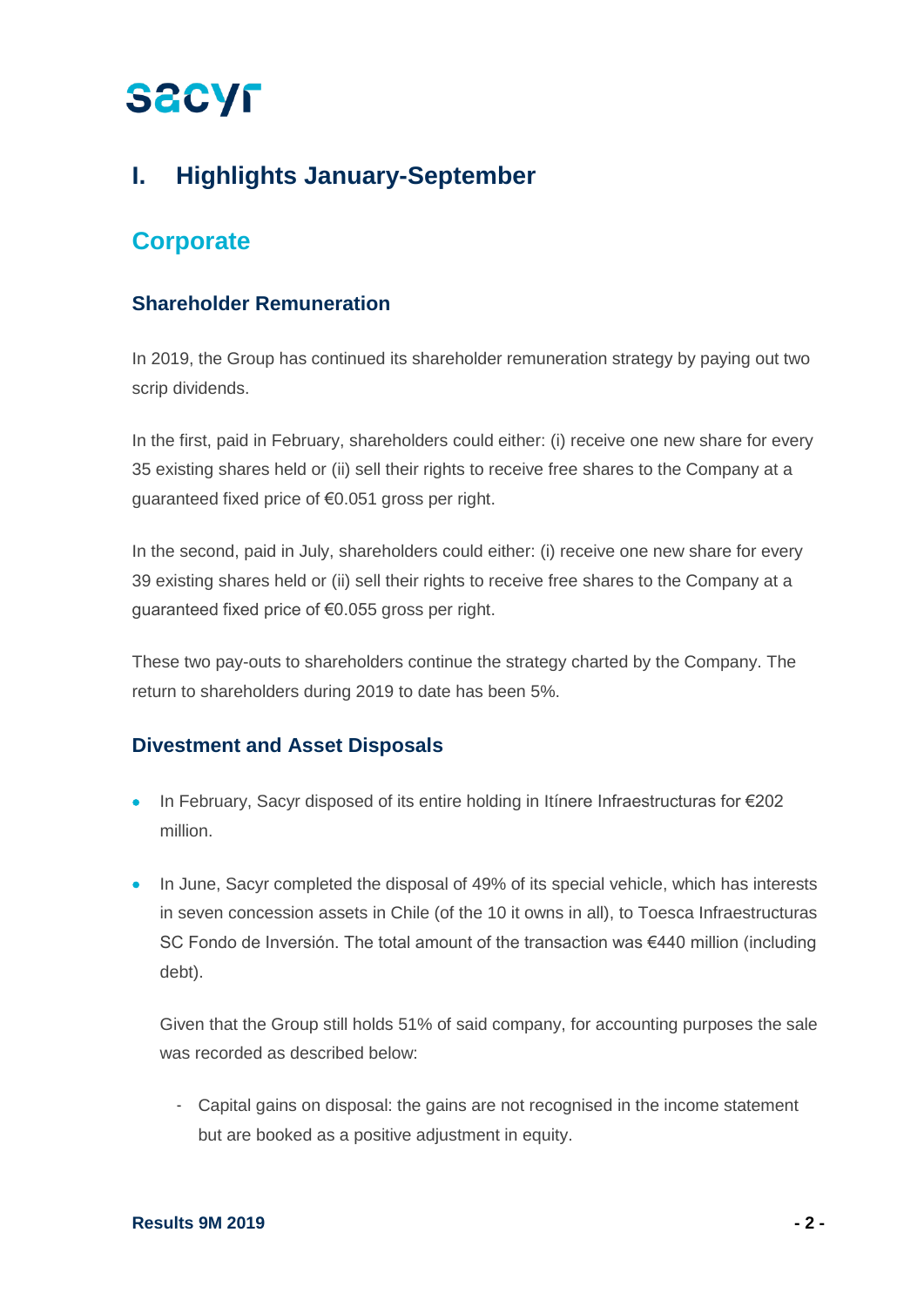

- Cash flow statement: the sale is not recorded under disinvestments but is recognised under cash flows from financing activities (equity instruments).

In the net debt chart, however, the sale is included in disinvestments in order to show more clearly the overall trend in net debt.

#### **After the close:**

- The Sacyr Group completed the sale of nine power plants located in southern Spain for a total of approximately €150 million, including debt.
- The Sacyr Group signed an agreement for the sale of 47.5% of the Guadalmedina toll road for approximately €220 million, including debt. The sale is subject to compliance with the usual conditions precedent for this type of transaction.

### **Capital Markets**

#### • **Issue of €175 million of convertible bonds**

In April, Sacyr successfully issued €175 million of five-year convertible bonds with an annual fixed interest rate of 3.75% and a conversion premium of 35% with respect to the closing price on the day of issue.

The issue, originally planned to be €150 million, was well received on the market. The deal was several times oversubscribed, with orders received from more than 65 investors in 13 different countries

These figures bear out investor confidence in the Sacyr strategy and in the Group's solid performance since the last time it raised funds in the convertible bond market. The clear improvement in funding costs is reflected in the lower coupon and the substantial increase in the conversion premium, which testify to the market's decidedly positive expectations for the share's long-term performance.

The convertible bond issue strengthens and diversifies the funding sources Sacyr can rely on to continue optimising its financial structure.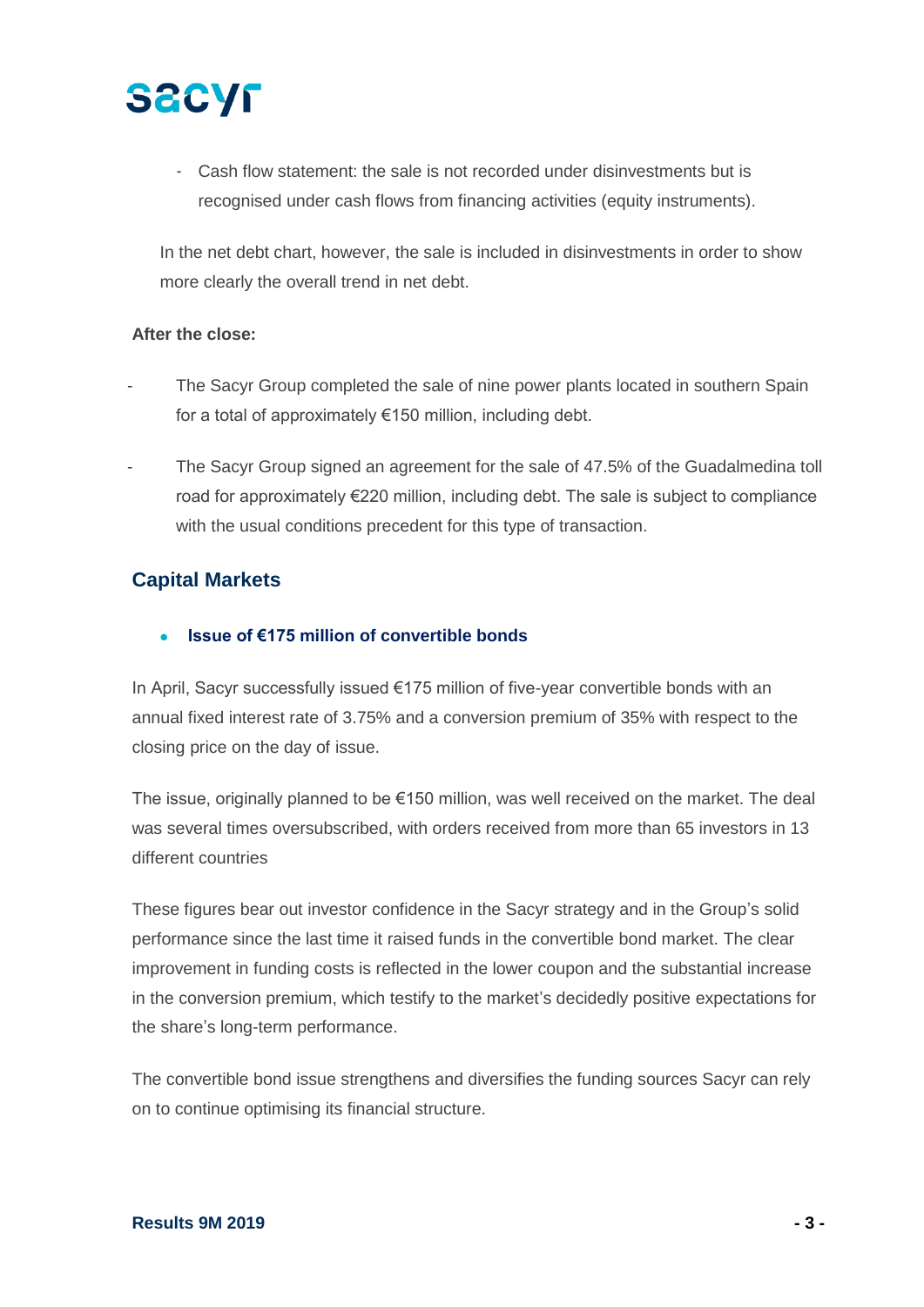### • **Redemption of €250 million of convertible bonds.**

In May the Group redeemed a total of €250 million of convertible bonds maturing on 8 May 2019. The bond accrued an annual coupon of 4%.

### **Panama**

In March, Sacyr settled the second and last tranche of advances, amounting to approximately €125 million. This second payment marks the completion of the repayment of advances to the Panama Canal Authority.

However, the GUPC group is still awaiting the resolution of claims totalling approximately \$5,200 million in various arbitration processes at the International Chamber of Commerce (ICC) in Miami. A positive impact on cash is expected at the end of each arbitration proceeding.

From the standpoint of operations, in June the GUPC consortium, led by Sacyr, completed the three-year maintenance period for the third set of locks of the Panama Canal. In these 36 months, nearly 6,500 vessels have sailed through the new Canal, which has had an availability of 99.97%, surpassing the contractual obligation to reach 99.6%. Furthermore, there have been no incidents during this period attributable to GUPC. The vessels that sail through the neopanamax locks represent 51% of the Canal's revenues from tolls, due to their greater cargo capacity. The larger size of vessels represents 3.4 times more tonnes per transit compared to the original locks. The Canal offers a daily average transit rate of around 7.5 vessels in the neopanamax locks, but as many as 12 vessels have sailed through in a single day.

### **Sacyr Concessions Investor Day**

In June, Sacyr showcased its concessions business to the market. The presentation covered the main strategic lines of the business, value creation, growth opportunities, enhancing the value of the business, etc., with the aim of increasing this area's visibility in the market. All this information is available on our website.

[\(http://www.sacyr.com/es\\_en/channel/shareholders-and-investor-channel/financial](http://www.sacyr.com/es_en/channel/shareholders-and-investor-channel/financial-information/investor-day/)[information/investor-day/\)](http://www.sacyr.com/es_en/channel/shareholders-and-investor-channel/financial-information/investor-day/)

#### **Results 9M 2019 - 4 -**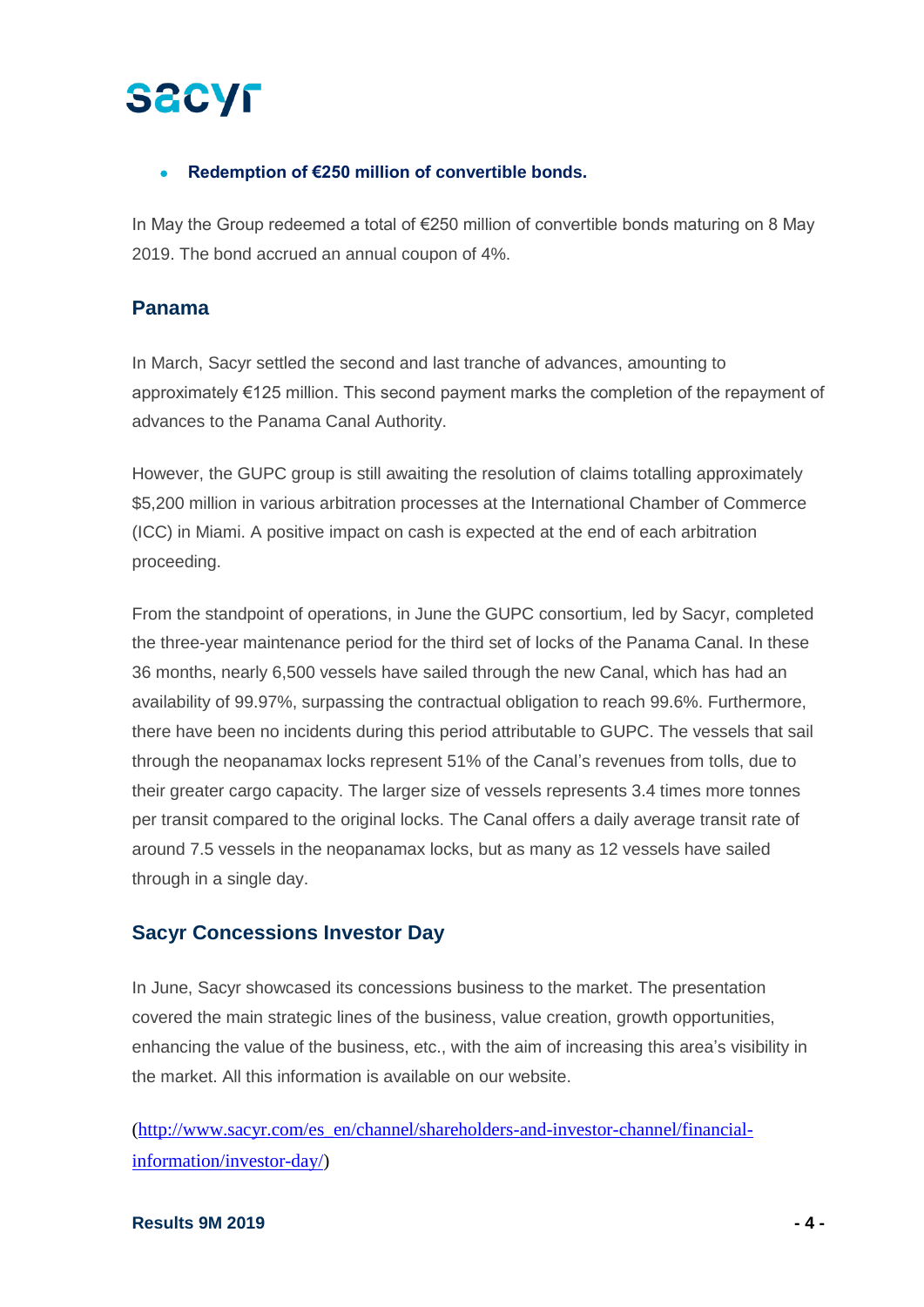The concessions business strategy rests on three fundamental pillars: (i) vertical integration to generate value at all stages of the concession life cycle (opportunity detection, consortium formation, bid preparation, award, design, financing, construction and operation), (ii) financial strategy optimization, and (iii) asset rotation.

Sacyr Concessions is the fourth-ranked developer of greenfield projects and the world's seventh largest transport infrastructure concessionaire, according to the prestigious journal *Public Works Financing*.

The relative contribution of concession assets to Group earnings has been steadily growing and at 30 September 2019 concession assets accounted for more than 77% of the Group's total EBITDA.

# **Consolidation in Strategic Markets**

### **INTERNATIONAL**

• **Sacyr has been awarded the construction contract and operating concession for the Ferrocarril Central railway in Uruguay, with estimated revenue of approximately €2,200 million and an 18-year concession term, and with a construction budget of more than €735 million.** 

The Grupo Vía Central (GVC) consortium, led by Sacyr and also including the Uruguayan companies Saceem and Berkes and the French company NGE, has signed the contract for the Ferrocarril Central de Uruguay project. The project includes remodelling and operating the future rail link between the capital Montevideo and Paso de los Toros in the department of Tacuarembó in northern Uruguay.

This 270km rail corridor across Uruguay is a key asset for the country's development and the largest infrastructure project in the country's history.

In October, the project financing was agreed, with a senior loan of up to \$855 million (approximately €765 million). The lenders are SMBC, Intesa San Paolo, IDB, CAF and CAFAM.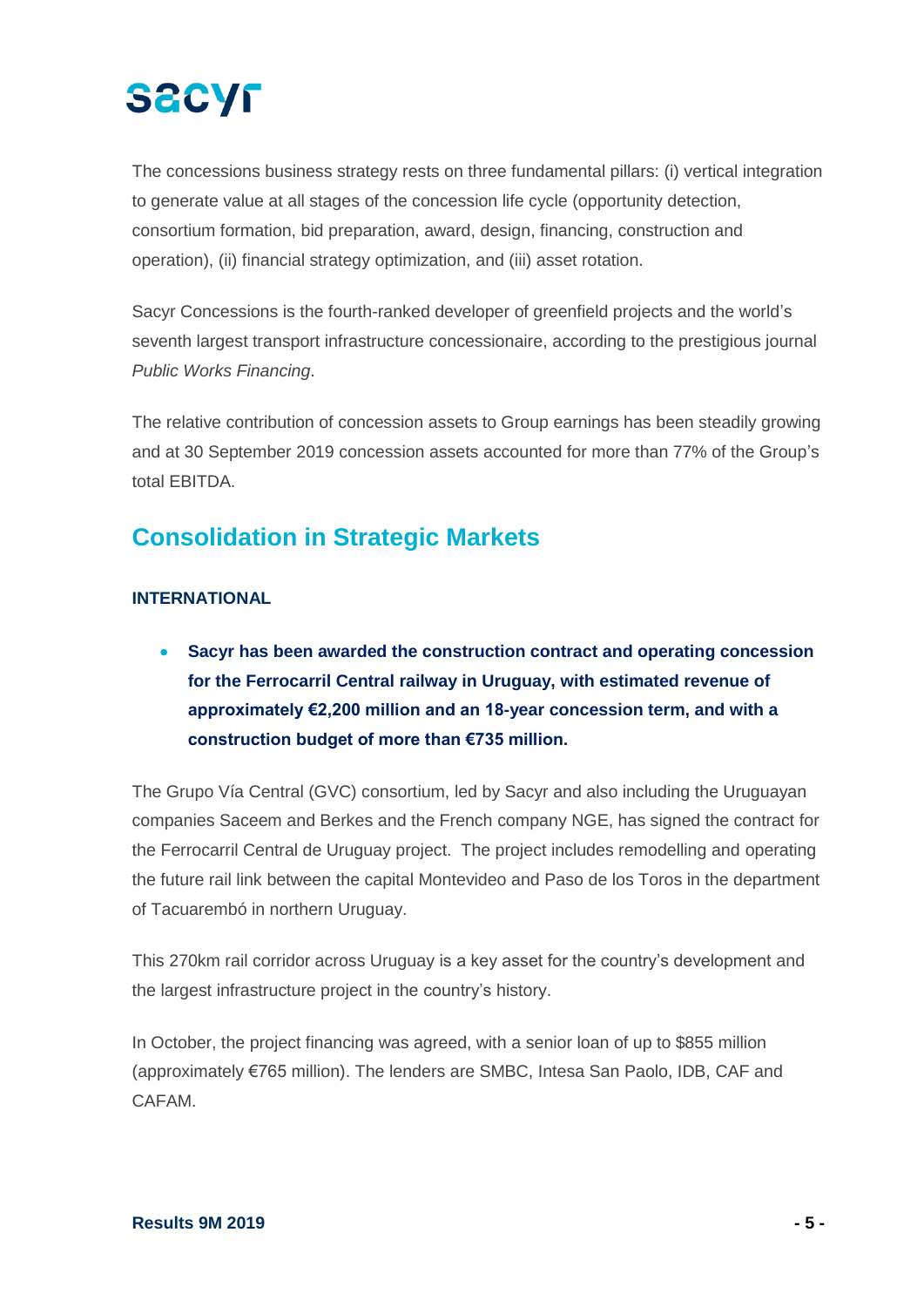• **Sacyr won the concession for the new Los Vilos-La Serena segment of the Route 5 motorway in Chile, which is expected to add €1,195 million to the backlog.** 

Sacyr Concessions has been awarded the 245km Los Vilos-La Serena segment of the Route 5 motorway, valued at €864 million for the concession and €331 million for construction. The road covers a total of 245 kilometres, starting north of Los Vilos and ending south of Coquimbo, plus another 16 kilometres of urban road linking to the La Serena-Vallenar segment of Route 5, also operated by Sacyr Concesiones. The concession is scheduled to have a maximum term of 30 years.

The project involves the construction, maintenance and operation of this segment of Route 5 North, with upgrade works throughout the route.

## • **Sacyr awarded contracts to build two new hospitals, the Provincia Cordillera and the Sótero del Río, both in Chile, for a combined total of €481 million.**

Sacyr Engineering and Infrastructures has been awarded the contract to build two new hospitals in Chile, the Provincia Cordillera Hospital, with an investment of €153 million, and the Sótero del Río Hospital, with an investment of €328 million.

## • **Sacyr awarded contract for supplementary services in Tláhuac General Hospital in Mexico, for our concessionaire company.**

Sacyr Servicios has won the contract to provide services supplementary to the medical care services in the Tláhuac General Hospital in Mexico City for a concession term of 23 years.

## • **Sacyr awarded expansion and concession for Chacalluta Airport in Chile, adding an estimated €264 million to the construction and concession backlog.**

Sacyr Concessions has been awarded a contract to expand and operate Chacalluta Airport in Arica, Chile, with an estimated investment of €203 million for the concession, with a term of 20 years, and €61 million for construction. The project involves expanding and upgrading the existing air terminal, doubling its size to allow it to handle more than 1.1 million passengers per year.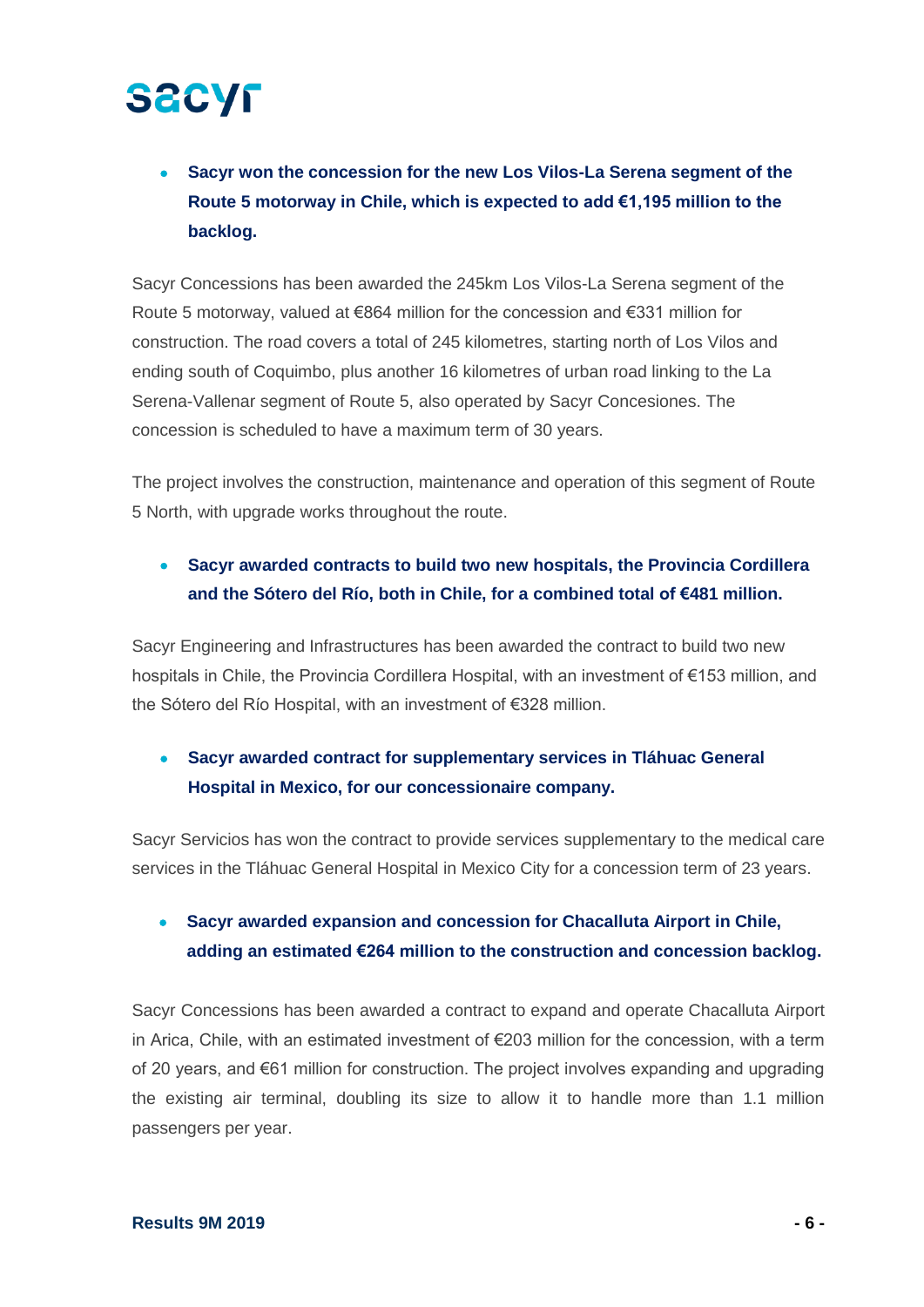## • **Sacyr awarded the extension of the Edinburgh, Scotland tramway, with a total budget of €120 million.**

A consortium led by Sacyr Engineering and Infrastructures has been awarded the infrastructure and systems contract for the new segment of the Edinburgh tramway from York Place to Newhaven. The project will create an extension to the north of the tram line that currently connects the airport with Haymarket Station and Princes Street in the city centre.

## • **Sacyr awarded construction of Moquegua 1 and Moquegua 3 hydroelectric plants for a total of approximately €102 million.**

A consortium including Sacyr Industrial has been awarded the contracts for the construction and installation of the Moquegua 1 and Moquegua 3 hydroelectric power plants in Peru, for a total of €102 million and a term of 30 months for executing the work. The two plants will have a total installed capacity of 34 MW.

## • **Sacyr awarded construction of segment of Portuguese high-speed train system for €130 million.**

Infraestructuras de Portugal has selected Sacyr Engineering and Infrastructures to build a 40km stretch of railway. This infrastructure will be part of the strategic South International Corridor, which will connect the south of the country with the Spanish railway network.

The project involves an investment of €130 million and a construction period of 28 months. The works consist of the construction of a new rail line, running mostly through rural areas and linking the Évora Line, the Alandroal subsection and the Eastern Line.

## • **Sacyr awarded rebuilding and expansion of IH35E interstate highway in Texas, with a budget of €102 million. This project is Sacyr's first construction contract in Texas (USA).**

The Texas Department of Transportation (TxDOT) has awarded Sacyr Engineering and Infrastructures the contract for the reconstruction and expansion of the IH35E interstate highway in Texas (USA), with a budget of \$117 million (€102 million) and a 40-year implementation period.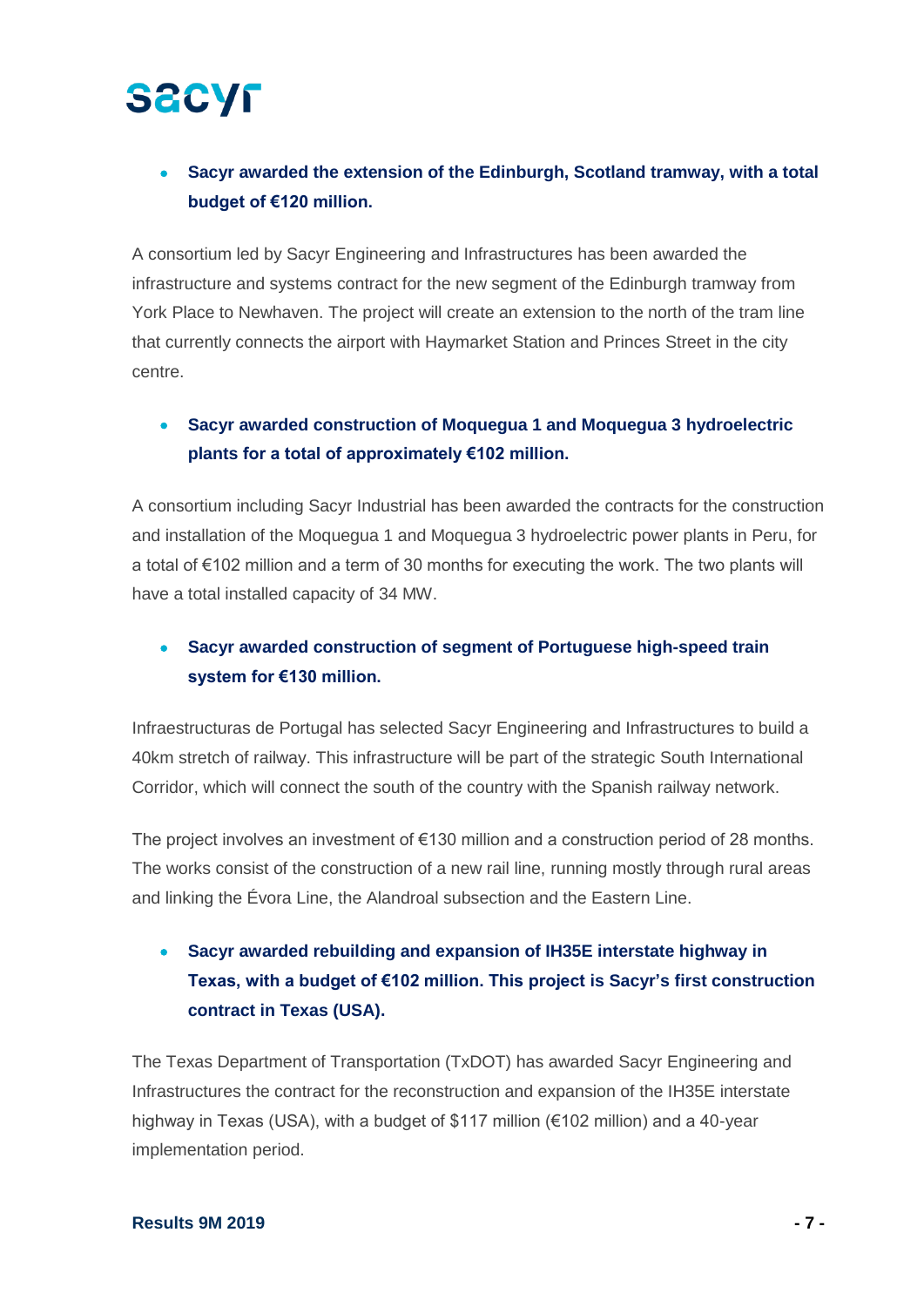The Company entered the United States in 2018 with four contracts in Florida, totalling €320 million. The Texas project contributes to the Company's expansion in the United States, which is one of the pillars of the 2015-2020 Strategic Plan.

## • **Sacyr awarded several contracts for construction and start-up of the Quellaveco mine in Peru.**

Sacyr Industrial has been selected for the construction, assembly and start-up of the building and facilities of the primary crusher, conveyor belt and the building and workshop facilities of the Quellaveco copper mine, located in the Department of Moquegua, Peru.

### • **Sacyr awarded management and upkeep of two roadways for an aggregate of €18 million in Peru.**

Sacyr Infrastructure Upkeep has been awarded a contract for management and upkeep of two roadways, one covering 436 kilometres between the Peruvian departments of Ayacucho, Huancavelica and Junín, with a budget of  $E$ 10 million and a concession term of three years, and another of 324 kilometres between the Peruvian cities of Cusco and Echarate, with a budget of €8 million and a concession term of three years.

### • **Sacyr selected to expand Neerabup water purification plant in Australia.**

A consortium that includes Sacyr Industrial has been selected by Australia's Water Corporation to expand the groundwater purification plant in Neerabup, north of Perth (Western Australia). The project envisages 15 months for executing the works to boost the plant's treatment capacity from 100,000 to 150,000 cubic metres per day.

#### **SPAIN**

## • **Sacyr awarded street cleaning and waste collection services in Santa Cruz de Tenerife for a total of approximately €142 million.**

From December, Valoriza Medioambiente will provide urban cleaning and waste collection and transport services in Santa Cruz de Tenerife, Canary Islands. The contract runs for eight years and is worth an estimated total of €142 million. The new service aims for sustainability, as the entire fleet of vehicles and machinery will be replaced by a much more eco-efficient

#### **Results 9M 2019 - 8 -**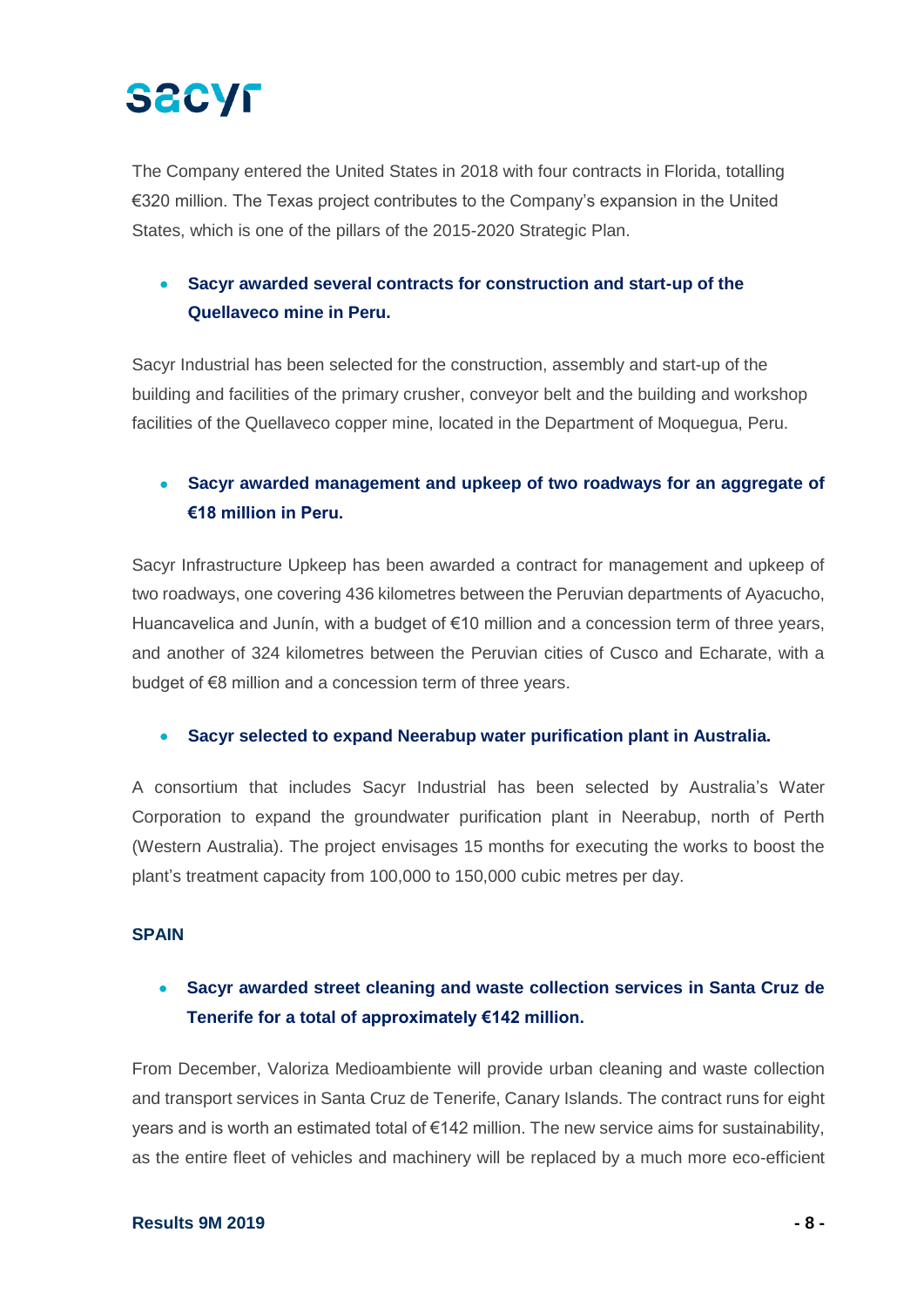# **SECYF**

fleet fuelled by compressed natural gas (CNG) or electricity. The fleet will generate fewer polluting emissions and will be much more environmentally friendly.

#### • **Sacyr awarded new construction contracts worth 125 million.**

Sacyr Engineering and Infrastructures has been awarded several residential construction contracts in Spain for a total of €125 million.

## • **Sacyr awarded construction of Los Arejos-Níjar section of high-speed train line in Almería, for a total of approximately €98 million.**

Adif Alta Velocidad has awarded Sacyr Engineering and Infrastructures the construction of the Los Arejos-Níjar (Almería) section of the Murcia-Almería high-speed Mediterranean Corridor. The contract has a value of €98 million and an execution period of 32 months. The 17.7km route has 9.2km in double track and another 8.5km in single track.

- **Sacyr awarded various maintenance, electrification and construction contracts on several railway lines for €96 million.**
- **Sacyr awarded cleaning contract for Terminals 1 and 2 of Barcelona Airport for €70 million.**
- **Sacyr awarded construction of the new building joining Terminals 1 and 2 of the Tenerife Sur airport in the Canary Islands for a total of approximately 44 million.**

Sacyr Engineering and Infrastructures has been awarded the construction of the new building joining Terminals 1 and 2 of the Tenerife Sur airport in the Canary Islands. The project will increase the total floor area of the airport by 14,000 m<sup>2</sup> and has a budget of  $\epsilon$ 44 million and is scheduled to be completed in 23 months.

## • **Sacyr awarded construction and maintenance of Madrid–León high-speed rail lines for a total of approximately €43 million.**

Sacyr has been awarded a contract for the maintenance of infrastructure, tracks, and switches and crossings on the Madrid-León high-speed line (currently in service) and the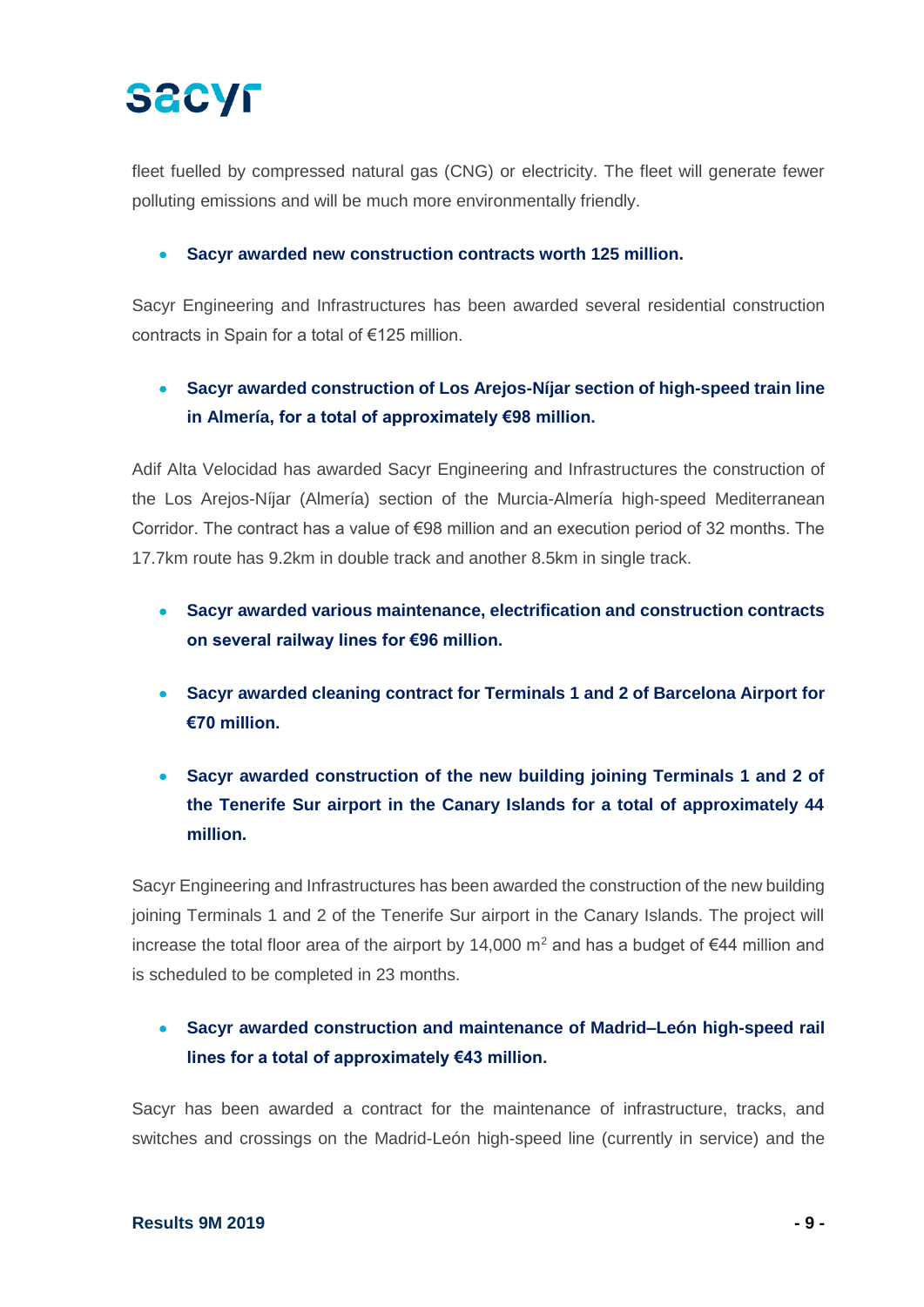Venta de Baños-Burgos high-speed line (currently in the final phase of execution) for a total of approximately €43 million.

## • **Sacyr awarded enlargement of Turia Highway (CV-35) in the Valencian Community for a total of €37 million.**

The project involves building a third lane in both directions between kilometres 19.7 and 25.7 and dividing the highway. The underpasses and overpasses will also be extended to adapt them to the new roadway.

## • **Sacyr awarded remodelling and construction of Gregorio Marañón Hospital in Madrid for 34 million.**

The renovation of the hospital's Oncology Institute and surgical block will affect more than  $15,000m<sup>2</sup>$  assigned to cancer patient care, including almost 2,000 $m<sup>2</sup>$  of extensions. The contract has an execution period of 18 months.

### **Work awarded after the end of the reporting period:**

Sacyr has won the contract to build the Milan Polyclinic Hospital, with a total budget of approximately €155 million.

## **II. Income Statement**

The results at 30 September 2019 mark a continuation of the excellent operating performance the Group has shown in recent quarters. The Group's profile as a concession operator has made Sacyr a strong company, with stable, predictable earnings and substantial cash-generating capacity.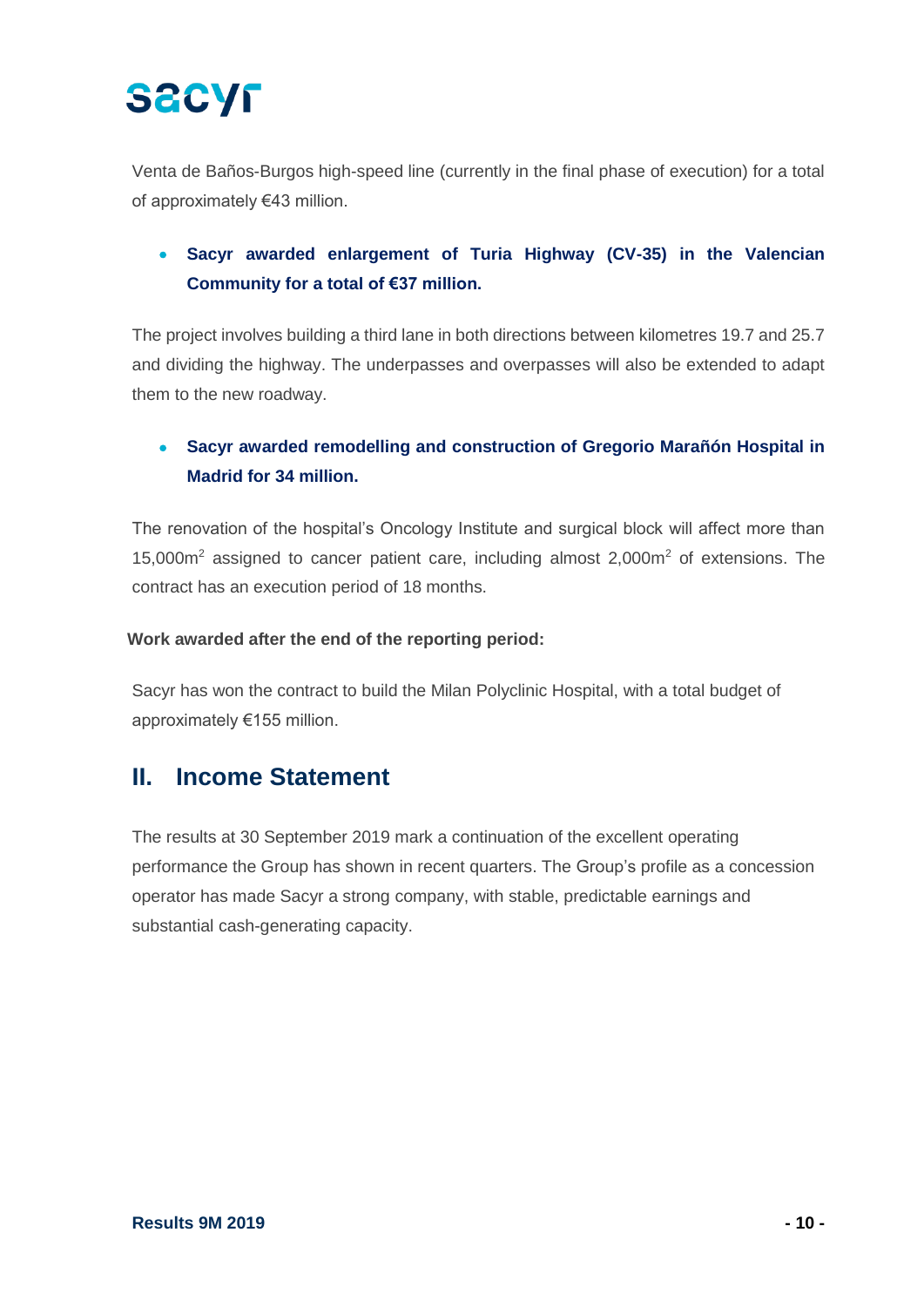# **SACYF**

| <b>CONSOLIDATED INCOME STATEMENT</b>               |              |              |             |
|----------------------------------------------------|--------------|--------------|-------------|
| (Thousand of Euros)                                | 9M 2019      | 9M 2018      | % Chg 19/18 |
|                                                    |              |              |             |
| <b>Revenue</b>                                     | 3,032,130    | 2,701,747    | 12.2%       |
| Other income                                       | 239,333      | 241,460      | $-0.9%$     |
| <b>Total operating income</b>                      | 3,271,463    | 2,943,207    | 11.2%       |
| <b>External and Operating Expenses</b>             | $-2,779,441$ | $-2,569,430$ | 8.2%        |
| <b>EBITDA</b>                                      | 492,022      | 373,777      | 31.6%       |
| Depreciation and amortisation expense              | $-132,970$   | $-95,340$    | 39.5%       |
| Trade Provisions and non recurring items           | $-2,211$     | 240          | n.a.        |
| <b>NET OPERATING PROFIT</b>                        | 356,841      | 278,677      | 28.0%       |
| <b>Financial results</b>                           | $-221,865$   | $-177,045$   | 25.3%       |
| Forex results                                      | $-7,728$     | 18,619       | n.a.        |
| Results from equity accounted subsidiaries         | 124,706      | 225,045      | $-44.6%$    |
| Provisions for financial investments               | $-1,735$     | $-3,770$     | $-54.0%$    |
| Change in value on financial instruments           | $-51,679$    | $-155,411$   | $-66.7%$    |
| Results from sales of non current assets           | 4,857        | 2.074        | 134.2%      |
| <b>PROFIT BEFORE TAX</b>                           | 203,397      | 188,188      | 8.1%        |
| Corporate Tax                                      | $-38,156$    | $-37.327$    | 2.2%        |
| <b>RESULT FROM CONTINUING OPERATIONS</b>           | 165,241      | 150,860      | 9.5%        |
| RESULT FROM COMPANIES WITH DISCONTINUED OPERATIONS | 0            | $\mathbf 0$  | n.a.        |
| <b>CONSOLIDATED RESULT</b>                         | 165,241      | 150,860      | 9.5%        |
| <b>Minorities</b>                                  | $-43,161$    | $-42,079$    | 2.6%        |
| <b>NET ATTRIBUTABLE PROFIT</b>                     | 122,080      | 108,781      | 12.2%       |

| <b>Gross margin</b> | 16.2% | 13.8% |
|---------------------|-------|-------|
|                     |       |       |

- Revenue for the period ended 30 September 2019 amounted to €3,032 million, a year-on-year gain of 12%.
- EBITDA grew 32% with respect to the same period of the previous year to reach €492 million.
- The EBITDA generated by concession assets in four business areas (transport infrastructure, waste treatment plants, water treatment plants, and power plants) represents 77% of the Group's total EBITDA.
- Net operating profit (EBIT) increased by 28% to €357 million.
- The EBITDA margin was 16.2%, compared to 13.8% in the same period of the preceding year, a gain of 240 basis points.
- Attributable net profit at 30 September 2019 reached €122 million, 12% more than the previous year.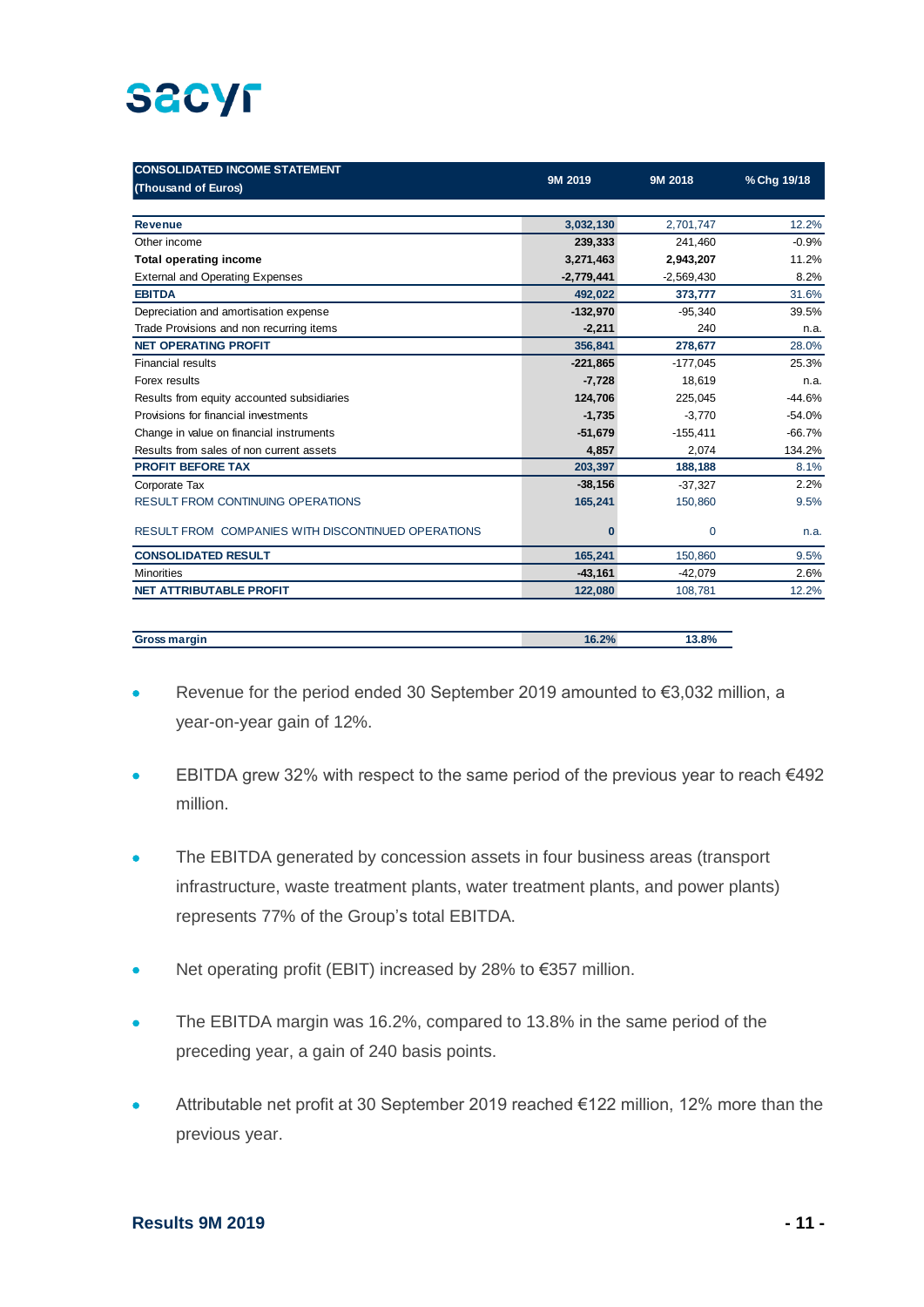The focus on profitability and cash flow generation marks the results of these first nine months of the year.

## **IFRS 16**

The entry into effect of IFRS 16, the new accounting standard on leases, requires that lessees recognise a "right-of-use asset" in their balance sheet. The standard lays down the principles for recognising, measuring, presenting and disclosing leases and requires all lessees to use a single accounting model, like the one currently used for finance leases under IAS 17.

The main changes impacting the Group have not been significant. They are summarised below:

| <b>P&amp;L ADJUSTMENTS</b>   |                    |  |  |  |
|------------------------------|--------------------|--|--|--|
| Thousands of euros           | <b>New Effects</b> |  |  |  |
| Less Lease Expense           | 11,100             |  |  |  |
| <b>EBITDA Increase</b>       | 11,100             |  |  |  |
| <b>Amortisation Increase</b> | (11, 403)          |  |  |  |
| <b>EBIT</b>                  | $-303$             |  |  |  |
| Financial Expense Increase   | (796               |  |  |  |
| Forex                        |                    |  |  |  |
| <b>Financial Result</b>      | (803)              |  |  |  |
| <b>Results Before Tax</b>    | (1, 106)           |  |  |  |
| Corporate Tax                | 261                |  |  |  |
|                              |                    |  |  |  |
| <b>Results After Tax</b>     |                    |  |  |  |

### **Revenue**

### **Revenue has grown 12%**

Solid business performance allowed the Group to post revenue of €3,032 million, 12% more than in the same period of the previous year. The Group's international turnover also increased by 12% during the first nine months of the year.

Sacyr Concessions grew 28%, buoyed by the increase in construction revenues (+45%), thanks to the progress in executing the contracts awarded most recently, and concession revenues (+16%). The Engineering and Infrastructure division grew 23%, continuing the

#### **Results 9M 2019 - 12 -**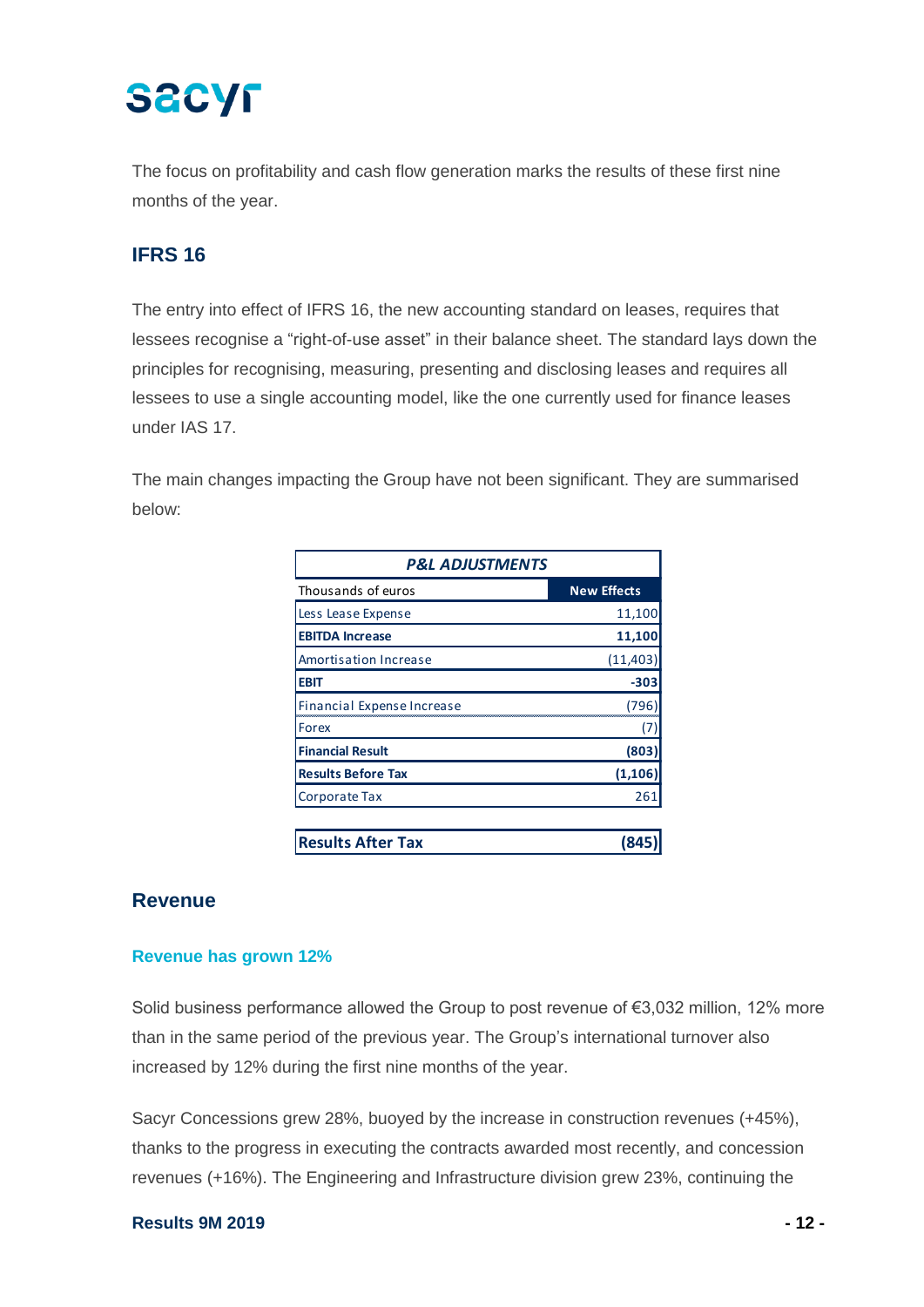solid trend of recent quarters. This growth is driven by the pace of revenues from major projects in the different strategic markets in which the division operates (Colombia, Uruguay, Italy, United States, Peru, Paraguay, United Kingdom, Spain and others). Revenue from Sacyr Services rose 6%, reflecting the start of new projects awarded in previous quarters, while revenue from Sacyr Industrial was down 27% due to the completion of major projects that were already at an advanced stage of execution.

| <b>REVENUE (Thousands of Euros)</b> | 9M 2019    | 9M 2018    | $%$ Chq |
|-------------------------------------|------------|------------|---------|
| SACYR ENGINEERING & INFRASTRUCTURES | 1,464,125  | 1,189,911  | 23%     |
| SACYR CONCESSIONS                   | 701,188    | 547.285    | 28%     |
| Revenue from concessions            | 368,983    | 318.043    | 16%     |
| Revenue from construction           | 332,205    | 229.242    | 45%     |
| <b>SACYR SERVICES</b>               | 845,091    | 797.771    | 6%      |
| <b>SACYR INDUSTRIAL</b>             | 283,956    | 388.462    | $-27%$  |
| Holding y Adjustment                | $-262.230$ | $-221.682$ |         |
| <b>REVENUE</b>                      | 3,032,130  | 2.701.747  | 12%     |

## **EBITDA**

### **EBITDA has grown 32%**

The focus on profitability and cash generation as a strategic objective for the Group is reflected in the 32% growth in EBITDA during the first nine months of 2019, compared to the same period of the previous year. The increase was 20% in Sacyr Concessions, 24% in Sacyr Services and 76% in Sacyr Engineering and Infrastructures. The decline in EBITDA in the Industrial division was due to the completion of major projects from the backlog.

The growth in consolidated EBITDA brought the Group's EBITDA margin to 16.2%, an improvement of 240 basis points compared to the same period of the previous year.

| <b>EBITDA (Thousands of Euros)</b>  | 9M 2019   | 9M 2018   | $%$ Chq |
|-------------------------------------|-----------|-----------|---------|
| SACYR ENGINEERING & INFRASTRUCTURES | 167,388   | 95,167    | 76%     |
| SACYR CONCESSIONS                   | 234,456   | 195.253   | 20%     |
| <b>SACYR SERVICES</b>               | 84,285    | 67,718    | 24%     |
| <b>SACYR INDUSTRIAL</b>             | 20,585    | 27,500    | $-25%$  |
| Holding y Adjustment                | $-14,692$ | $-11,860$ |         |
| <b>EBITDA</b>                       | 492,022   | 373.777   | 32%     |
| Ebitda Margin (%)                   | 16.2%     | 13.8%     |         |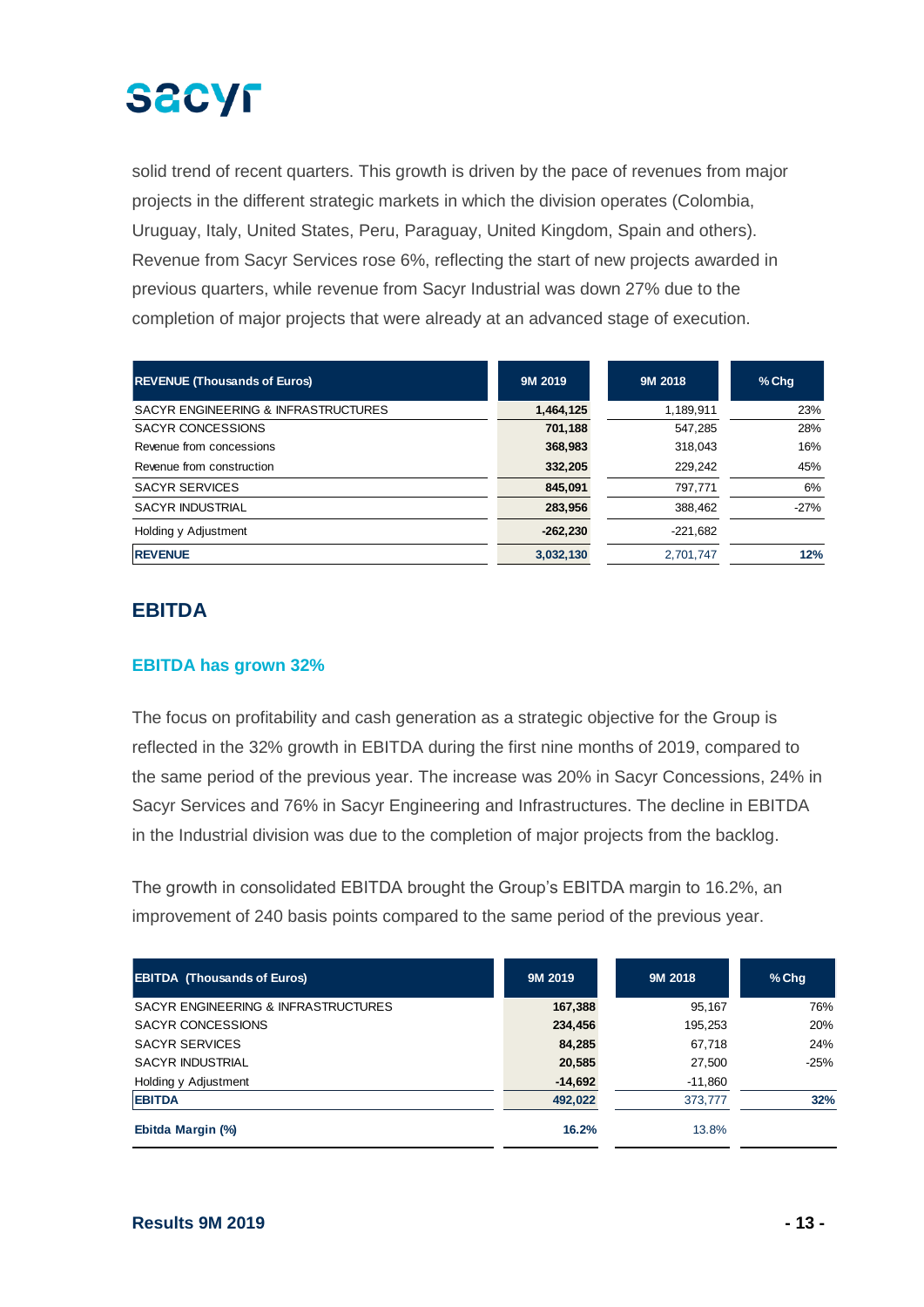## **Operating profit (EBIT)**

Net operating profit reached €357 million, 28% more than for the same period of 2018.

### **Financial Results**

Net financial results were -€222 million at 30 September 2019. The average interest rate on borrowings stands at 3.9%.

### **Results from equity-accounted subsidiaries**

The total under this heading of the income statement amounted to  $E$ 125 million, of which €115 million relate to our stake in Repsol. Repsol's carrying amount at 30 September 2019 was €16.93 per share.

### **Net Profit**

Net profit at 30 September 2019 came to €122 million, up 12% year-on-year.

# **III. Backlog**

At 30 September 2019, Sacyr has a backlog of €42,616 million, an increase of 2% compared to December, which is significant given the Group's strong rate of earnings.

The Sacyr Group continues to strengthen its strategic position in key markets. The international backlog already accounts for 72% of the total, thanks to the success in winning various projects. The Group has increased its presence in Latin America, with various projects in Chile, Peru, Uruguay, Mexico, Brazil and Bolivia; in the United States, specifically Texas and Florida; and in Europe, with projects awarded in the United Kingdom and Portugal. The number of awards in Spain has also increased notably.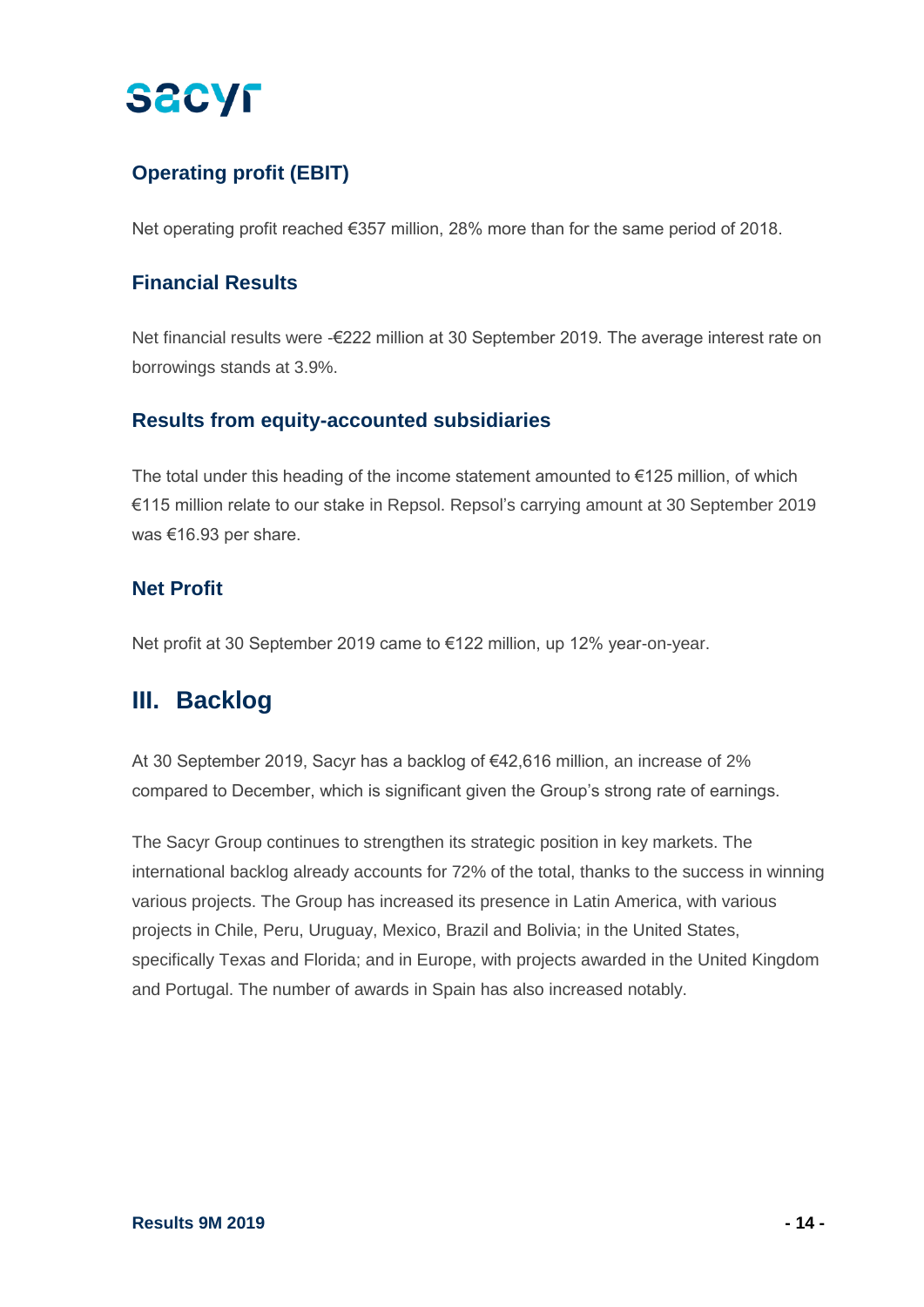| <b>BACKLOG (Thousands of euros)</b> | 9M 2019 | International | <b>Spain</b> | % Internat. |
|-------------------------------------|---------|---------------|--------------|-------------|
| SACYR ENGINEERING & INFRASTRUCTURES | 6,857   | 5.919         | 938          | 86%         |
| SACYR CONCESSIONS                   | 27,623  | 22,773        | 4,850        | 82%         |
| <b>SACYR SERVICES</b>               | 5,689   | 1,781         | 3,908        | 31%         |
| <b>SACYR INDUSTRIAL</b>             | 2,447   | 346           | 2,101        | 14%         |
| <b>TOTAL</b>                        | 42,616  | 30,820        | 11,796       |             |
|                                     |         |               |              |             |
| <b>Backlog December 2018</b>        | 41,674  |               |              |             |
|                                     |         |               |              |             |
| <b>Change 2019/2018</b>             | 2%      |               |              |             |

In the Engineering and Infrastructures business, international projects account for 86% of the total backlog. The division's geographic exposure is concentrated in the United States, Chile, Italy, Peru, Colombia, Paraguay, Mexico, Brazil, the United Kingdom, Qatar, Uruguay and Portugal.

In Concessions, Sacyr's international presence is steadily increasing, with a focus on the Group's strategic markets. At 30 September 2019, the international backlog already accounted for 82% of the total Concessions backlog. Sacyr Concessions operates in Italy, Chile, Colombia, Uruguay, Paraguay, Peru, Mexico, Portugal and Ireland, as well as in Spain.

The Services division is present in the domestic market, with contracts in Spain for environmental projects (municipal services, waste treatment, etc.), multiservices (infrastructure maintenance, dependent-care services, facility management, etc.) and water projects. In addition to this domestic business, some 31% of the division's backlog is located outside Spain, including Australia, Chile, Colombia, Peru and Portugal, largely through contracts for the operation and maintenance of concessions for water management, infrastructure maintenance, and waste collection and transport.

Sacyr Industrial, meanwhile, is present in Australia, Oman, Chile, Bolivia, Peru and Ecuador, as well as in Spain, with various projects in oil & gas, electricity infrastructure, power plants, cement plants, desalination plants and waste treatment facilities. It has a backlog of projects totalling €2,447 million, 14% of which is located abroad.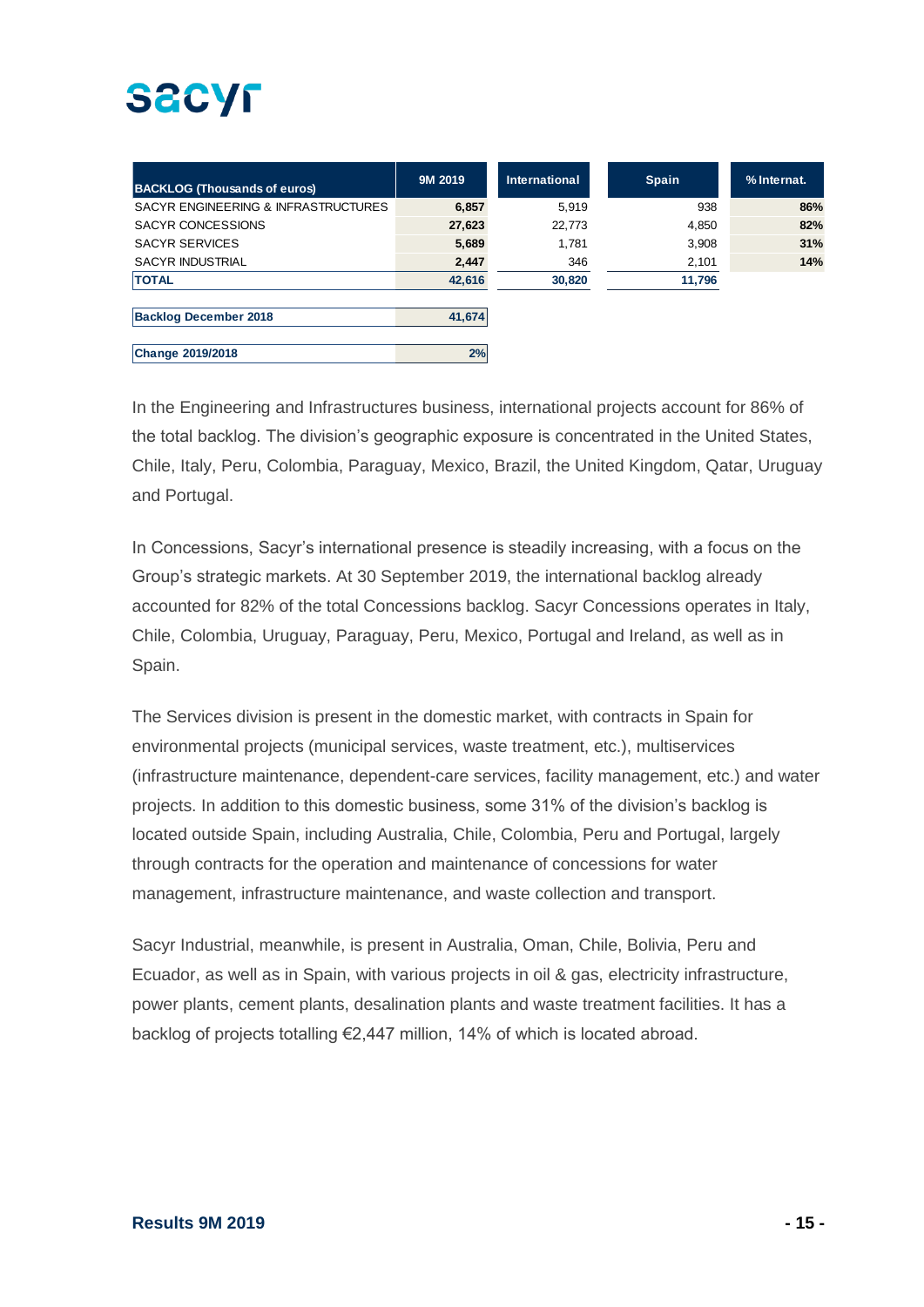# **IV. Consolidated Balance Sheet**

| <b>BALANCE SHEET</b><br>(Thousands of Euros)                     | <b>SEP. 2019</b> | <b>DEC. 2018</b> | Chg 19/18   |
|------------------------------------------------------------------|------------------|------------------|-------------|
| <b>NON CURRENT ASSETS</b>                                        | 9,874,294        | 8,895,503        | 978,791     |
| Intangible Assets                                                | 27,463           | 25,901           | 1,562       |
| <b>Concessions Investments</b>                                   | 1,315,193        | 1,353,656        | $-38,463$   |
| <b>Fixed Assets</b>                                              | 345,205          | 441,230          | $-96,025$   |
| Right of use over leased assets                                  | 124,307          | $\mathbf 0$      | 124,307     |
| <b>Financial Assets</b>                                          | 3,487,459        | 3,335,804        | 151,655     |
| Receivables from concession assets                               | 4,337,159        | 3,552,834        | 784,325     |
| Other non Current Assets                                         | 71,000           | 19,444           | 51,556      |
| Goodwill                                                         | 166,508          | 166,633          | $-125$      |
| <b>CURRENT ASSETS</b>                                            | 4,788,679        | 4,954,307        | $-165,628$  |
| Non current assets held for sale                                 | 294,424          | 362,172          | $-67,748$   |
| Inventories                                                      | 212,543          | 209,331          | 3,212       |
| Receivables from concession assets                               | 306,179          | 293,238          | 12,941      |
| <b>Accounts Receivable</b>                                       | 2,212,622        | 1,974,908        | 237,714     |
| <b>Financial Assets</b>                                          | 91,257           | 124,446          | $-33,189$   |
| Cash                                                             | 1,671,654        | 1,990,212        | $-318,558$  |
| <b>ASSETS = LIABILITIES</b>                                      | 14,662,973       | 13,849,810       | 813,163     |
|                                                                  |                  |                  |             |
| <b>EQUITY</b>                                                    | 1,541,870        | 1,507,190        | 34,680      |
| Shareholder's Equity                                             | 1,159,976        | 1,145,833        | 14,143      |
| Minority Interests                                               | 381,894          | 361,358          | 20,536      |
| <b>NON CURRENT LIABILITIES</b>                                   | 8,403,763        | 7,915,873        | 487,890     |
| <b>Financial Debt</b>                                            | 5,324,293        | 5,061,232        | 263,061     |
| Financial Instruments at fair value                              | 230,258          | 105,917          | 124,341     |
| Lease Obligations                                                | 89,548           | $\Omega$         | 89,548      |
| Provisions                                                       | 197,203          | 313,917          | $-116,714$  |
| Other non current Liabilities                                    | 945,019          | 817,365          | 127,654     |
| Other hedged debt                                                | 1,617,442        | 1,617,442        | $\mathbf 0$ |
| <b>CURRENT LIABILITIES</b>                                       | 4,717,340        | 4,426,746        | 290,594     |
| Liabilities associated with the non current assets held for sale | 293,615          | 170,236          | 123,379     |
| <b>Financial Debt</b>                                            | 1,067,670        | 1,097,331        | $-29,661$   |
| Financial Instruments at fair value                              | 6,631            | 18,953           | $-12,322$   |
| Lease Obligations                                                | 24,276           | $\mathbf 0$      | 24,276      |
| <b>Trade Accounts Payable</b>                                    | 2,429,701        | 2,431,138        | $-1,437$    |
| <b>Operating Provisions</b>                                      | 146,393          | 157,225          | $-10,832$   |
| Other current liabilities                                        | 749,054          | 551,863          | 197,191     |

For the purposes of the Consolidated Balance Sheet and due to Sacyr's divestment of nine power plants in its Industrial division, the Group now accounts for these assets as held for sale.

### **Net Financial Debt**

The Group's net debt amounts to €4,634 million. The breakdown of the debt and the changes with respect to December 2018 are as follows: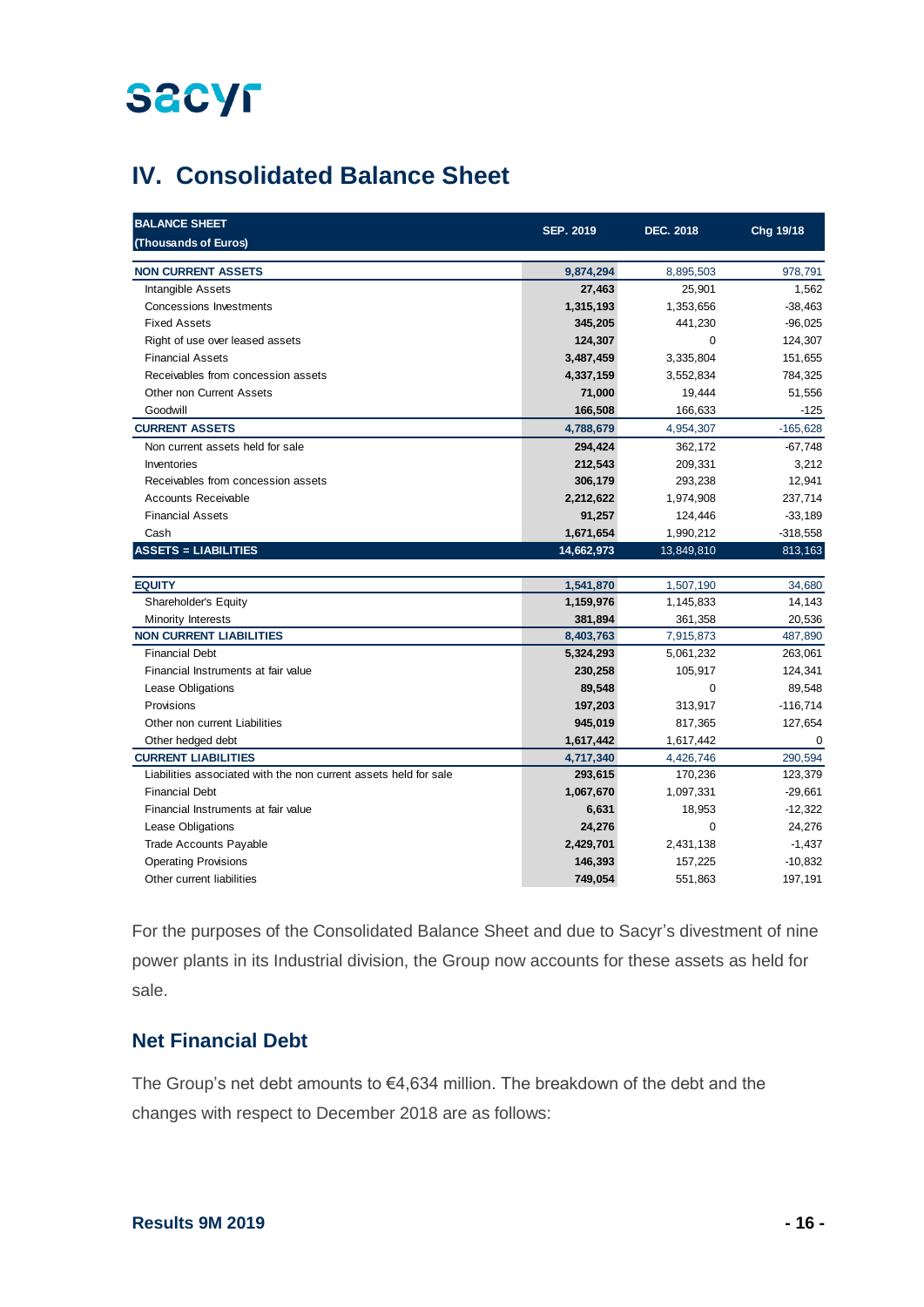| € Million                         | Sep.19 | Dic. 2018 | Var. |
|-----------------------------------|--------|-----------|------|
| <b>Project Finance</b>            | 3.552  | 2.907     | 645  |
| Bank Borrowings (operating lines) | 354    | 461       | -107 |
| Capital Markets (Bonds + ECP)     | 728    | 677       | 51   |
| <b>NET DEBT</b>                   | 4.634  | 4.045     | 589  |

**Bank Debt:** the Group's bank debt stands at €354 million, consisting mainly of working capital facilities used by the Group in its various businesses. This total includes the bank debt of each of the Group's business areas and the debt of the holding company.

**Capital Market:** at 30 September 2019, the holding company has financial liabilities totalling €728 million, mainly in respect of:

- The €175 million of five-year convertible bonds issued in April
- The European Commercial Paper (ECP) programmes.
- The European Medium-Term Note (EMTN) programme

The parent company uses this funding to perform its financial management and coordination tasks as the Group's controlling company, meeting the needs of the Group's various business areas.

**Project Finance:** this amounts to €3,552 million and consists of finance for very long-term projects. The debt is repaid out of the cash flows generated by the projects themselves.

The changes in net debt in the first nine months of 2019 were as follows: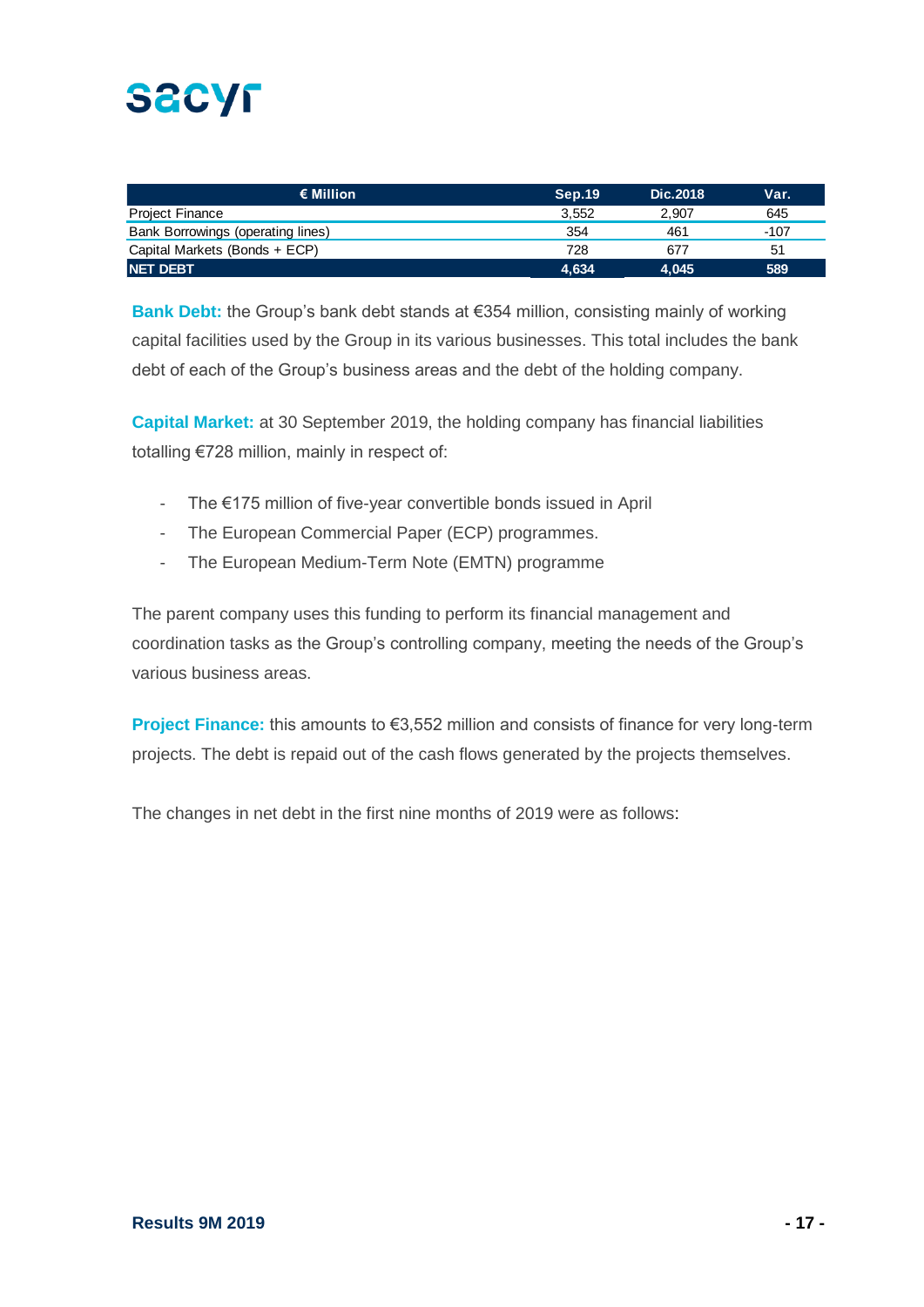

# Net Debt Evolution (€ Mn)



**Investments:** The increase in debt for net investment was €796 million. The breakdown is as follows:

- Gross investment: at 30 September 2019, gross investment amounts to €996 million, of which €175 million related to equity invested in concession assets (€160 million in Sacyr Concesiones and €15 million in Sacyr Servicios).

- Disinvestments: at 30 September 2019, disinvestments amount to €325 million, including the sale of 15.5% of the stake in Itinere and the sale of 49% of the special purpose vehicle that holds interests in seven concession assets in Chile (of the total of 10 such assets held by the Group).

- Return of advances (Panama): in March 2019, Sacyr settled the second and last tranche of advances, in the amount of approximately €125 million. This second payment marks the completion of the return of advances to the Panama Canal Authority.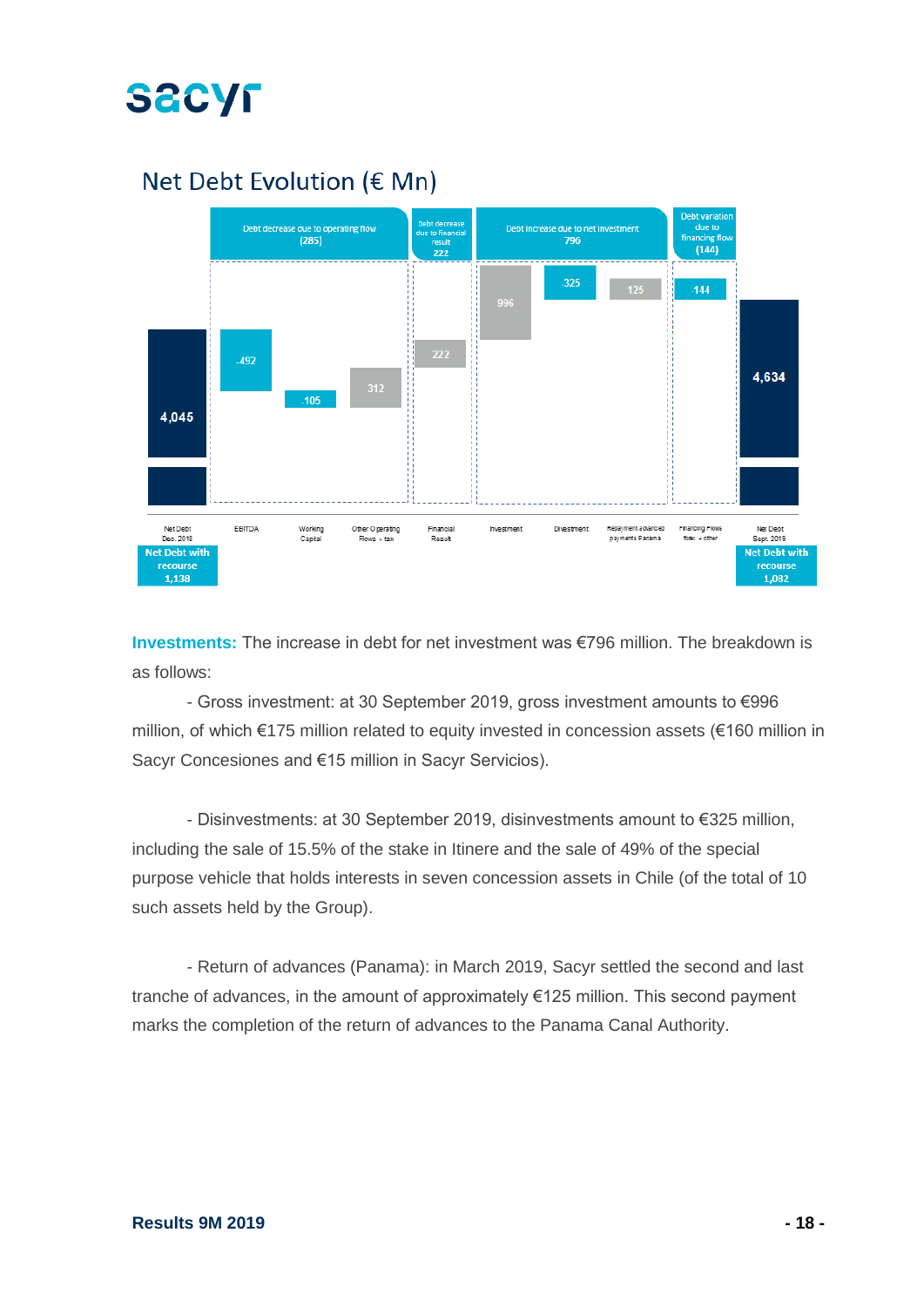

## **sacyr.com**

# **V. Performance by business area**

| <b>CONSOLIDATED INCOME STATEMENT AS OF SEPTEMBER 2019</b> |                                                  |                                    |                                 |                                   |                                 |              |
|-----------------------------------------------------------|--------------------------------------------------|------------------------------------|---------------------------------|-----------------------------------|---------------------------------|--------------|
| (Thousands of Euros)                                      | <b>Sacyr Eng &amp;</b><br><b>Infrastructures</b> | <b>Sacyr</b><br><b>Concessions</b> | <b>Sacyr</b><br><b>Services</b> | <b>Sacyr</b><br><b>Industrial</b> | Holding &<br><b>Adjustments</b> | <b>TOTAL</b> |
|                                                           |                                                  |                                    |                                 |                                   |                                 |              |
| <b>Revenue</b>                                            | 1,464,125                                        | 701,188                            | 845,091                         | 283,956                           | $-262,230$                      | 3,032,130    |
| Other income                                              | 190,692                                          | 9,900                              | 24,977                          | 23,803                            | $-10,039$                       | 239,333      |
| <b>Total operating income</b>                             | 1,654,817                                        | 711,088                            | 870,068                         | 307,759                           | $-272,269$                      | 3,271,463    |
| <b>External and Operating Expenses</b>                    | $-1,487,429$                                     | $-476,632$                         | $-785,783$                      | $-287,174$                        | 257,577                         | $-2,779,441$ |
| <b>EBITDA</b>                                             | 167,388                                          | 234,456                            | 84,285                          | 20,585                            | $-14,692$                       | 492,022      |
| Depreciation and amortisation expense                     | $-42,528$                                        | $-39,059$                          | $-38,277$                       | $-9.807$                          | $-3,299$                        | $-132,970$   |
| Trade Provisions and non recurring items                  | 1,149                                            | $-2,940$                           | 982                             | $-1,417$                          | 15                              | $-2,211$     |
| <b>NET OPERATING PROFIT</b>                               | 126,009                                          | 192,457                            | 46,990                          | 9,361                             | $-17,976$                       | 356,841      |
| <b>Financial results</b>                                  | $-45,469$                                        | $-124,733$                         | $-13,024$                       | $-3,847$                          | $-34,792$                       | $-221,865$   |
| Forex results                                             | $-342$                                           | $-12,351$                          | $-2,337$                        | 662                               | 6,640                           | $-7,728$     |
| Results from equity accounted subsidiaries                | 880                                              | 4.040                              | 5,685                           | -9                                | 114,110                         | 124,706      |
| Provisions for financial investments                      | $-16$                                            | $-1,702$                           | $-17$                           | 0                                 | 0                               | $-1,735$     |
| Change in value on financial instruments                  | $\Omega$                                         | $-10,617$                          | $-2,283$                        | $-540$                            | $-38,239$                       | $-51,679$    |
| Results from sales of non current assets                  | 2,325                                            | 4,508                              | $-408$                          | 252                               | $-1,820$                        | 4,857        |
| <b>PROFIT BEFORE TAX</b>                                  | 83,387                                           | 51,602                             | 34,606                          | 5,879                             | 27,923                          | 203,397      |
| Corporate Tax                                             | $-28,898$                                        | $-12,935$                          | $-11,086$                       | $-5,336$                          | 20,099                          | $-38,156$    |
| <b>RESULT FROM CONTINUING OPERATIONS</b>                  | 54,489                                           | 38,667                             | 23,520                          | 543                               | 48,022                          | 165,241      |
| RESULT FROM COMPANIES WITH DISCONTINUED OPERATIONS        | 0                                                | 0                                  | $\Omega$                        | 0                                 | $\overline{0}$                  |              |
| <b>CONSOLIDATED RESULT</b>                                | 54,489                                           | 38,667                             | 23,520                          | 543                               | 48,022                          | 165,241      |
| <b>Minorities</b>                                         | $-29,473$                                        | $-19,566$                          | $-67$                           | 5,797                             | 148                             | $-43,161$    |
| <b>NET ATTRIBUTABLE PROFIT</b>                            | 25,016                                           | 19,101                             | 23,453                          | 6,340                             | 48,170                          | 122,080      |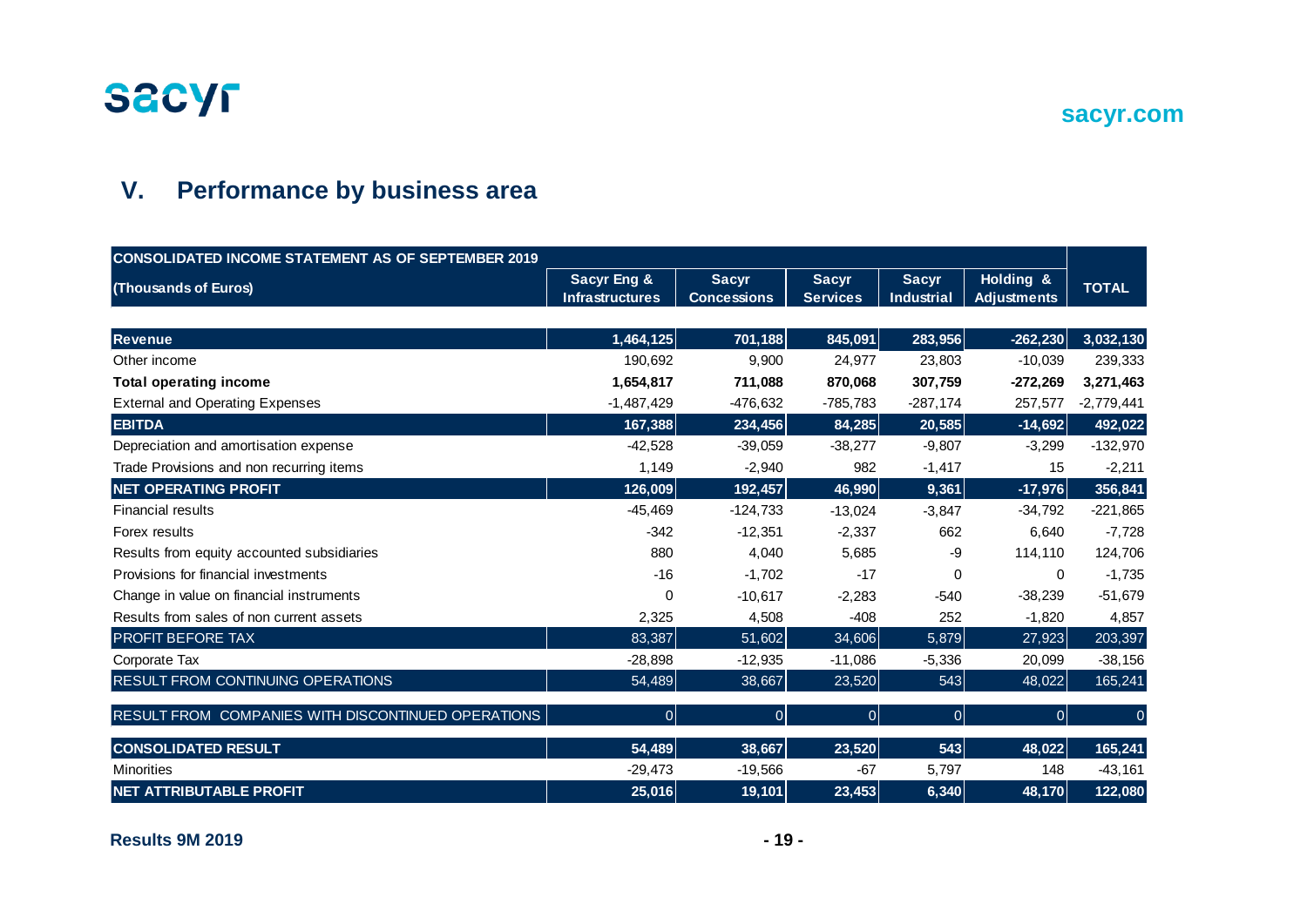

**sacyr.com**

| <b>CONSOLIDATED INCOME STATEMENT AS OF SEPTEMBER 2018</b> |                                                  |                                    |                                 |                                   |                                 |              |
|-----------------------------------------------------------|--------------------------------------------------|------------------------------------|---------------------------------|-----------------------------------|---------------------------------|--------------|
| (Thousands of Euros)                                      | <b>Sacyr Eng &amp;</b><br><b>Infrastructures</b> | <b>Sacyr</b><br><b>Concessions</b> | <b>Sacyr</b><br><b>Services</b> | <b>Sacyr</b><br><b>Industrial</b> | Holding &<br><b>Adjustments</b> | <b>TOTAL</b> |
|                                                           |                                                  |                                    |                                 |                                   |                                 |              |
| <b>Revenue</b>                                            | 1,189,911                                        | 547,285                            | 797,771                         | 388,462                           | $-221,682$                      | 2,701,747    |
| Other income                                              | 179,303                                          | 36,563                             | 30,559                          | 3,656                             | $-8,621$                        | 241,460      |
| <b>Total operating income</b>                             | 1,369,214                                        | 583,848                            | 828,330                         | 392,118                           | $-230,304$                      | 2,943,207    |
| <b>External and Operating Expenses</b>                    | $-1,274,048$                                     | $-388,595$                         | $-760,612$                      | $-364,619$                        | 218,444                         | $-2,569,430$ |
| <b>EBITDA</b>                                             | 95,167                                           | 195,253                            | 67,718                          | 27,500                            | $-11,860$                       | 373,777      |
| Depreciation and amortisation expense                     | $-18,180$                                        | $-37,516$                          | $-31,132$                       | $-6,938$                          | $-1,574$                        | $-95,340$    |
| Trade Provisions and non recurring items                  | $-279$                                           | 4,680                              | $-5,862$                        | 1,695                             | $\overline{7}$                  | 240          |
| <b>NET OPERATING PROFIT</b>                               | 76,707                                           | 162,417                            | 30,723                          | 22,256                            | $-13,427$                       | 278,677      |
| <b>Financial results</b>                                  | $-28,367$                                        | $-91,419$                          | $-6,976$                        | $-4,245$                          | $-46,039$                       | $-177,045$   |
| Forex results                                             | 13,998                                           | $-7,302$                           | 40                              | $-718$                            | 12,601                          | 18,619       |
| Results from equity accounted subsidiaries                | 304                                              | 5,829                              | 4,618                           | -8                                | 214,302                         | 225,045      |
| Provisions for financial investments                      | $-18$                                            | $-3,331$                           | $-422$                          | $\Omega$                          | 0                               | $-3,770$     |
| Change in value on financial instruments                  | $\mathbf 0$                                      | $-13,725$                          | $-2,627$                        | $-583$                            | $-138,476$                      | $-155,411$   |
| Results from sales of non current assets                  | 952                                              | 45                                 | 1,709                           | $-632$                            | 0                               | 2,074        |
| PROFIT BEFORE TAX                                         | 63,577                                           | 52,514                             | 27,065                          | 16,070                            | 28,962                          | 188,188      |
| Corporate Tax                                             | $-23,316$                                        | $-16,986$                          | $-7,164$                        | $-5,139$                          | 15,278                          | $-37,327$    |
| RESULT FROM CONTINUING OPERATIONS                         | 40,260                                           | 35,528                             | 19,902                          | 10,931                            | 44,240                          | 150,860      |
| RESULT FROM COMPANIES WITH DISCONTINUED OPERATIONS        | $\mathbf{0}$                                     | $\overline{0}$                     | $\overline{0}$                  | $\Omega$                          | $\overline{0}$                  |              |
| <b>CONSOLIDATED RESULT</b>                                | 40,260                                           | 35,528                             | 19,902                          | 10,931                            | 44,240                          | 150,860      |
| <b>Minorities</b>                                         | $-21,764$                                        | $-20,572$                          | 2,113                           | $-2,311$                          | 455                             | $-42,079$    |
| <b>NET ATTRIBUTABLE PROFIT</b>                            | 18,496                                           | 14,956                             | 22,014                          | 8,620                             | 44,695                          | 108,781      |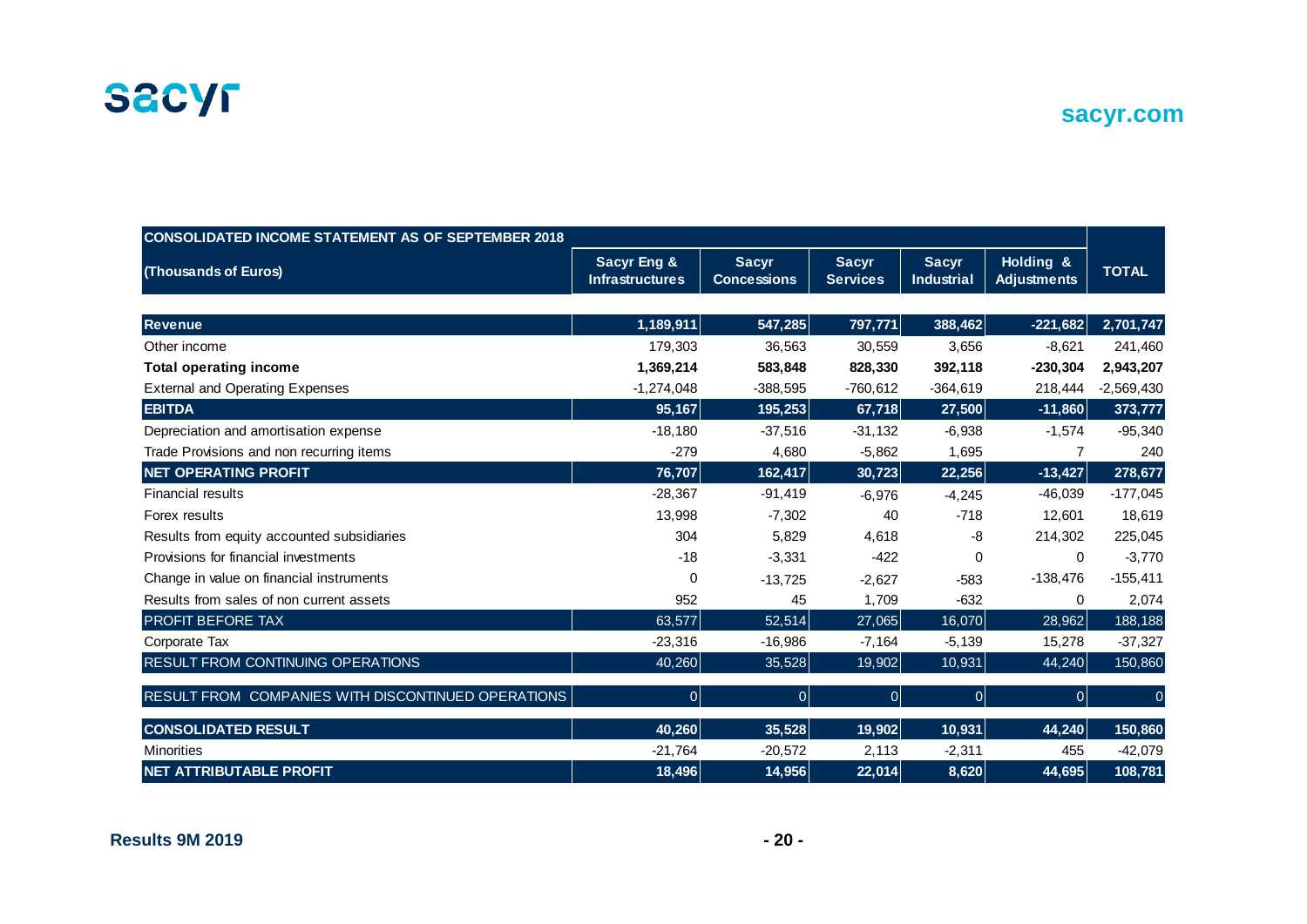## **sacyr.com**

| <b>CONSOLIDATED BALANCE SHEET AS OF SEPTEMBER 2019</b>           |                                       |                                    |                          |                                   |                          |              |
|------------------------------------------------------------------|---------------------------------------|------------------------------------|--------------------------|-----------------------------------|--------------------------|--------------|
| (Thousands of Euros)                                             | Sacyr Eng &<br><b>Infrastructures</b> | <b>Sacyr</b><br><b>Concessions</b> | Sacyr<br><b>Services</b> | <b>Sacyr</b><br><b>Industrial</b> | Holding &<br>adjustments | <b>TOTAL</b> |
| <b>NON CURRENT ASSETS</b>                                        | 2,214,348                             | 3,820,122                          | 968,358                  | 106,901                           | 2,764,565                | 9,874,294    |
| Intangible Assets                                                | 39                                    | 73                                 | 23,912                   | 232                               | 3,207                    | 27,463       |
| <b>Concessions Investments</b>                                   | 701                                   | 1,017,899                          | 275,883                  | 0                                 | 20,710                   | 1,315,193    |
| <b>Fixed Assets</b>                                              | 167,411                               | 2,602                              | 161,978                  | 6,776                             | 6,438                    | 345,205      |
| Right of use over leased assets                                  | 24.192                                | 1,531                              | 74,155                   | 9,649                             | 14,780                   | 124,307      |
| <b>Financial Assets</b>                                          | 190,719                               | 524,563                            | 86,601                   | 22,415                            | 2,663,161                | 3,487,459    |
| Receivables for concession assets                                | 1,831,286                             | 2,261,089                          | 244,785                  | 0                                 | $-1$                     | 4,337,159    |
| Other non Current Assets                                         | 0                                     | 12,365                             | 2,365                    | 0                                 | 56,270                   | 71,000       |
| Goodwill                                                         | $\mathbf 0$                           | $\mathbf 0$                        | 98.679                   | 67,829                            | $\mathbf 0$              | 166.508      |
| <b>CURRENT ASSETS</b>                                            | 3,131,466                             | 1,007,082                          | 595,217                  | 394,548                           | $-339.634$               | 4,788,679    |
| Non current assets held for sale                                 | $\mathbf 0$                           | $\pmb{0}$                          | $\mathbf 0$              | 148,897                           | 145,527                  | 294,424      |
| Inventories                                                      | 176,098                               | 380                                | 15,519                   | 1,783                             | 18,763                   | 212,543      |
| Receivables for concession assets                                | 88                                    | 304,701                            | 1,390                    | 0                                 | $\mathbf 0$              | 306,179      |
| <b>Accounts Receivable</b>                                       | 1,706,234                             | 194,872                            | 411,952                  | 163,740                           | $-264, 176$              | 2,212,622    |
| <b>Financial Assets</b>                                          | 145,824                               | 46,520                             | 107,236                  | 43,271                            | $-251,594$               | 91,257       |
| Cash                                                             | 1,103,222                             | 460,609                            | 59,120                   | 36,857                            | 11,846                   | 1,671,654    |
| <b>ASSETS = LIABILITIES</b>                                      | 5,345,814                             | 4,827,204                          | 1,563,575                | 501,449                           | 2,424,931                | 14,662,973   |
| <b>Equity</b>                                                    | 506,710                               | 845,823                            | 408,612                  | 134,561                           | $-353,836$               | 1,541,870    |
| Shareholder's Equity                                             | 426,793                               | 586,734                            | 401,699                  | 94,701                            | $-349,951$               | 1,159,976    |
| Minority Interests                                               | 79,917                                | 259,089                            | 6,913                    | 39,860                            | $-3,885$                 | 381,894      |
| <b>NON CURRENT LIABILITIES</b>                                   | 2,064,003                             | 3,339,161                          | 670,890                  | 43,656                            | 2,286,053                | 8,403,763    |
| <b>Financial Debt</b>                                            | 1,849,434                             | 2,467,561                          | 377,356                  | 4,850                             | 625,092                  | 5,324,293    |
| Financial Instruments at fair value                              | 412                                   | 148,658                            | 11,645                   | 0                                 | 69,543                   | 230,258      |
| Lease Obligations                                                | 13,212                                | 1,099                              | 53,975                   | 7,029                             | 14,233                   | 89,548       |
| Provisions                                                       | 27,961                                | 50,410                             | 102,083                  | 15,258                            | 1,491                    | 197,203      |
| Other non current Liabilities                                    | 172,984                               | 671,433                            | 125,831                  | 16,519                            | $-41,748$                | 945,019      |
| Other hedged debt                                                | $\mathbf 0$                           | $\Omega$                           | $\Omega$                 | 0                                 | 1,617,442                | 1,617,442    |
| <b>CURRENT LIABILITIES</b>                                       | 2,775,101                             | 642.220                            | 484,073                  | 323,232                           | 492,714                  | 4,717,340    |
| Liabilities associated with the non current assets held for sale | $\mathbf 0$                           | 0                                  | $\mathbf 0$              | 125,823                           | 167,792                  | 293,615      |
| <b>Financial Debt</b>                                            | 88,169                                | 433,903                            | 72,388                   | 30,759                            | 442,451                  | 1,067,670    |
| Financial instruments at fair value                              | 119                                   | 4,838                              | 1,674                    | 0                                 | $\mathbf 0$              | 6,631        |
| Lease Obligations                                                | 10,004                                | 342                                | 10,066                   | 3,064                             | 800                      | 24,276       |
| <b>Trade Accounts Payable</b>                                    | 2,080,561                             | 25,169                             | 159,593                  | 129,906                           | 34,472                   | 2,429,701    |
| <b>Operating Provisions</b>                                      | 54,203                                | 9,609                              | 25,115                   | 4,144                             | 53,322                   | 146,393      |
| Other current liabilities                                        | 542,045                               | 168,359                            | 215,237                  | 29,536                            | $-206, 123$              | 749,054      |

**Results 9M 2019 - 21 -**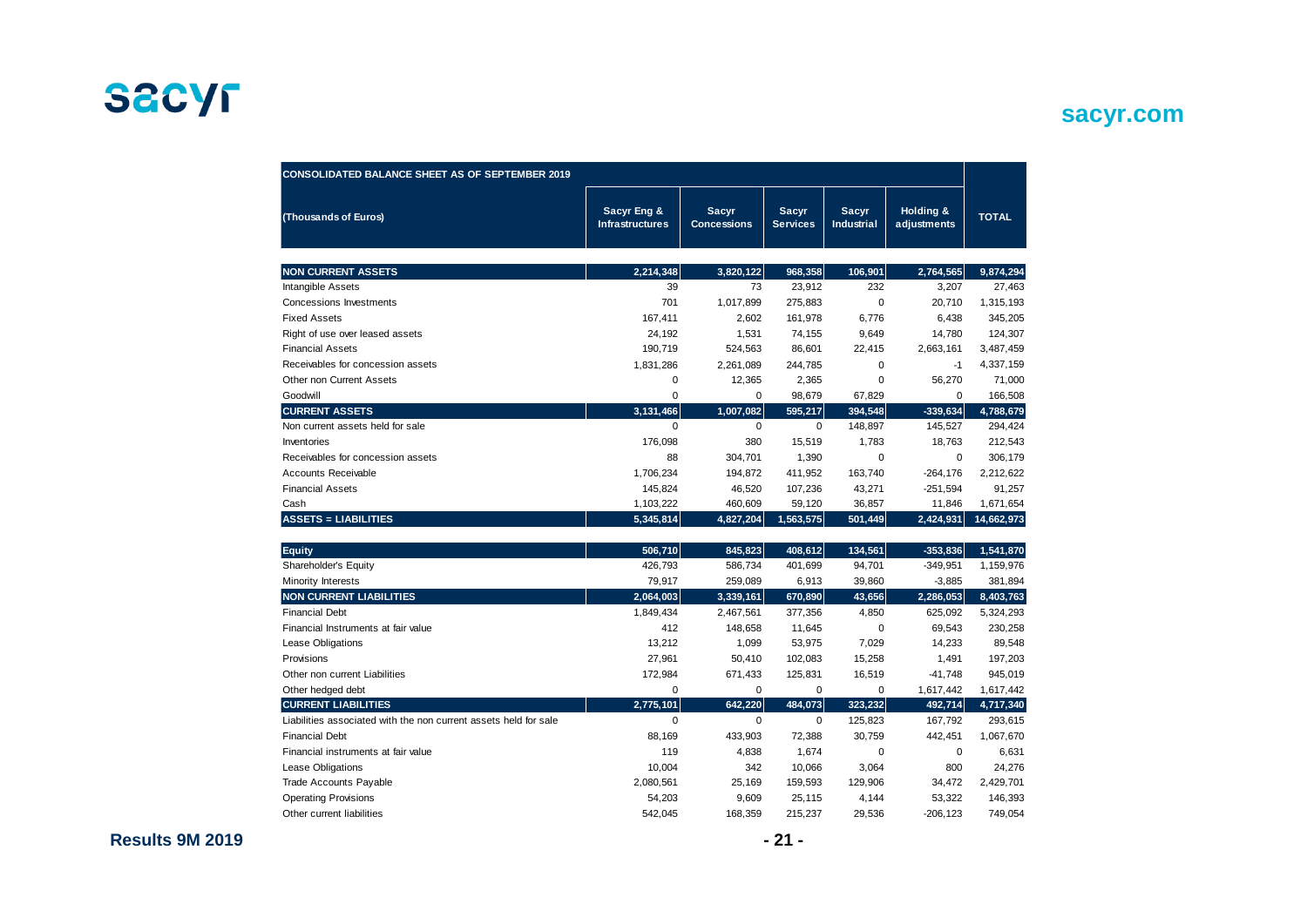## **sacyr.com**

| <b>CONSOLIDATED BALANCE SHEET AS OF DECEMBER 2018</b>            |                                       |                                    |                                 |                                   |                          |              |
|------------------------------------------------------------------|---------------------------------------|------------------------------------|---------------------------------|-----------------------------------|--------------------------|--------------|
| (Thousands of Euros)                                             | Sacyr Eng &<br><b>Infrastructures</b> | <b>Sacyr</b><br><b>Concessions</b> | <b>Sacyr</b><br><b>Services</b> | <b>Sacyr</b><br><b>Industrial</b> | Holding &<br>adjustments | <b>TOTAL</b> |
| <b>NON CURRENT ASSETS</b>                                        | 1,777,267                             | 3,432,587                          | 906,566                         | 192,451                           | 2,586,632                | 8,895,503    |
| Intangible Assets                                                | 500                                   | 86                                 | 20,858                          | 1,186                             | 3,271                    | 25,901       |
| Concessions Investments                                          | 40,123                                | 1,029,214                          | 284,319                         | $\Omega$                          | $\mathbf 0$              | 1,353,656    |
| <b>Fixed Assets</b>                                              | 153,857                               | 3,777                              | 190,625                         | 89,544                            | 3,427                    | 441,230      |
| <b>Financial Assets</b>                                          | 180,035                               | 457,878                            | 84,066                          | 33,891                            | 2,579,934                | 3,335,804    |
| Receivables for concession assets                                | 1,402,752                             | 1,924,736                          | 225,345                         | 0                                 | $\Omega$                 | 3,552,834    |
| Other non Current Assets                                         | 0                                     | 16,895                             | 2,548                           | $\Omega$                          | 0                        | 19,444       |
| Goodwill                                                         | 0                                     | 0                                  | 98,804                          | 67,829                            | 0                        | 166,633      |
| <b>CURRENT ASSETS</b>                                            | 3,204,853                             | 1,068,773                          | 557,188                         | 343,376                           | $-219,883$               | 4,954,307    |
| Non current assets held for sale                                 | $\mathbf{0}$                          | 201,589                            | $\mathbf{0}$                    | $\mathbf{0}$                      | 160,583                  | 362,172      |
| Inventories                                                      | 161,273                               | 306                                | 13,031                          | 15,400                            | 19,321                   | 209,331      |
| Receivables for concession assets                                | 271                                   | 288,888                            | 4,079                           | $\Omega$                          | $\mathbf 0$              | 293,238      |
| <b>Accounts Receivable</b>                                       | 1,537,038                             | 176,060                            | 354,833                         | 203,142                           | $-296,164$               | 1,974,908    |
| <b>Financial Assets</b>                                          | 91,704                                | 10,924                             | 113,030                         | 37,548                            | $-128,760$               | 124,446      |
| Cash                                                             | 1,414,567                             | 391,006                            | 72,215                          | 87,286                            | 25,137                   | 1,990,212    |
| <b>ASSETS = LIABILITIES</b>                                      | 4,982,120                             | 4,501,360                          | 1,463,753                       | 535,827                           | 2,366,750                | 13,849,810   |
|                                                                  |                                       |                                    |                                 |                                   |                          |              |
| <b>EQUITY</b>                                                    | 457,227                               | 878,911                            | 393,320                         | 138,670                           | $-360,937$               | 1,507,190    |
| <b>Shareholder's Equity</b>                                      | 409,579                               | 611,325                            | 386,586                         | 95,563                            | $-357,220$               | 1,145,833    |
| Minority Interests                                               | 47,648                                | 267,586                            | 6,733                           | 43,108                            | $-3,717$                 | 361,358      |
| <b>NON CURRENT LIABILITIES</b>                                   | 1,955,450                             | 3,127,414                          | 623,484                         | 136,041                           | 2,073,484                | 7,915,873    |
| <b>Financial Debt</b>                                            | 1,720,758                             | 2,284,492                          | 405,062                         | 92,078                            | 558,842                  | 5,061,232    |
| Financial Instruments at fair value                              | 0                                     | 93,610                             | 11,307                          | 1,000                             | 0                        | 105,917      |
| Provisions                                                       | 24,481                                | 46,309                             | 102,111                         | 20,039                            | 120,978                  | 313,917      |
| Other non current Liabilities                                    | 210,211                               | 703,004                            | 105,004                         | 22,925                            | $-223,779$               | 817,365      |
| Other hedged debt                                                | 0                                     | 0                                  | 0                               | $\mathbf 0$                       | 1,617,442                | 1,617,442    |
| <b>CURRENT LIABILITIES</b>                                       | 2,569,443                             | 495,036                            | 446,949                         | 261,115                           | 654,203                  | 4,426,746    |
| Liabilities associated with the non current assets held for sale | 0                                     | $\mathbf 0$                        | $\mathbf 0$                     | $\mathbf 0$                       | 170,236                  | 170,236      |
| <b>Financial Debt</b>                                            | 160.621                               | 274,073                            | 74,685                          | 27,803                            | 560,149                  | 1,097,331    |
| Financial instruments at fair value                              | 0                                     | 17,152                             | 1,483                           | 318                               | 0                        | 18,953       |
| <b>Trade Accounts Payable</b>                                    | 1,996,846                             | 29,126                             | 158,208                         | 203,460                           | 43,498                   | 2,431,138    |
| <b>Operating Provisions</b>                                      | 61,625                                | 9,455                              | 26,322                          | 6,502                             | 53,321                   | 157,225      |
| Other current liabilities                                        | 350,350                               | 165,230                            | 186,252                         | 23,033                            | $-173,001$               | 551,863      |

**Results 9M 2019 - 22 -**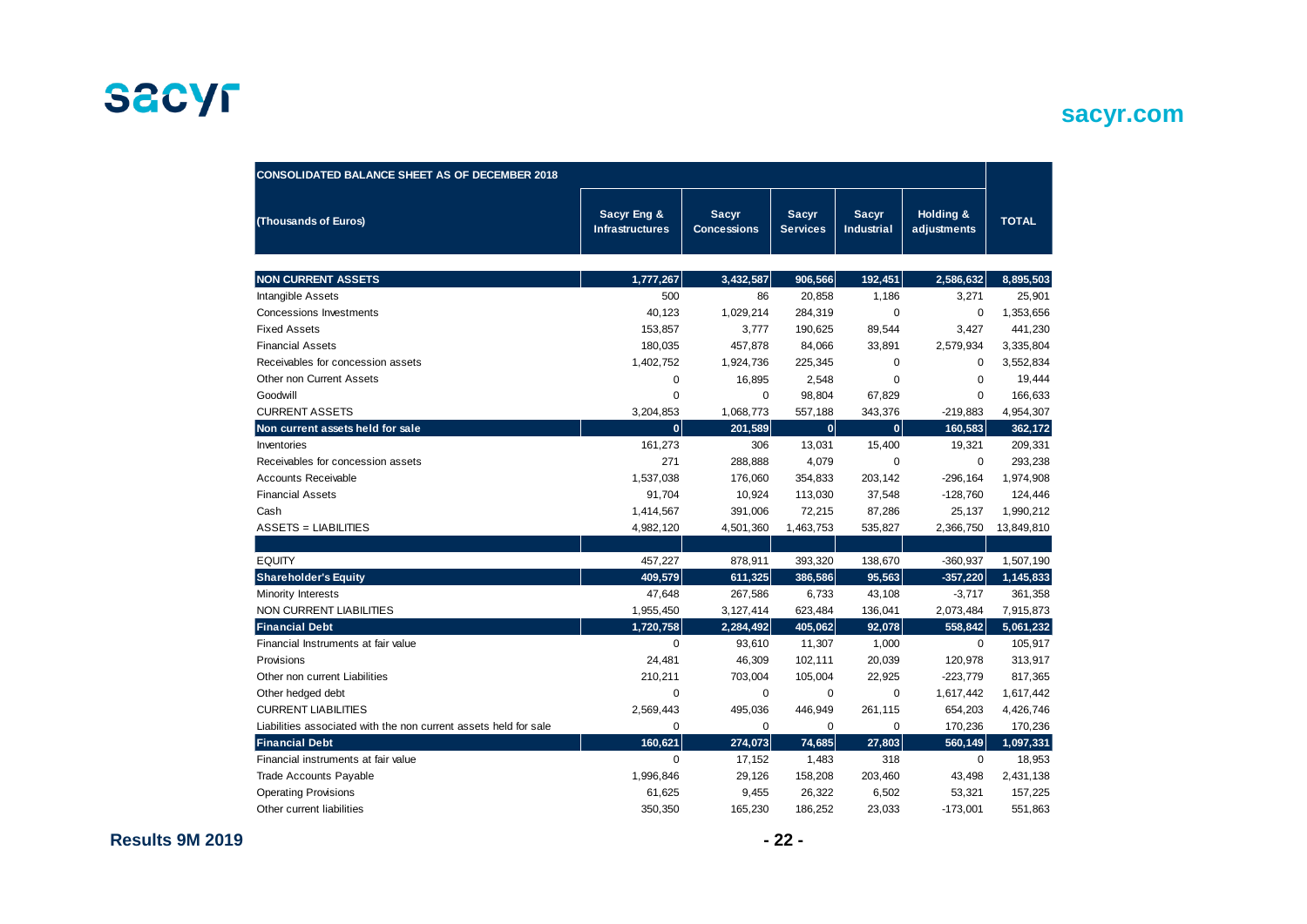

# **SACYR CONCESSIONS**

| (Thousands of euros)       | 9M 2019            | 9M 2018 | % Chg |
|----------------------------|--------------------|---------|-------|
| <b>Revenue</b>             | 701,188            | 547,285 | 28%   |
| Construction revenue       | 332,205            | 229,242 | 45%   |
| <b>Concessions revenue</b> | 318,043<br>368,983 |         | 16%   |
| <b>EBITDA</b>              | 234,456            | 195,253 | 20%   |
| <b>EBITDA Margin</b>       | 63.5%              | 61.4%   |       |

- At 30 September 2019, revenue from the Concessions business totalled €701 million, representing growth of 28% compared to the same period of the previous year, driven by both concession and construction revenue
- Construction revenue was up 45% compared to the same period of the previous year, thanks to progress in some of the largest projects currently in backlog. This growth is due mainly to the following concessions: Rumichaca Pasto, Montes de María and Pamplona-Cúcuta in Colombia; Pirámides-Tulancingo and Hospital de Tláhuac in Mexico; and Rutas del Litoral in Uruguay.
- Concession revenue contributes €369 million to the total for the period, an increase of 16% compared to the same period of the previous year. These good results are attributable to growth in operating revenue, the commissioning of Tepual Airport in Chile and growth in traffic.
- The growth in turnover has been accompanied by growth in EBITDA. At 30 September, EBITDA amounted to €234 million, up 20% compared to the previous year's €195 million. The EBITDA margin of the Concessions business was 63.5%, an improvement of 2.1 percentage points compared to the previous year.

#### **Results 9M 2019 - 23 -**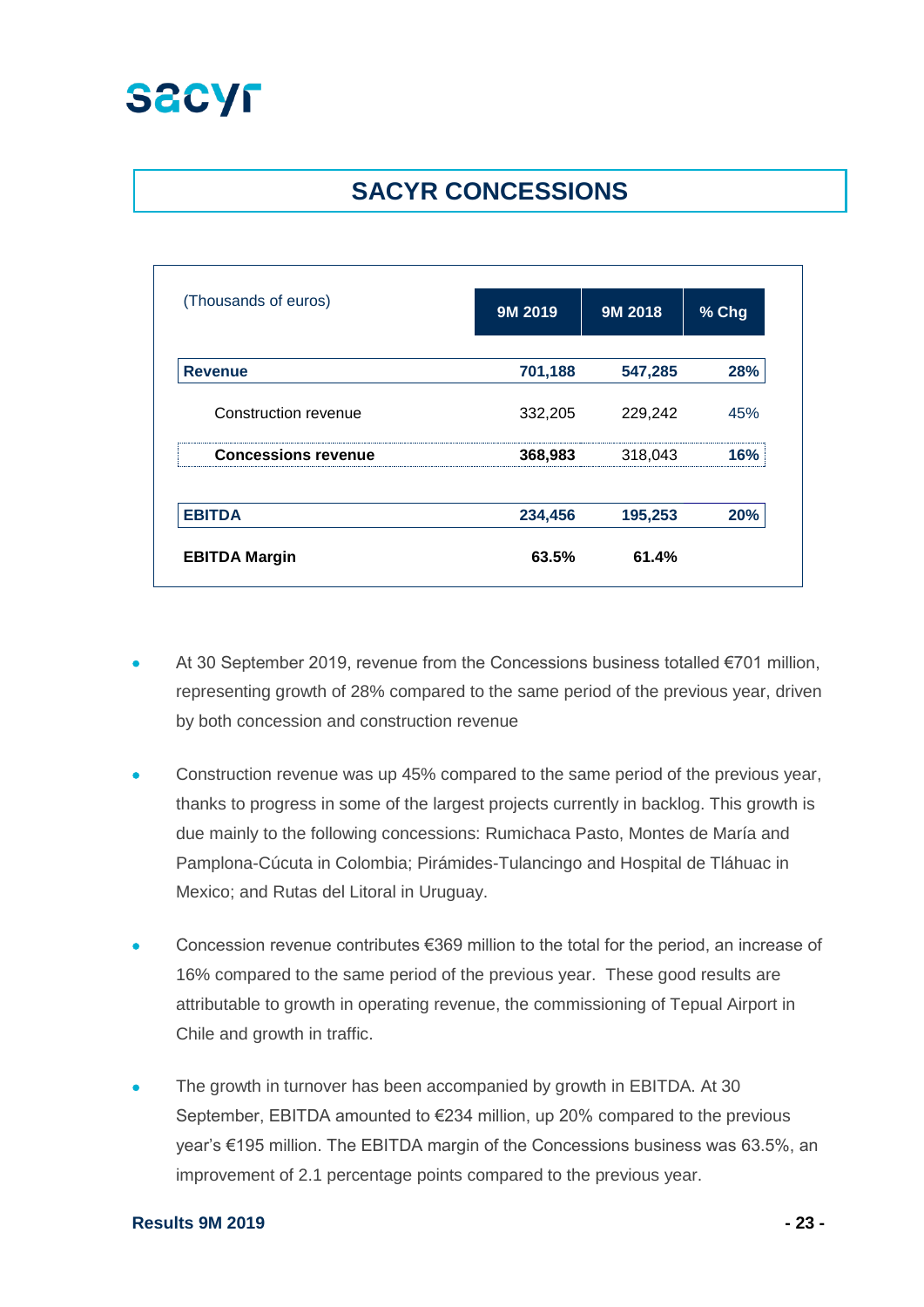• The following table shows revenue broken down by asset:

| <b>REVENUES BREAKDOWN</b>                                    |                 |                  |                    |  |
|--------------------------------------------------------------|-----------------|------------------|--------------------|--|
| € Thousands                                                  | 9M 2019         | 9M 2018          | Chg. (%)           |  |
| <b>AUTOVÍA DEL TURIA</b>                                     | 10.897          | 10.423           | 4,5%               |  |
| <b>AUTOVÍA NOROESTE C.A.R.M.</b>                             | 5.041           | 4.877            | 3,4%               |  |
| <b>VIASTUR</b>                                               | 6.092           | 5.466            | 11,4%              |  |
| <b>PALMA MANACOR</b>                                         | 9.207           | 8.932            | 3,1%               |  |
| AUTOVÍA DEL BARBANZA                                         | 8.435           | 8.066            | 4,6%               |  |
| <b>AUTOVÍA DEL ERESMA</b>                                    | 5.401           | 5.357            | 0,8%               |  |
| AUTOVÍA DEL ARLANZÓN                                         | 24.854          | 24.273           | 2,4%               |  |
| <b>INTERCAMBIADOR DE MONCLOA</b>                             | 9.739           | 9.671            | 0,7%               |  |
| INTERCAMBIADOR DE PLAZA ELÍPTICA                             | 5.054           | 5.110            | $-1,1%$            |  |
| <b>AUTOPISTA DE GUADALMEDINA</b><br><b>HOSPITAL DE PARLA</b> | 14.359<br>9.873 | 13.211<br>10.016 | 8,7%               |  |
| <b>HOSPITAL DE COSLADA</b>                                   | 10.351          | 10.392           | $-1,4%$<br>$-0,4%$ |  |
| <b>PARKING ROMERO</b>                                        | 120             |                  | n/a                |  |
| <b>PARKING VELARDE</b>                                       | 346             |                  | n/a                |  |
| <b>PARKING ESPLANDIU</b>                                     | 72              |                  | n/a                |  |
| <b>PARKING ENCARNACIÓN</b>                                   | 2.137           |                  | n/a                |  |
| <b>PARKING MILENIO</b>                                       | 200             |                  | n/a                |  |
| <b>HOLDINGS</b>                                              | 253             | 1.295            | $-80,5%$           |  |
| <b>SPAIN</b>                                                 | 122.430         | 117.089          | 4,6%               |  |
| <b>HOLDINGS</b>                                              | 954             | 931              | 2,5%               |  |
| <b>IRELAND</b>                                               | 954             | 931              | 2,5%               |  |
| <b>HOLDINGS</b>                                              | 666             | 660              | 0,9%               |  |
| <b>PORTUGAL</b>                                              | 666             | 660              | 0,9%               |  |
| <b>SOCIEDAD PARKING SIGLO XXI</b>                            | 449             | 271              | 65,5%              |  |
| <b>RUTAS DEL DESIERTO - ACCESOS A IQUIQUE</b>                | 14.591          | 14.348           | 1,7%               |  |
| <b>VALLES DEL BIO BIO - CONCEPCIÓN CABRERO</b>               | 25.060          | 27.282           | $-8,1%$            |  |
| <b>VALLES DEL DESIERTO - VALLENAR CALDERA</b>                | 14.691          | 14.953           | $-1,8%$            |  |
| <b>RUTA 43 - LIMARI</b>                                      | 10.618          | 5.956            | 78,3%              |  |
| <b>HOSPITAL ANTOFAGASTA</b>                                  | 26.645          | 29.973           | $-11,1%$           |  |
| SERENA VALLENAR - RUTAS DEL ALGARROBO                        | 22.204          | 20.992           | 5,8%               |  |
| AEROPUERTO DEL SUR S.A.                                      | 5.618           | 2.547            | 120,6%             |  |
| <b>AEROPUERTO ARICA</b>                                      | 2.147           |                  | n/a                |  |
| <b>HOLDINGS</b>                                              | 1.169           | 1.168            | 0,1%               |  |
| <b>CHILE</b>                                                 | 123.191         | 117.489          | 4,9%               |  |
| <b>CONVIAL SIERRA NORTE</b>                                  | 29.748          | 22.669           | 31,2%              |  |
| <b>HOLDINGS</b>                                              | 126             |                  | n/a                |  |
| <b>PERU</b>                                                  | 29.874          | 22.669           | 31,8%              |  |
| <b>MONTES DE MARÍA</b>                                       | 17.850          | 13.042           | 36,9%              |  |
| <b>RUMICHACA</b>                                             | 34.200          | 22.391           | 52,7%              |  |
| <b>PAMPLONA-CUCUTA</b>                                       | 15.345          | 14.520           | 5,7%               |  |
| <b>HOLDINGS</b>                                              | 810             | 587              | 37,9%              |  |
| <b>COLOMBIA</b>                                              | 68.205          | 50.540           | 35,0%              |  |
| <b>RUTAS DEL LITORAL</b><br><b>HOLDIINGS</b>                 | 5.507<br>131    | 2.564<br>31      | 114,8%<br>321,2%   |  |
| <b>URUGUAY</b>                                               | 5.638           | 2.595            | 117,2%             |  |
| <b>RUTAS DEL ESTE</b>                                        | 6.891           | 3.570            | 93,0%              |  |
| <b>PARAGUAY</b>                                              | 6.891           | 3.570            | 93,0%              |  |
| <b>HOSPITAL TLAHUAC</b>                                      | 2.806           | 351              | 700,0%             |  |
| AUTOVIA PIRÁMIDES TULANCINGO PACHUCA                         | 8.276           | 1.966            | 320,9%             |  |
| <b>HOLDINGS</b>                                              | 51              | 182              | -72,0%             |  |
| <b>MEXICO</b>                                                | 11.134          | 2.499            | 345,6%             |  |
| TOTAL WITHOUT CONSTRUCTION REVENUES                          | 368.983         | 318.043          | 16,0%              |  |
| <b>CONSTRUCTION REVENUES</b>                                 | 332.205         | 229.242          | 44,9%              |  |
| <b>TOTAL</b>                                                 | 701.188         | 547.285          | 28,1%              |  |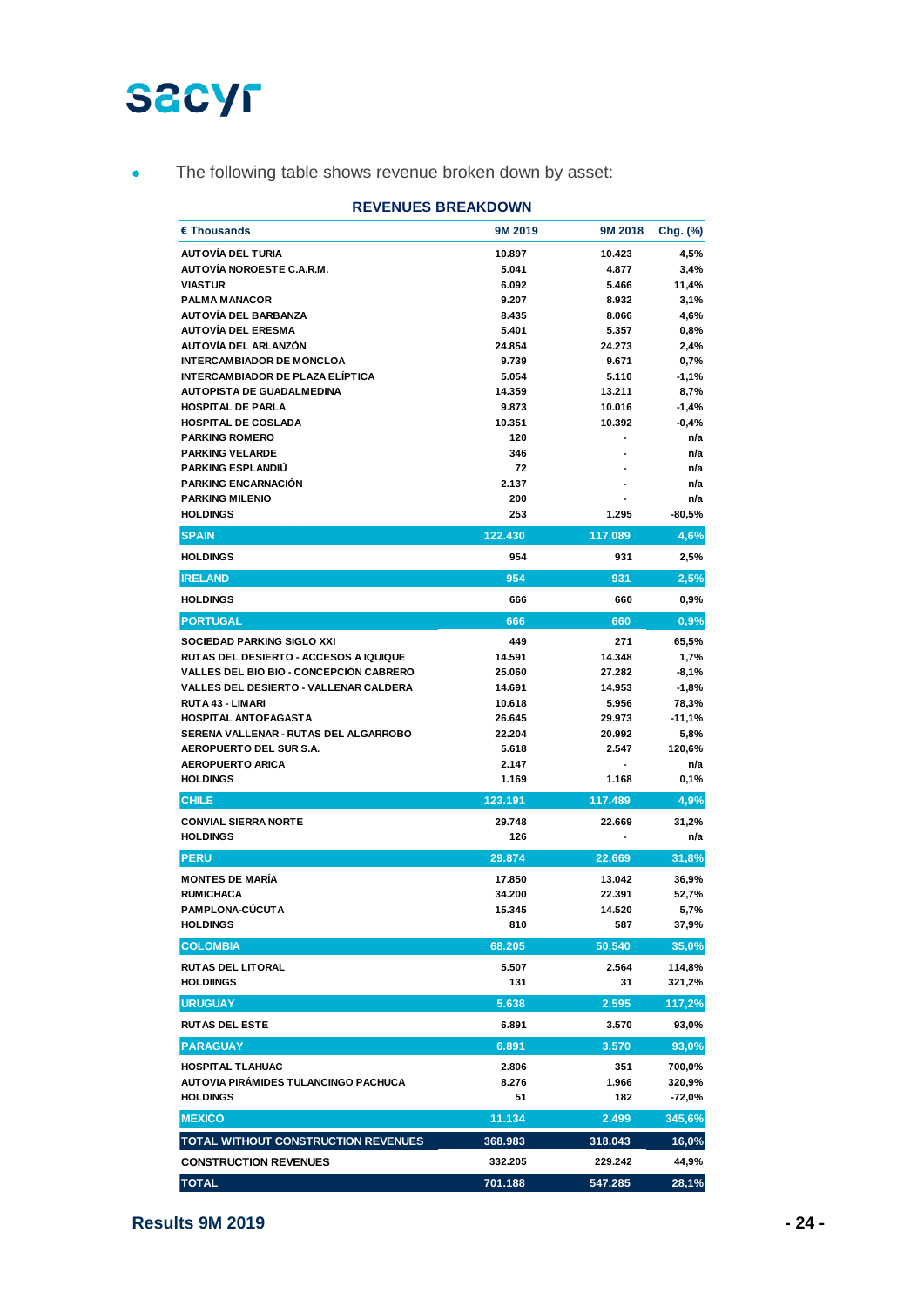

## **Traffic Figures**

Traffic increased both internationally and in Spain. At the international level, the Valles del Bio-Bio motorway (Chile) saw growth of 7%, the Rutas del Desierto motorway (Chile) 6%, the Desarrollo Vial al Mar road (Colombia) 5% and the N6 Galway-Ballinasloe road (Ireland) nearly 6%, while in Spain the Málaga-Las Pedrizas road had traffic growth of 5%.

The following table shows traffic data:

|                                  | 9M 2019 | 9M 2018  | CHG.    |
|----------------------------------|---------|----------|---------|
| <b>SHADOW TOLL HIGHWAY SPAIN</b> |         |          |         |
|                                  |         |          |         |
| - AUTOVIA DEL NOROESTE           | 12,549  | 12,539   | 0.1%    |
| - Ma-15 PALMA-MANACOR            | 26,876  | 26,583   | 1.1%    |
| - AS-II OVIEDO-GIJÓN (VIASTUR)   | 23,817  | 23,132   | 3.0%    |
| - AUTURSA CV-35                  | 40,293  | 39,431   | 2.2%    |
| - ERESMA                         | 8,022   | 8,050    | $-0.4%$ |
| - BARBANZA                       | 14,490  | 14,218   | 1.9%    |
| - ARLANZON                       | 23,056  | 22,566   | 2.2%    |
|                                  |         |          |         |
| <b>TOLL HIGHWAY SPAIN</b>        |         |          |         |
| - AP-46 MÁLAGA - LAS PEDRIZAS    | 14,182  | 13,492   | 5.1%    |
| TOLL HIGHWAY OTHER COUNTRIES     |         |          |         |
| - N6 GALWAY-BALLINASLOE          | 14,283  | 13,520   | 5.6%    |
| - VALLES DEL DESIERTO            | 4,998   | 4,796    | 4.2%    |
| - RUTAS DEL DESIERTO             | 7,350   | 6,961    | 5.6%    |
| - RUTAS DEL ALGARROBO            | 4,618   | 4,448    | 3.8%    |
| - VALLES DEL BIO-BIO             | 7,778   | 7,249    | 7.3%    |
| - RUTA DE LIMARÍ                 | 5,295   | $\Omega$ | n/a     |
| - MONTES DE MARÍA                | 3,011   | 2,956    | 1.9%    |
| - UNIÓN VIAL DEL SUR             | 5,674   | 6,207    | $-8.6%$ |
| - DESARROLLO VIAL AL MAR         | 7,734   | 7,366    | 5.0%    |
| - RUTAS DEL ESTE                 | 14,907  | 14,133   | 5.5%    |

### **ACCUMULATED ADT**

### **Procurement and Backlog**

At 30 September 2019, Sacyr Concessions had a total backlog of €27,623 million. International backlog accounted for 82% of this total.

The following projects were awarded during the period: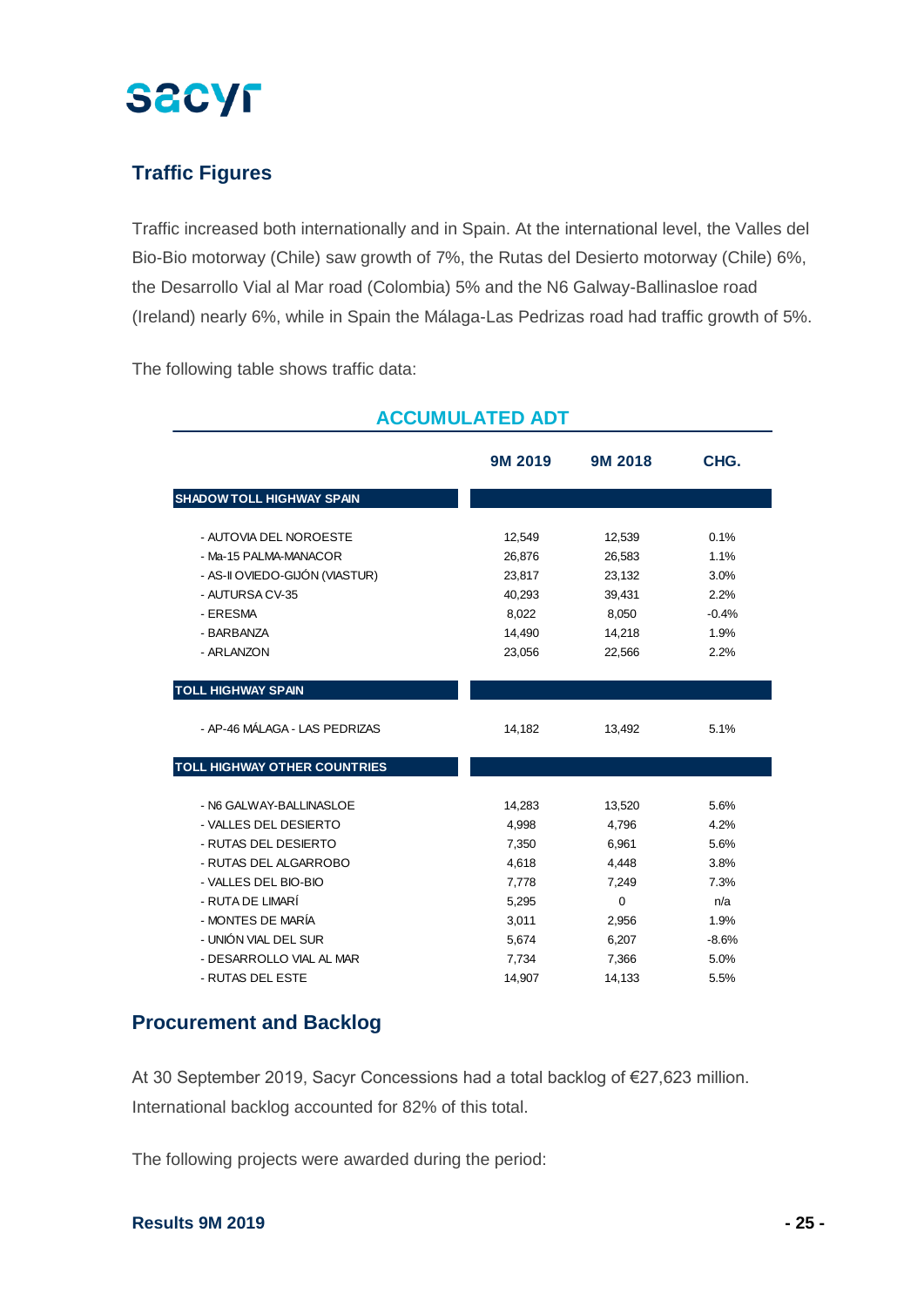# **SECYF**

• Sacyr Concessions was awarded the **Ferrocarril Central de Uruguay** project. The contract includes the remodelling and concession of the future rail link between the capital Montevideo and Paso de los Toros in the department of Tacuarembó in northern Uruguay.

Over 270 kilometres long, this railway corridor will run across the entire country, with estimated future revenues of €2,200 million and a concession term of 18 years.

• Sacyr Concesiones was awarded the **Route 5 Concession** for the new Los Vilos-La Serena stretch of the Route 5 motorway in Chile, which also includes a stretch of urban highway between La Serena and Coquimbo.

With a budgeted investment of  $\epsilon$ 447 million and an estimated backlog value of  $\epsilon$ 864 million, the project covers a total of 245 kilometres, starting north of Los Vilos and ending with the intercity stretch south of Coquimbo, plus another 16 kilometres of urban road connecting with the La Serena-Vallenar segment of the Route 5 Concession, which is also operated by Sacyr Concessions. The concession has a maximum term of 30 years. The project involves the construction, maintenance and operation of this segment of Route 5 North, with upgrade works throughout the route.

• Sacyr Concessions has been awarded the new **Chacalluta de Arica airport concession in Chile**, with a planned investment of €74 million, an estimated backlog value of €203 million and a concession term of 20 years.

The project involves expanding and upgrading the existing air terminal, doubling its size, to allow it to handle more than 1.1 million passengers per year.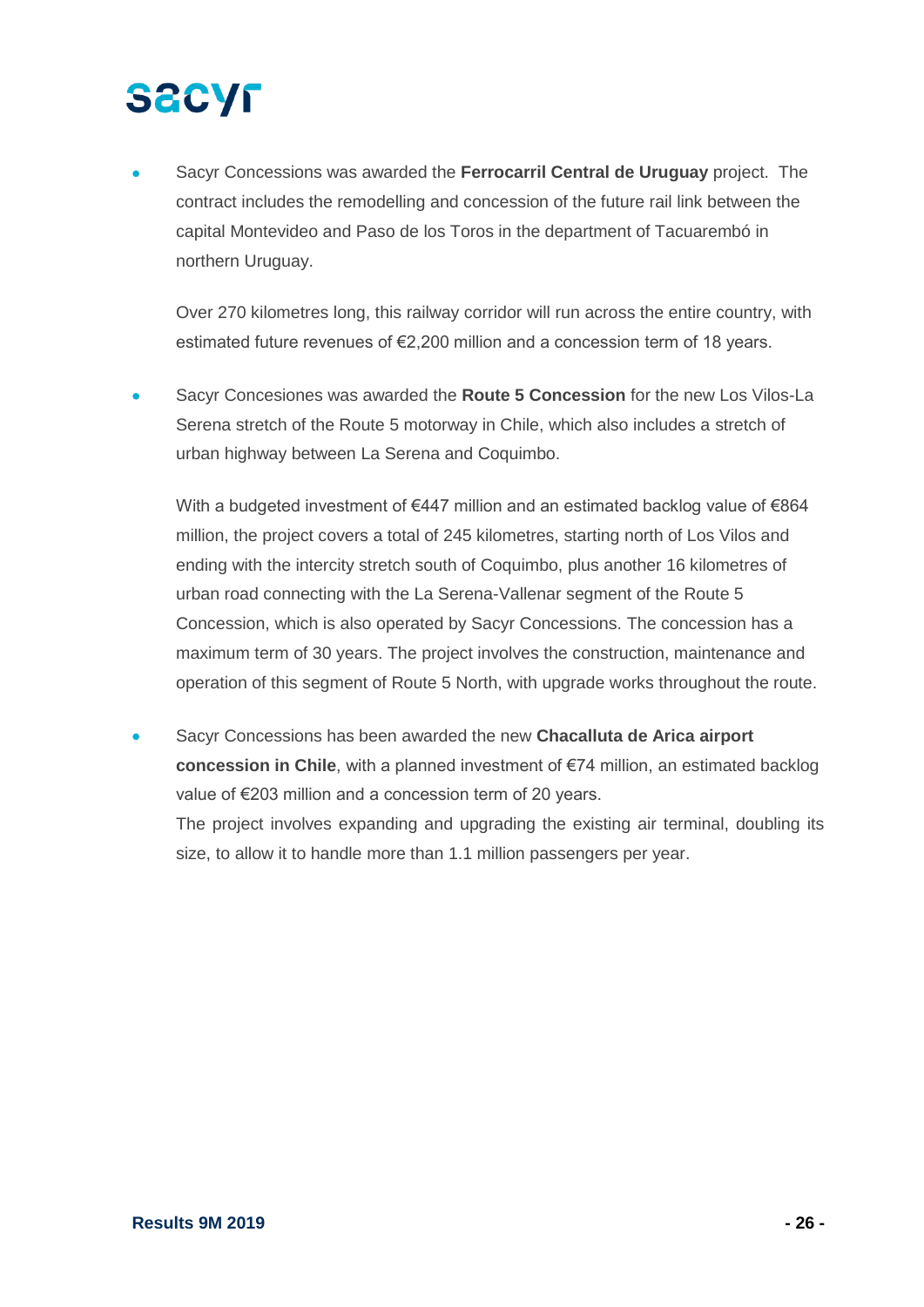

### **Significant Milestones**

### **Financing arrangements for concession assets**

## • **Sacyr signs €840 million financing deal for Américo Vespucio Oriente motorway**

Sacyr and its partner in the Américo Vespucio Oriente (AVO I) toll motorway in Chile have secured financing for the concession from a group of local banks, which will provide €840 million to carry out the work on the Santiago de Chile urban corridor.

In volume terms, this is Sacyr's biggest project in Chile, where the Group's business has acquired considerable size, both in construction and in concessions (on a par, for example, with countries such as Spain). Sacyr is a shareholder of both the concessionaire and the AVO I construction consortium. This 9.3-kilometre motorway is one of the largest projects currently under construction in Chile. It is expected to come into operation in 2022 and will cut travel time considerably, benefiting close to 750,000 persons in the city of Santiago.

The banks leading the deal, with a participation of 75%, are Banco de Chile, Banco del Estado de Chile and Banco de Crédito e Inversiones (BCI). The remaining 25% was taken by Banco Consorcio, Compañía de Seguros de Vida Consorcio Nacional de Seguros, Principal Compañía de Seguros de Vida Chile, Bice Vida Compañía de Seguros S.A. and Metlife Chile Seguros de Vida.

## • **Sacyr signs financing deal of approximately 630 million for Autopista al Mar 1 in Colombia.**

Sacyr has closed the financing for the Autopista al Mar 1 motorway concession for a total of approximately 2.19 billion Colombian pesos (close to €630 million). The deal guarantees the investment required to execute the project.

The Autopista al Mar 1 project is part of the Colombian government's fourth-generation highway initiative. The Devimar concessionaire will work on the 176km long highway, which includes, among other responsibilities, the construction of a dual carriageway between Medellín and Santa Fe de Antioquia, upgrade of the road between Santa Fe de Antioquia and the township of Peñalisa, and upgrade, operation and maintenance of a 25-kilometre stretch of road between Santa Fe de Antioquia and Cañasgordas. At present, the Autopista

#### **Results 9M 2019 - 27 -**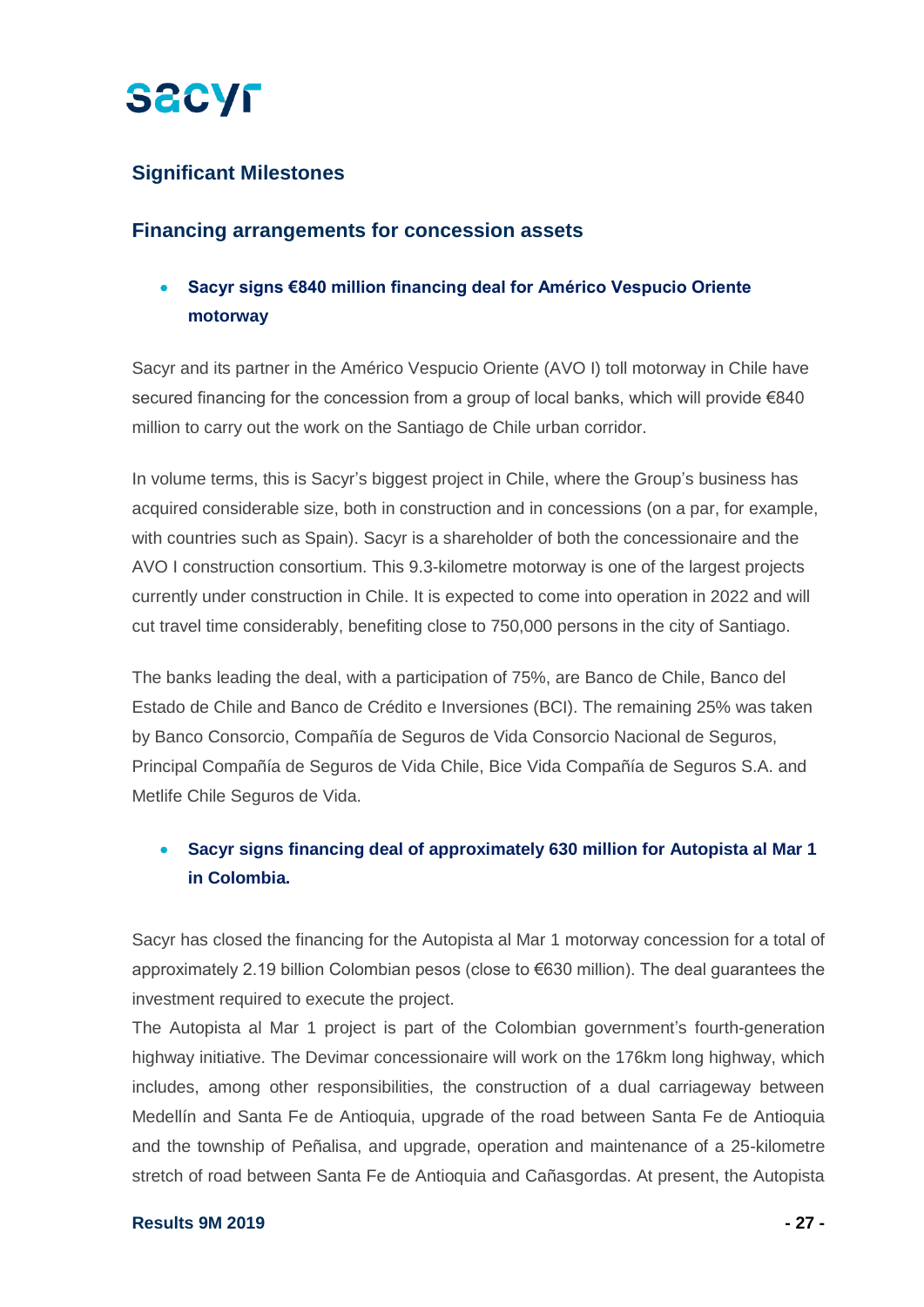al Mar 1 project is in its construction phase and is 30% complete. The project will generate 2,200 jobs, directly and indirectly.

The financing has been arranged in two tranches:

- A tranche of \$220 million, with the participation of Sumitomo Mitsui Banking Corporation – SMBC (Japan), KfW IPEX-Bank (Germany) and Société Générale (France).

- A tranche of 1.55 billion Colombian pesos, with the participation of Financiera de Desarrollo Nacional – FDN (Colombia), Instituto de Crédito Oficial – ICO (Spain), BID Invest (multilateral bank), CAF (Latin American Development Bank) and BlackRock (Colombian Debt Fund).

## • **Sacyr completes the financing of the Rumichaca-Pasto road in Colombia for €513 million.**

Concessionaire Vial Union del Sur, led by Sacyr Concessions, has put the financing in place for the Rumichaca-Pasto road for a total of 1.8 trillion pesos (€513 million). The funding arrangement guarantees the investment required to successfully build this 83 kilometre road project, located in the southwest of the country.

The international financial institutions that have participated in closing the financing are:

- Overseas Private Investment Corporation (OPIC), J.P. Morgan and Metlife of the United States.

- Banco Santander and Official Credit Institute (ICO) of Spain.

- Sumitomo Mitsui Banking Corporation (SMBC) and Mitsubishi UFJ Financial Group (MUFG) of Japan.

- Crédit Agricole of France.

- Bank of China of China.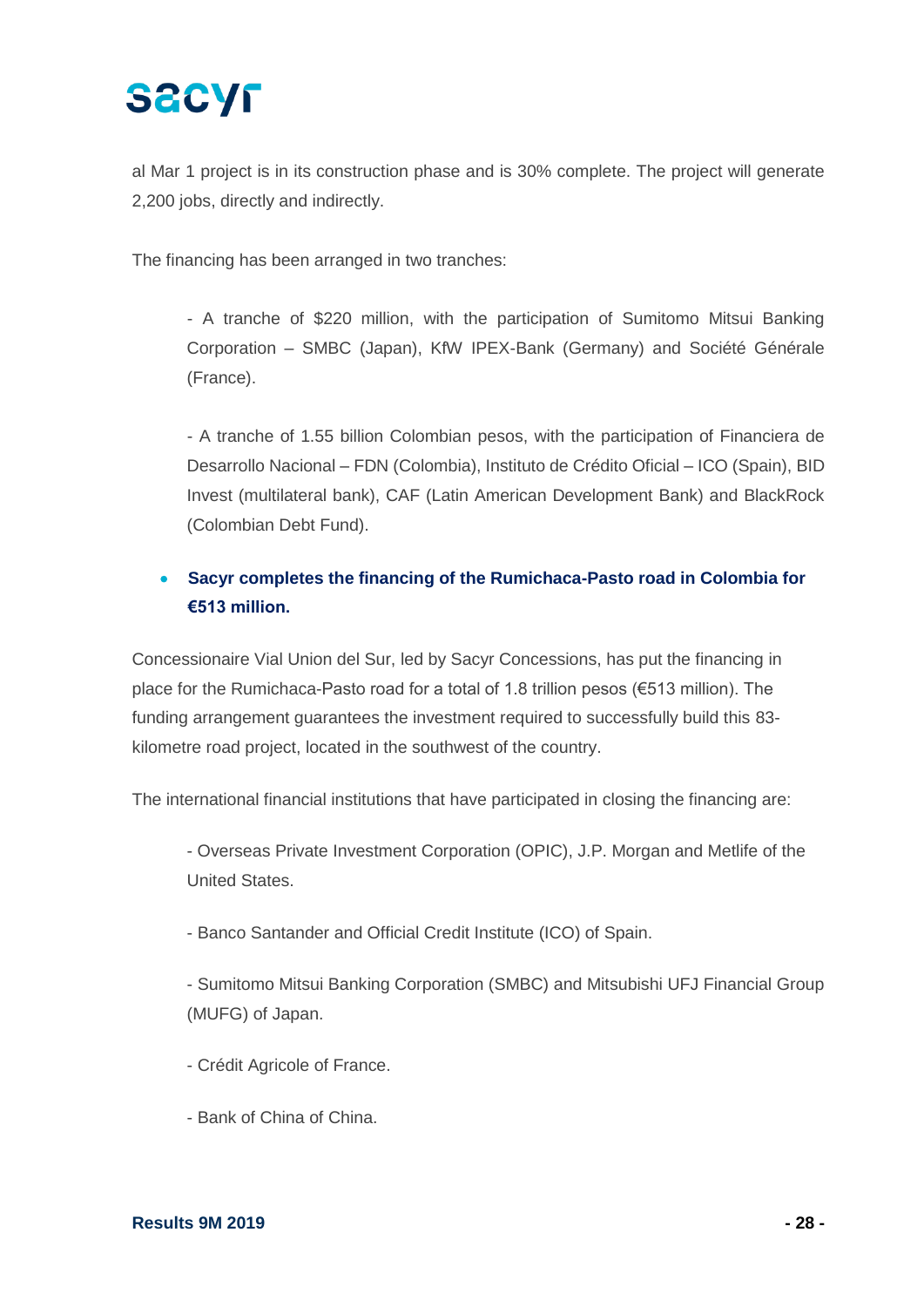## • **Sacyr closes deal with international banks for more than €440 million to finance the Route 2 and Route 7 highways in Paraguay.**

The Rutas del Este consortium has successfully completed the financing of the Route 2 and Route 7 highways in the amount of more than  $€440$  million (\$500 million), with the participation of international banks.

Led by Sacyr Concesiones, the Rutas del Este consortium has issued \$240 million of bonds to finance the duplication of the Route 2 and Route 7 highways in Paraguay. The bonds were 2.5 times oversubscribed, demonstrating the soundness of the project and the confidence it inspires in international investors. The bonds pay interest of 5% and have a maturity of 17 years.

The Rutas del Este consortium, formed by Sacyr (60%) and the Paraguayan firm Ocho A (40%), also has up to \$200 million of financing from the Inter-American Development Bank (IDB Invest) to carry out the work, which will require an investment of approximately \$520 million.

The contract includes the construction of five bypasses (37.5km), easing traffic between urban areas, and is intended to reduce the current cost, to the benefit of users—all this within the framework of a public-private partnership (PPP) with the Paraguayan Ministry of Public Works and Communications (MOPC).

The construction and expansion of Routes 2 and 7 is the first road project to be undertaken under Paraguay's PPP law. The project is crucial to the country's growth, as these roads form the most important corridor, in which 70% of Paraguay's economic activity is concentrated.

## • **Sacyr refinances the Antofagasta hospital in Chile with two bond issues for €254 million.**

Sacyr Concessions has successfully closed, at historically low rates, two bond issues (Series A and Series B) in Chile for 190,800 million pesos, the equivalent of €253.8 million.

The issue was very well received in the Chilean market, with demand 2.5 times the offered price, bearing out the confidence of the investor community in the strategy being pursued in Chile and in the Group's expected business performance.

#### **Results 9M 2019 - 29 -**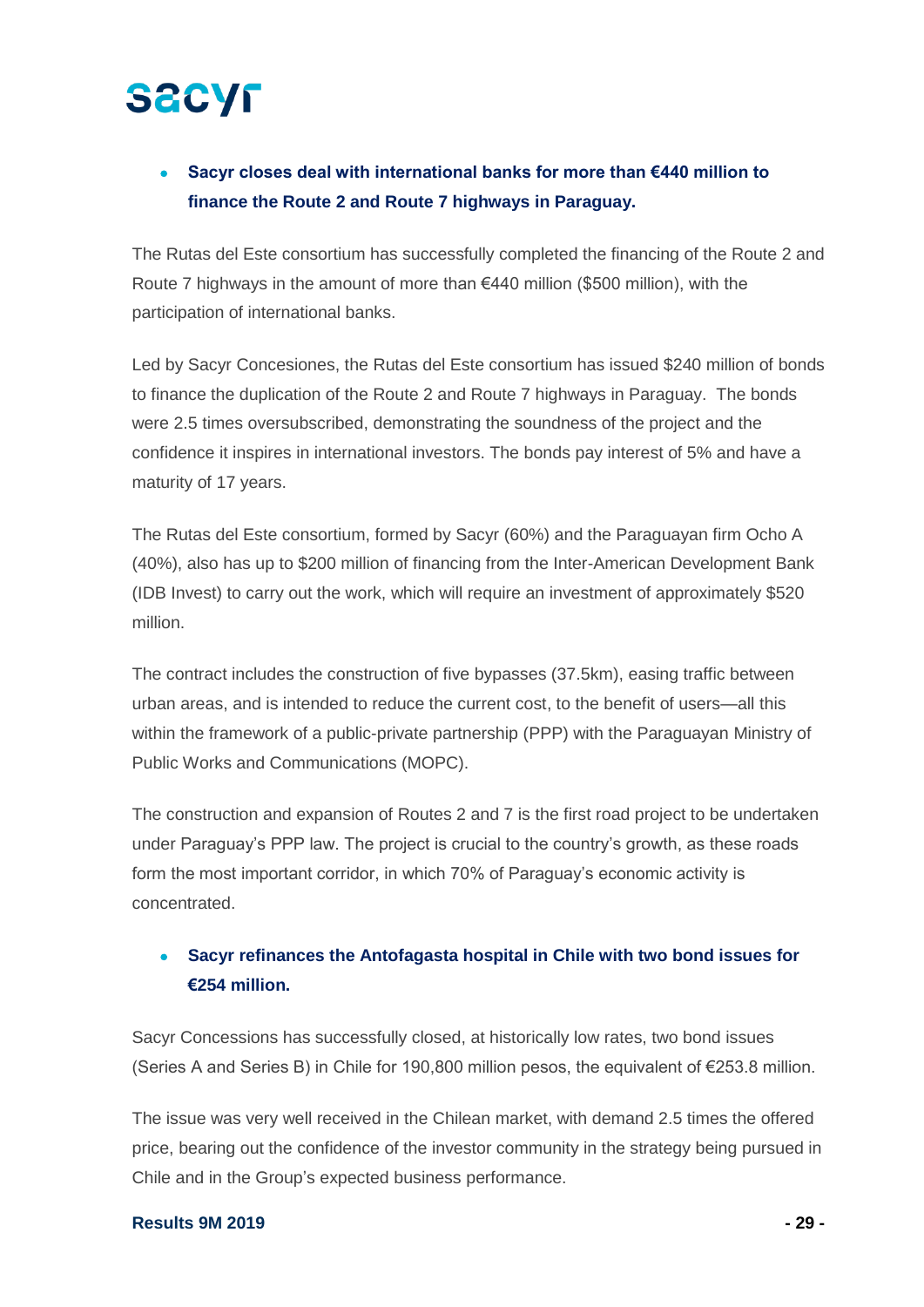# **SACYF**

The Series A bonds (153,700 million pesos, equivalent to €204.4 million) will accrue fixed annual interest of 1.3% over their 12 years of life, while the Series B bonds (37,158 million pesos, equivalent to €49.4 million), with a term of nine years, will accrue interest of 1.25%.

#### **After the close**

• **Sacyr completes the financing for the Ferrocarril Central railway line in Uruguay for \$855 million.**

The Grupo Vía Central (GVC) consortium, led by Sacyr Concesiones, has secured a senior loan of up to \$855 million (approximately €765 million) to finance the construction of 273km of railway line along the corridor linking the capital, Montevideo, with Paso de los Toros. The project will entail an investment of \$1,070 million (approximately €960 million). The lenders are SMBC, Intesa San Paolo, IDB, CAF and CAFAM.

The project includes the design, construction, financing, rehabilitation and maintenance, for an 18-year term, of the railway linking Montevideo and Paso de los Toros. This rail connection is a key asset for the country's development and will be the largest infrastructure project in Uruguay's history.

## **Commissioning**

• In June, Sacyr brought into service the first 5.7km segment of the Pedemontana-Veneta highway and two junctions in Italy's Veneto region.

This segment, located in the province of Vicenza, will directly link the SP111 - Nuova Gasparona provincial roadway to the A31 Motorway and permit direct access to that motorway from the entire metropolitan area of Breganze and better access for all of the metropolitan area of Bassano del Grappa and Marostica.

• In September, Sacyr commissioned Routes 21 and 24 in Uruguay, the country's first road project carried out under a public-private partnership. The project involves the design, construction, operation and financing of the road infrastructure of Route 21, the section between Nueva Palmira and Route 2, Route 24 between Route 2 and Route 3, and the Nueva Palmira Bypass. Routes 21 and 24 make up the main West Coast transit corridor, which carries 50% of the country's heavy traffic.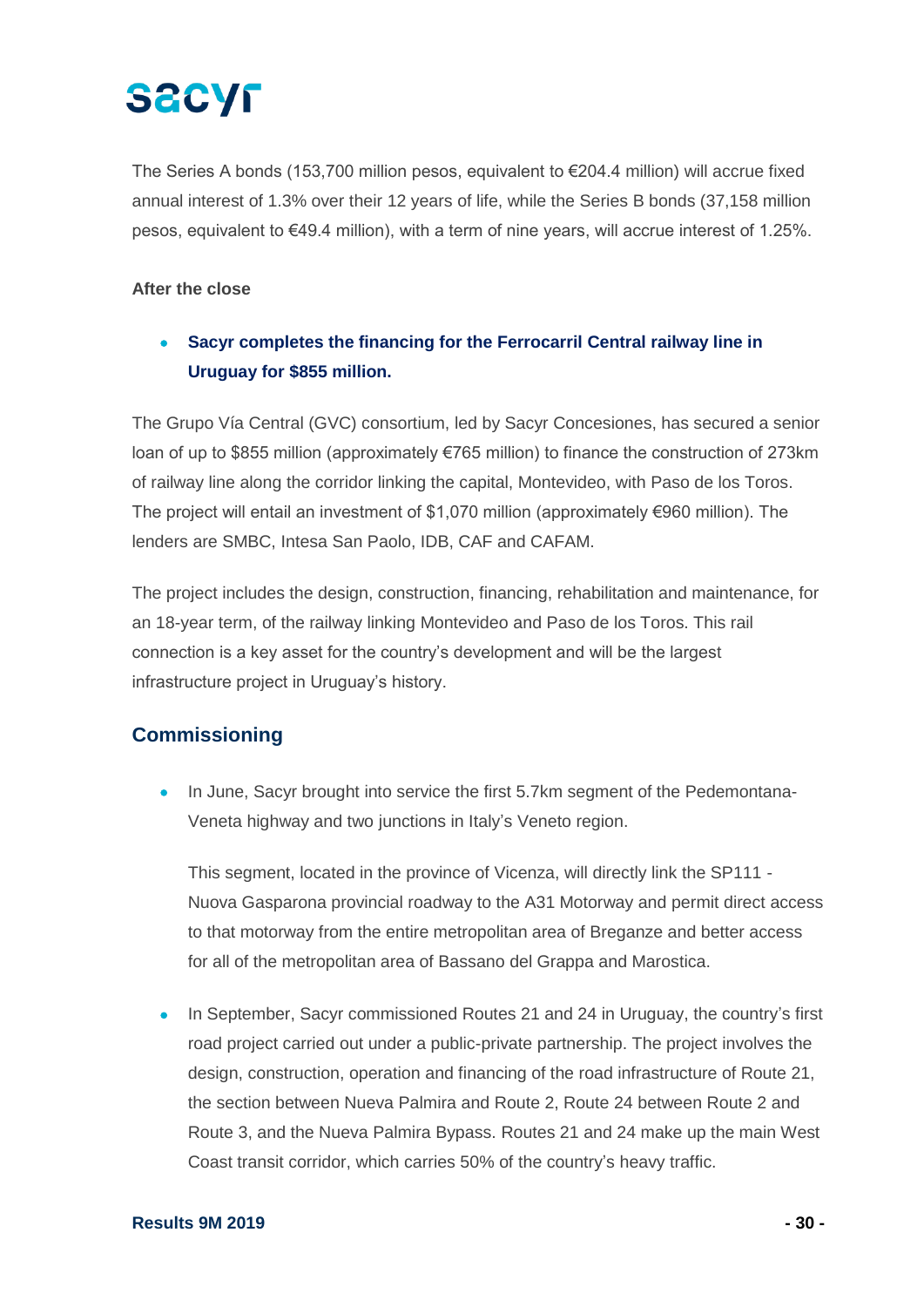

## **SACYR ENGINEERING AND INFRASTRUCTURES**

| (Thousands of euros) | 9M 2019   | 9M 2018   | % Chg |
|----------------------|-----------|-----------|-------|
| <b>Revenue</b>       | 1,464,125 | 1,189,911 | 23%   |
| <b>EBITDA</b>        | 167,388   | 95,167    | 76%   |
| <b>EBITDA</b> margin | 11.4%     | 8.0%      |       |

In the first nine months of the year, the revenue of the Engineering and Infrastructures business grew 23% compared to the same period of the previous year, reaching  $\epsilon$ 1,464 million. This year-on-year increase is the combined result of +18% growth in international markets and +54% growth in Spain

The Engineering and Infrastructures division continues to have a large international presence, having generated 82% of its revenues outside Spain.

The growth of the Engineering and Infrastructures business is due to the strong rate of execution of backlog projects, e.g. in Colombia, Uruguay, United States, Peru, United Kingdom, Chile, Spain and others, and also to the contribution of the Pedemontana–Veneta motorway project in Italy. A large part of these projects are carried out for our Concessions division, achieving major synergies for the Group.

All these factors have helped bring EBITDA at 30 September 2019 to €167 million, marking a hefty gain of 76% compared to the same period of the previous year. The EBITDA margin came in at 11.4%, marking an improvement of 340 basis points in the business's profitability.

### **Procurement and Backlog**

The Engineering and Infrastructures backlog reached  $\epsilon$ 6,857 million, an increase of 11% compared to December 2018. This backlog covers 42 months of activity at the current rate of earnings and includes a large proportion (86%) of international projects. Some 52% of

#### **Results 9M 2019 - 31 -**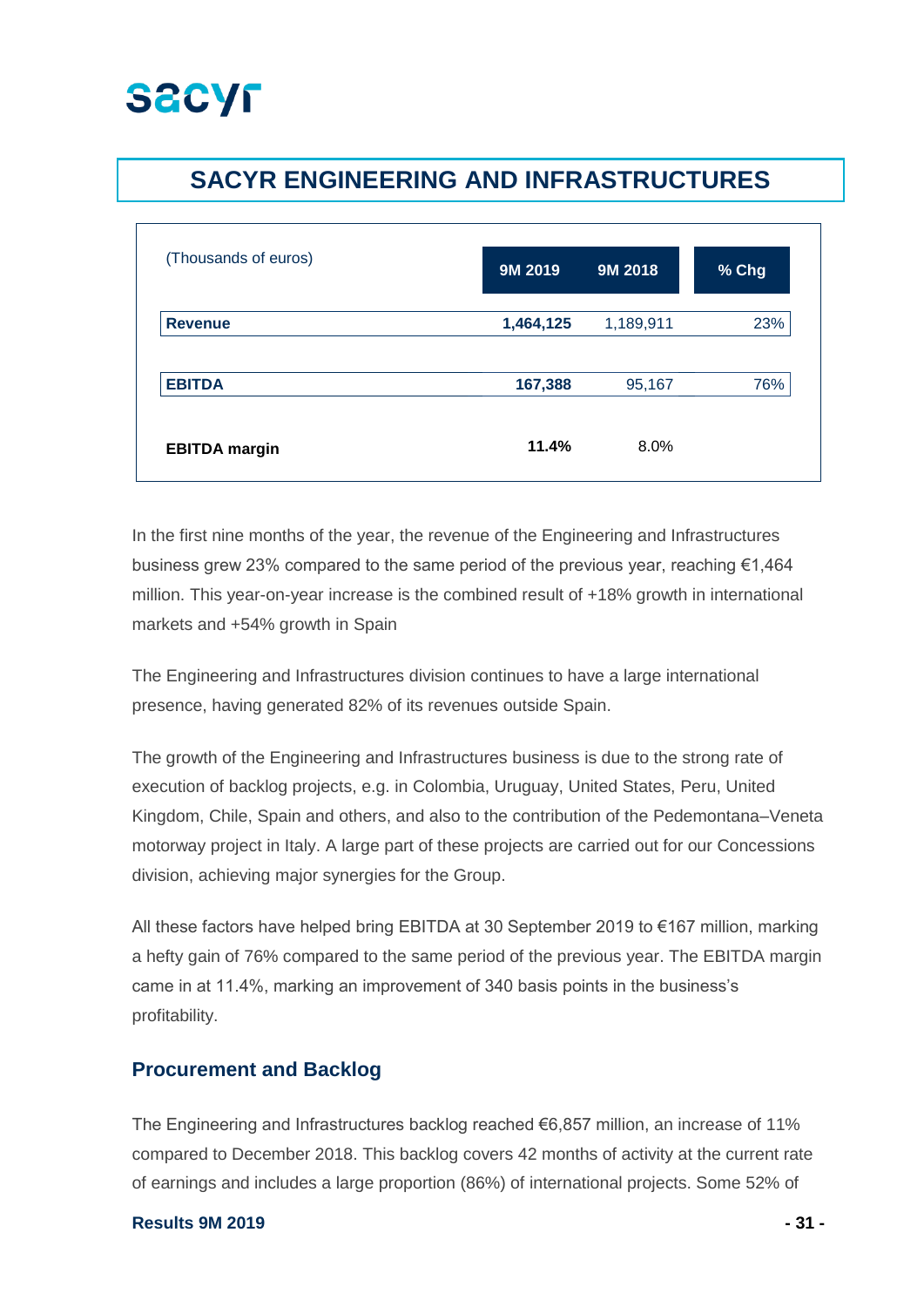the Engineering and Infrastructures backlog consists of infrastructure projects for Sacyr Concessions.

The following projects were awarded during the period:

### At international level:

- Construction and rehabilitation of the **Ferrocarril Central** railway in Uruguay, with an estimated total budget of €735 million.
- Reconstruction and expansion of the **IH35E interstate highway in Texas**, with a budget of approximately €102 million. This is Sacyr's first construction contract in Texas (USA).
- Construction of the **Los Vilos-La Serena stretch of the Route 5 motorway** in Chile, worth an estimated €331 million.
- Construction of the **Sótero del Río hospital** in Chile, with an estimated investment of €328 million.
- Preferred selected bidder to build the new **Polyclinic Hospital in Milan**, with a total budget of approximately €155 million.
- Construction of the **Provincia Cordillera hospital** in the commune of Puente Alto, Chile, with an investment of approximately €153 million.
- Construction of the **South International Corridor rail line**, as part of the Portuguese High-Speed rail system, for a total of approximately €130 million.
- Construction of the prolongation of the **Edinburgh tramway**, with a total budget of approximately €120 million.
- **Urban development works in Qatar**, specifically in South Al Meshaf, south of Doha, for a total of approximately €114 million.
- Expansion of **Chacatulla Airport in Chile**, with an estimated backlog value of €61 million.

#### **Results 9M 2019 - 32 -**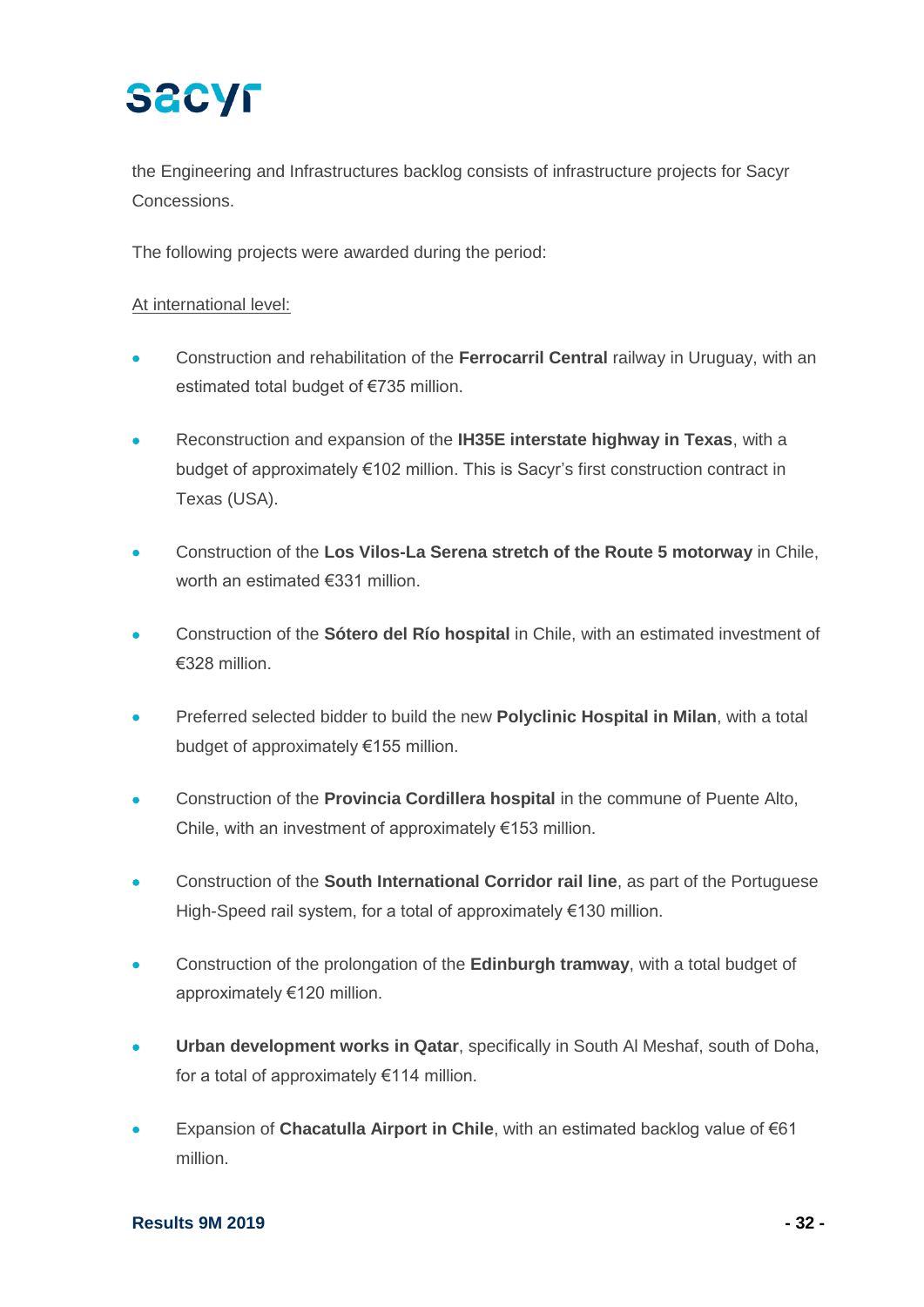- Track maintenance and electrification works in the **Portuguese National Network** for a total of approximately €40 million.
- Construction of 205km of **road in Áncash**, north of Lima, Peru, for a total of approximately €34 million.
- Renovation and repairs in the **Irish rail network** for a total of €21 million.
- Construction of the **Jardín Colonial metro station in São Paulo**, Brazil, for a total of approximately €14.5 million.

### In Spain:

- Construction of **various building projects** for a total of approximately €125 million.
- Construction of the **Arejos-Níjar stretch of the AVE high-speed train** in Almería, as part of the Mediterranean corridor, for a total of approximately €98 million.
- Maintenance, electrification and construction work on **various railway lines**, for a total of approximately €96 million.
- Construction of the new building linking Terminals 1 and 2 of **Tenerife Sur airport** in the Canary Islands, for a total of approximately €44 million.
- Construction and maintenance of the **Madrid-León AVE high-speed rail lines**, for a total of approximately €43 million.
- Construction of the **Hernani-Astigarraga section of the new high-speed rail (AVE) network in the Basque Country**, for approximately €38 million.
- Enlargement of the **Turia Highway** (CV-35) in the Valencian Community for a total of approximately €37 million.
- Remodelling and construction work in the **Gregorio Marañón Hospital** in Madrid, for a total of approximately €34 million.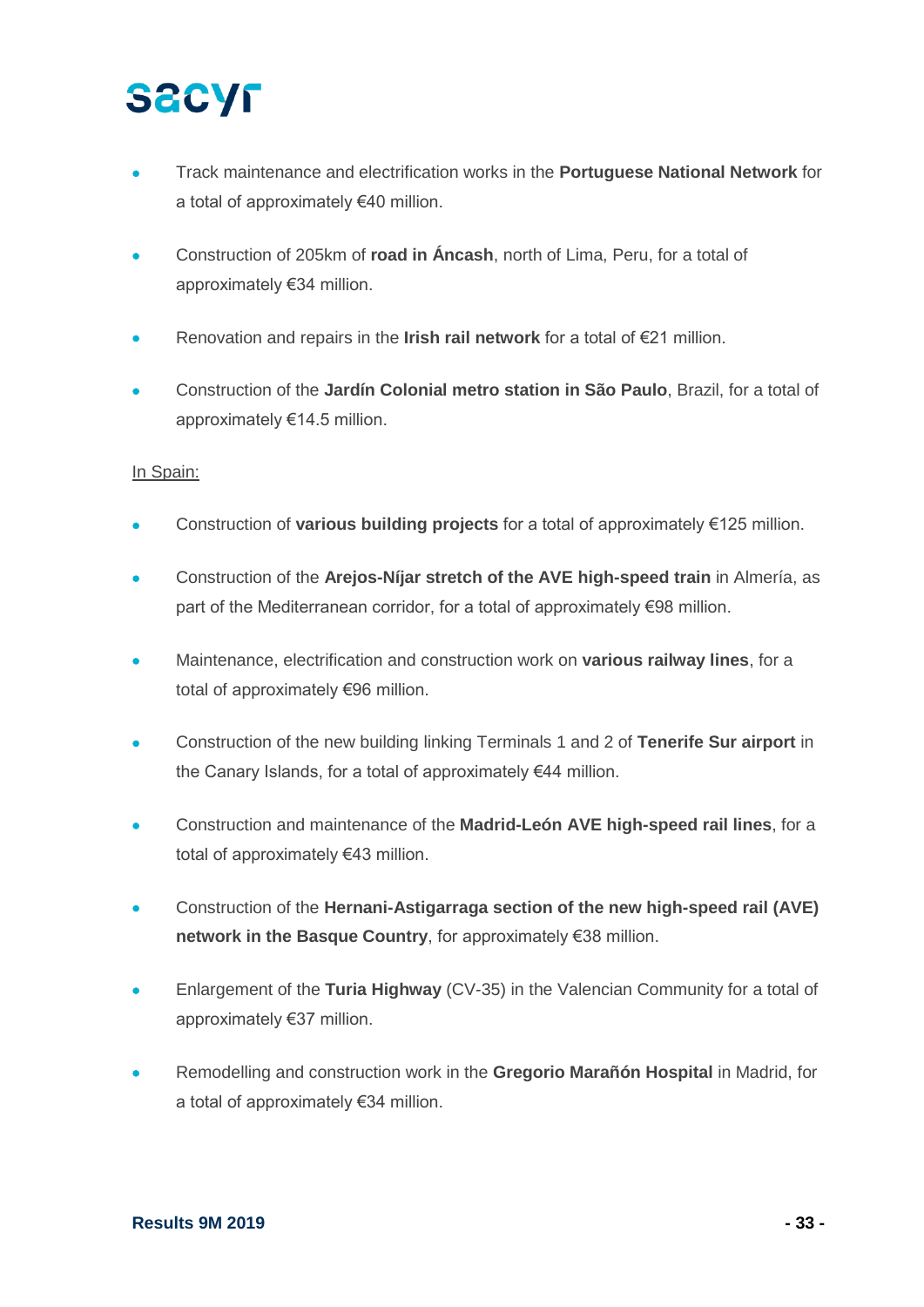

• Remodelling of the **M-40 ring road and A-6 motorway** in Madrid, for a total of approximately €25 million.

# **SACYR SERVICES**

| (Thousands of euros) | 9M 2019 | 9M 2018 | % Chg |
|----------------------|---------|---------|-------|
| <b>Revenue</b>       | 845,091 | 797,771 | 5.9%  |
| <b>Environment</b>   | 356,627 | 322,061 |       |
| <b>Multiservices</b> | 388,304 | 378,868 |       |
| Water                | 96,910  | 94,171  |       |
| Central              | 3,250   | 2,671   |       |
| <b>EBITDA</b>        | 84,285  | 67,718  | 24.5% |
| <b>Environment</b>   | 47,210  | 37,021  |       |
| <b>Multiservices</b> | 19,915  | 12,954  |       |
| Water                | 17,940  | 16,806  |       |
| <b>Central</b>       | (780)   | 937     |       |
| <b>EBITDA Margin</b> | 10.0%   | 8.5%    |       |

At 30 September 2019, the revenue of Sacyr Services reached €845 million, an increase of 6% over the year-earlier period. This growth is thanks to the contribution of the Services business's three divisions: Environment, Multiservices and Water. It reflects the growth in the services activity, which increasingly is focused on concessions for public and private services.

By business line, the growth is as follows:

Environment posted growth of 11% in revenue and 28% in EBITDA, with contributions from contracts: (i) outside Spain, such as the waste collection and transport contract in Bogotá, Colombia and the commissioning of the Melbourne waste treatment plant; and (ii) in Spain, such as the Melilla waste collection contract and the contract for underground container installation and waste collection and transport in the city of Madrid,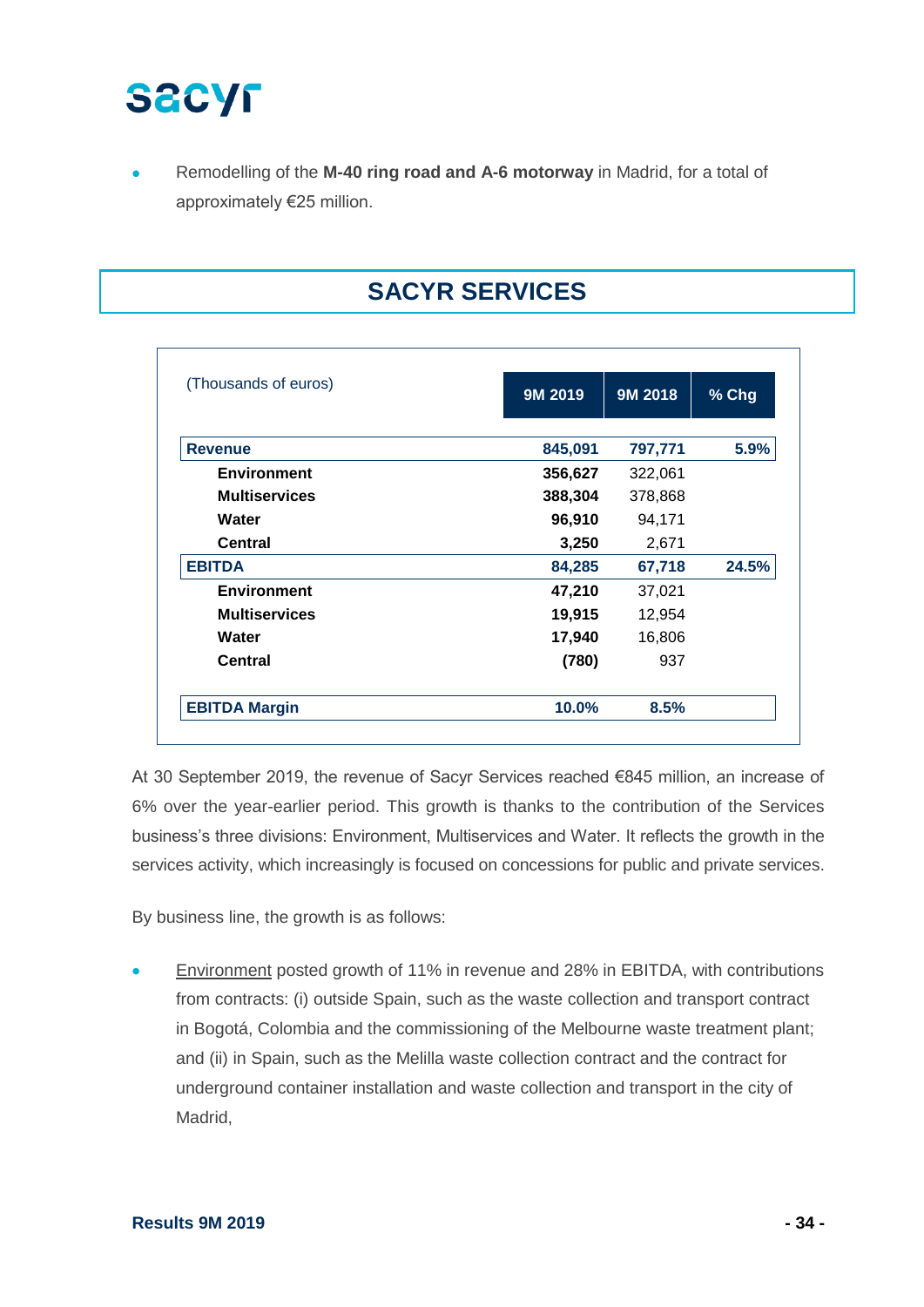# **SECYF**

- Multiservices achieved growth in revenue and EBITDA (+54%) from major contracts: (i) outside Spain, including the Antofagasta Hospital service, operation and maintenance contract and various infrastructure maintenance contracts in Chile, Peru, etc.; and (ii) in Spain, mostly related to dependent care services.
- The Water division posted higher earnings thanks to a general improvement in the contracts and the addition of new contracts to the portfolio. Highlights include the commissioning of the Sohar desalination plant in Oman. This is a reverse osmosis desalination plant, with capacity to produce 250,000 cubic metres of water per day, sufficient to meet the demand of some 220,000 people.

EBITDA reached €84 million, up 24% in the first nine months of 2019 compared to the same period of the previous year. This significant improvement was supported by all areas of the division, bringing the EBITDA margin to 10%, up 150 basis points.

### **Procurement and Backlog**

The Sacyr Services backlog totals €5,689 million, of which 31% is international. Sacyr Servicios continues to pursue opportunities both internationally and in Spain.

Noteworthy contracts it has won include the following:

### **Environment:**

- Street cleaning, waste collection and waste transport services in the municipality of Santa Cruz de Tenerife for a total of €142 million, with a contract term of eight years, which may be extended for a further two years.
- Cleaning and urban waste collection services in Toledo and Cádiz, for a total of €18 million.
- Urban waste transfer and transport service in Viladecans, Barcelona, for a total of €13 million, with a contract term of three years, renewable for another two years.
- Urban waste collection, transport and disposal services and urban cleaning services in Aveiro, Portugal for a total of €7 million, with a contract term of eight years.

#### **Results 9M 2019 - 35 -**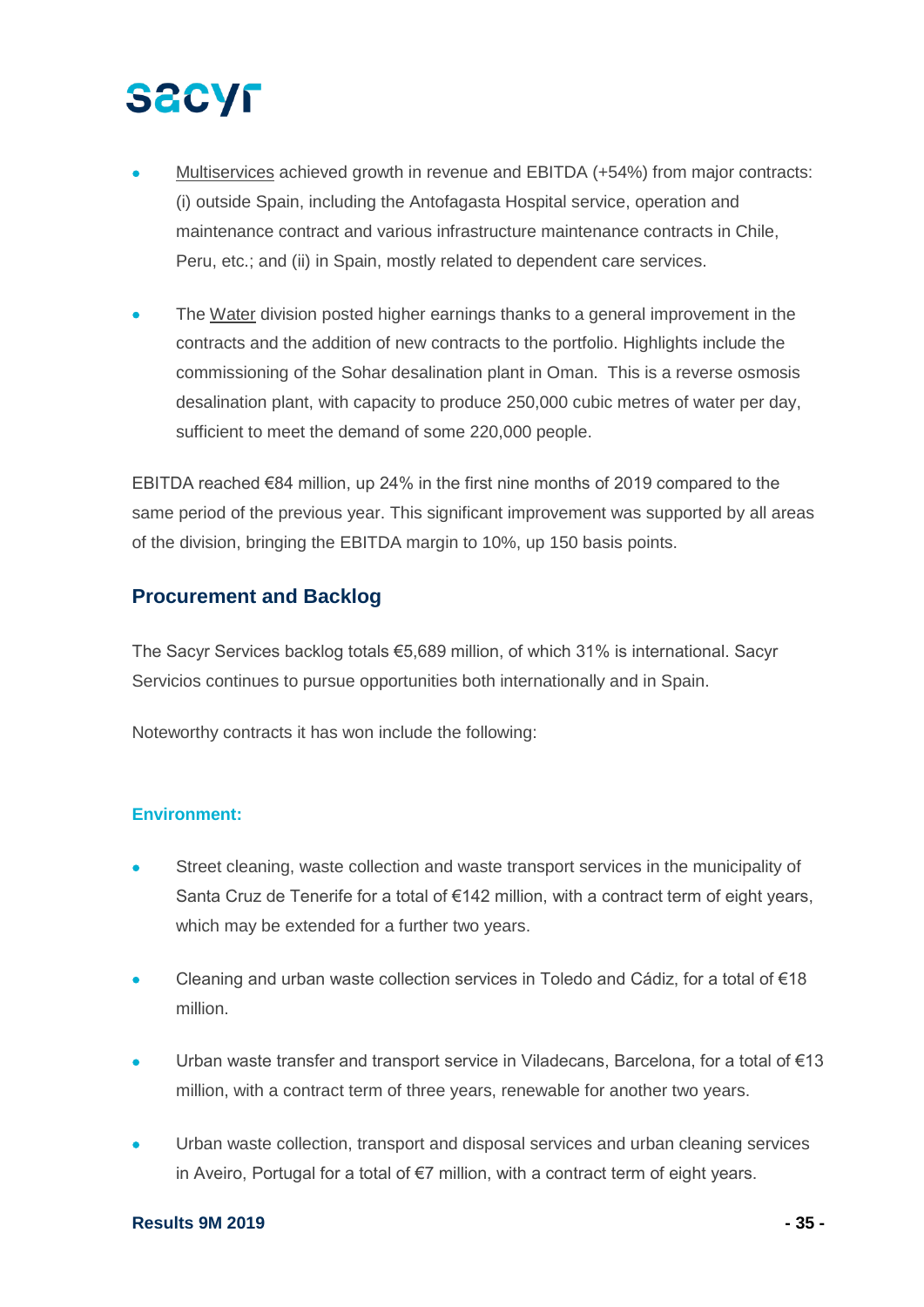

#### **Multiservices**

- Services supplementary to the medical care services at Tláhuac General Hospital (Mexico City), for our concessionaire.
- Cleaning services at Terminals 1 and 2 of El Prat Airport in Barcelona, for a total of €70 million, with a contract term of three years.
- Cleaning, waste management and landscape services for MallPlaza shopping centres in Chile, for a total of €16 million, with a contract term of four years.
- Cleaning services in various shopping centres, offices and corporate buildings, as well as comprehensive maintenance of the Arauco Coronel shopping centre in Chile, for a total of €15 million, with a contract term of three years.
- Renewal of the upkeep and service contract for the Valles del Desierto motorway in Chile, for €13 million, with a contract term of four years.
- Management and upkeep of 436 kilometres of road in the road network linking the departments of Ayacucho, Huancavelica and Junín in Peru, for a total of €10 million, with a contract term of three years.
- Management and upkeep of the 324-kilometre road corridor between Cusco and Echarate in Peru, for a total of €8 million, with a contract term of three years.
- Renewal of the home-assistance service for Madrid City Council, for a total of €23 million.
- Cleaning, waste management and landscape services for the MallPlaza shopping centres in Navarra, for a total of €15 million, with a contract term of four years.
- Cleaning services for the Puerta al Mar Hospital, San Carlos Hospital and affiliated facilities in Cádiz, for a total of €14 million, with a contract term of two years.
- Cleaning services for the Zamora regional primary care department, for a total of  $€6$ million, with a contract term of two years.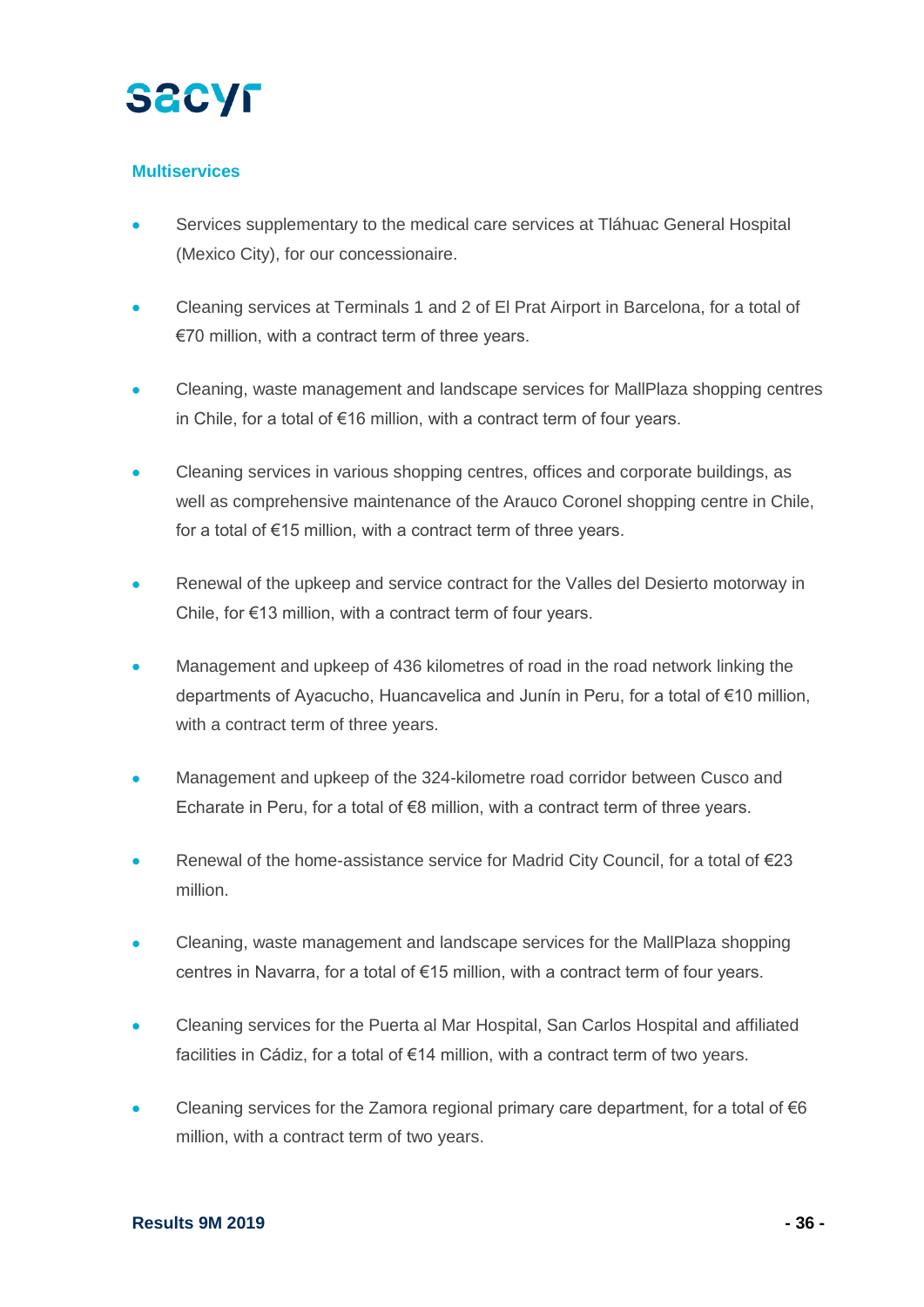

#### **Water**

- Drinking water supply and sewage service for the municipality of Biar (Alicante), for a total of €9 million.
- Contracts for the operation, maintenance and upkeep of wastewater transport and treatment facilities in the Northwest and Pyrenees areas of Navarra, for a total of €5 million.
- Peripheral sanitation, lot 2, for the Bilbao water consortium, for a total of €4 million, with a contract term of three years, renewable for another two.

# **SACYR INDUSTRIAL**

| (Thousands of euros)                    | 9M 2019 | 9M 2018 | % Chg    |
|-----------------------------------------|---------|---------|----------|
| <b>Revenue</b>                          | 283,956 | 388,462 | $-26.9%$ |
| Oil and Gas                             | 85,304  | 106,484 |          |
| Industrial processing plants            | 18,441  | 57,831  |          |
| Water                                   | 36,426  | 77,727  |          |
| Elec. generation, grid and transmission | 142,661 | 145,439 |          |
| Central                                 | 1,123   | 981     |          |
| <b>EBITDA</b>                           | 20,585  | 27,498  | $-25.1%$ |
| <b>EBITDA</b> margin                    | 7.2%    | 7.1%    |          |

The Industrial division's performance in the first nine months of the year was marked by the completion of large projects. At 30 September 2019, Sacyr Industrial posted revenue of €284 million.

• Oil & Gas recorded revenue of €85 million, a decrease compared to the same period of the previous year due to the completion of large ongoing projects, including the Nuevo Mundo compressor station and the petrol module at the Pampilla refinery, both in Peru. Also, during this period, the first scheduled recapitalisation programme at the Nuevo Mundo plant in Peru was started.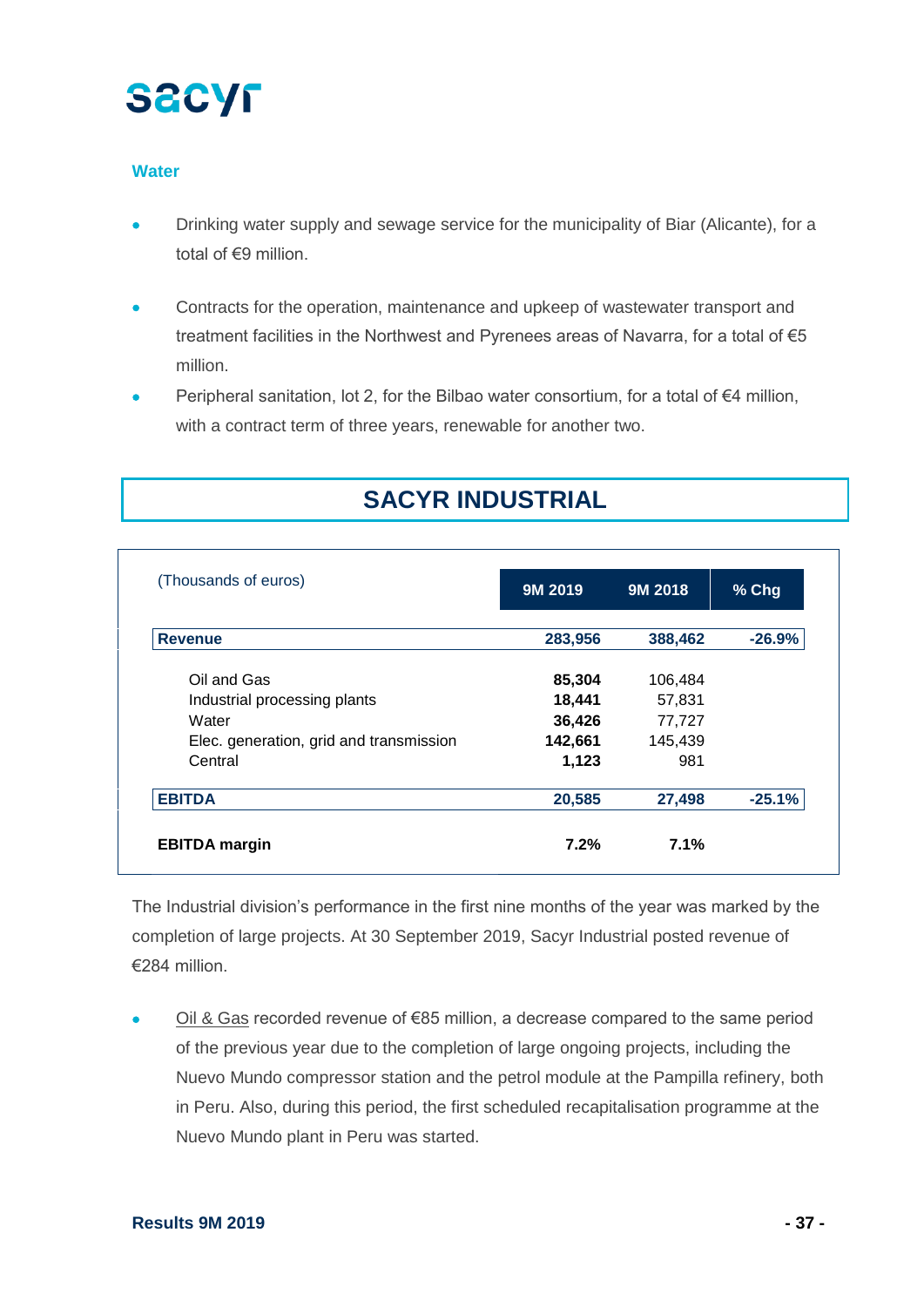# **SECYF**

- The Industrial processing plant business posted nine-month revenue of €18 million, compared to €58 million one year earlier. This contraction was influenced by the near completion of the Chimborazo (Ecuador) and Oruro (Bolivia) cement plants and the completion of the industrial waste treatment plant in Melbourne, Australia.
- The turnover of the Water business was affected by the completion of the Sohar desalination plant in Oman, partly offset by projects in Australia, including the Neerabup (Perth) drinking water plant and the first phase of the Northern Adelaide Irrigation Plan.
- The Electricity generation, grid and transmission area posted revenue of  $€143$  million for the period to 30 September 2019, compared to €145 million for the same period of the previous year. The performance of the EPC business during this period was marked by the increase in the rate of execution of projects such as the solar PV plants in Picón (Spain), the construction of wind turbines for a wind farm in Lugo (Spain) and electric infrastructure maintenance in Panama. Revenue from the Generation business remained stable over the period.

The average electricity pool price for the first nine months of 2019 was €49.9/MWh, compared to €55.4/MWh for the same period of the previous year.

The Generation business's EBITDA at 30 September 2019 reached €21 million, with an EBITDA margin of 7.2%.

### **Procurement and Backlog**

At 30 September 2019, the Industrial division's backlog stood at €2,447 million. Notable awards include the following:

- A consortium that includes Sacyr Industrial was awarded the construction and installation of the **Moquegua 1 and Moquegua 3 hydroelectric power stations** in Peru, for a total of €102 million, with a period of 30 months to complete the work. The two plants will have aggregate installed capacity of 34 megawatts.
- Construction contracts for **two wind farms**, one in Bio Bio (84 MW) and one in Antofagasta (155 MW). The projects involve laying foundations, preparing

#### **Results 9M 2019 - 38 -**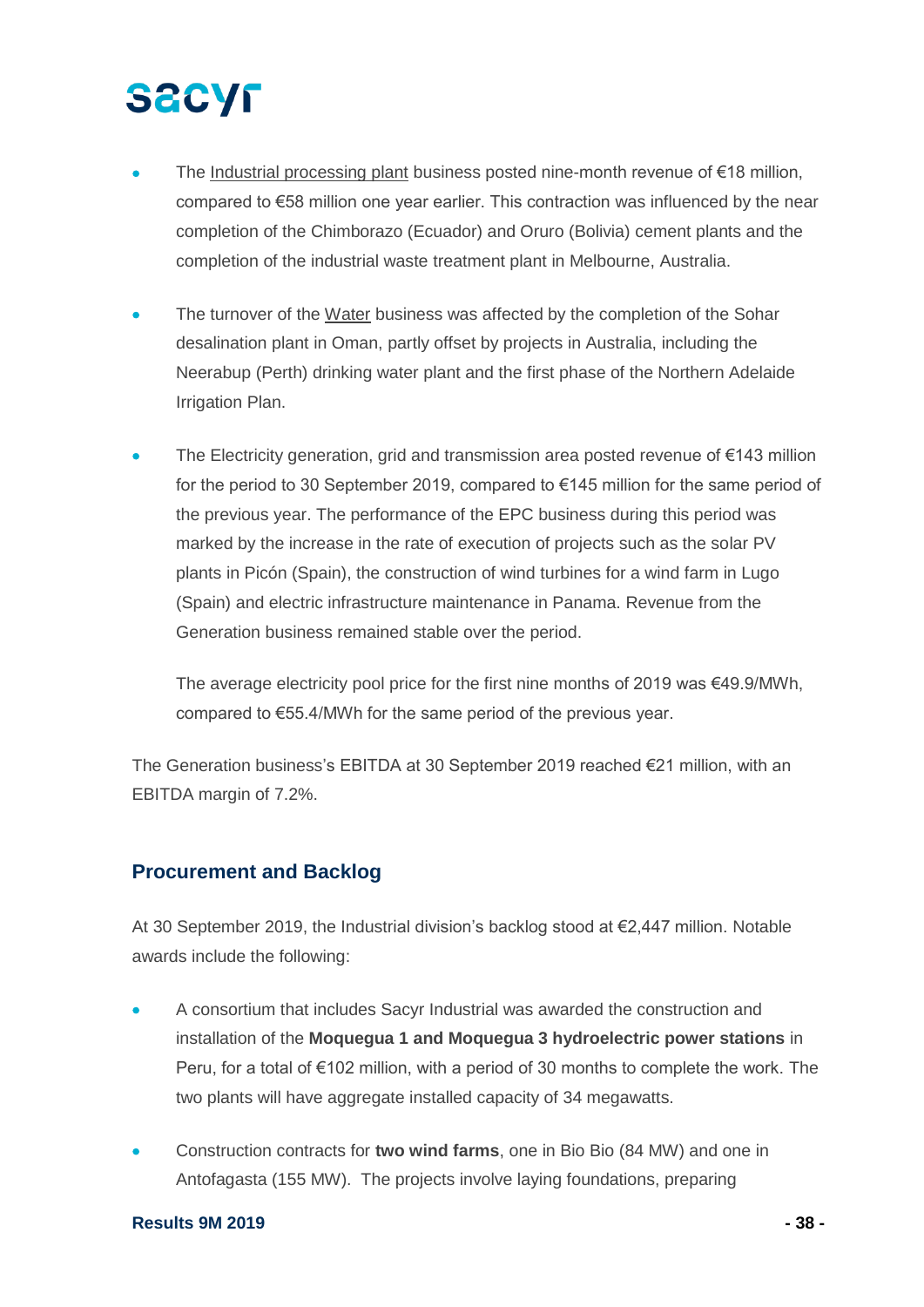

accessways (which includes upgrading the road from the unloading port) and building a collector substation and feeder for each wind farm. €28 million and €33 million, respectively.

- Construction, assembly and commissioning of the building and facilities of the primary crusher and conveyor belt and of the building and facilities of the truck repair shop at the **Quellaveco copper mine** in the department of Moquegua (Peru).
- Expansion of the **groundwater purification plant** in Neerabup, north of Perth (Western Australia). The plant's treatment capacity will be increased from 100,000 to 150,000 cubic metres per day.
- Construction of a 5MW **pilot geothermal plant** in Laguna Colorada in Bolivia for €15 million. If the project is successful, a new 100MW plant may be built in two stages of 50MW each.

### **Significant Milestones**

In May, Sacyr Industrial inaugurated the Group's first waste treatment plant in Australia. Located southeast of Melbourne, the facility will service the more than 1.2 million residents of the area's eight townships. It has a maximum treatment capacity of 120,000 tonnes per year.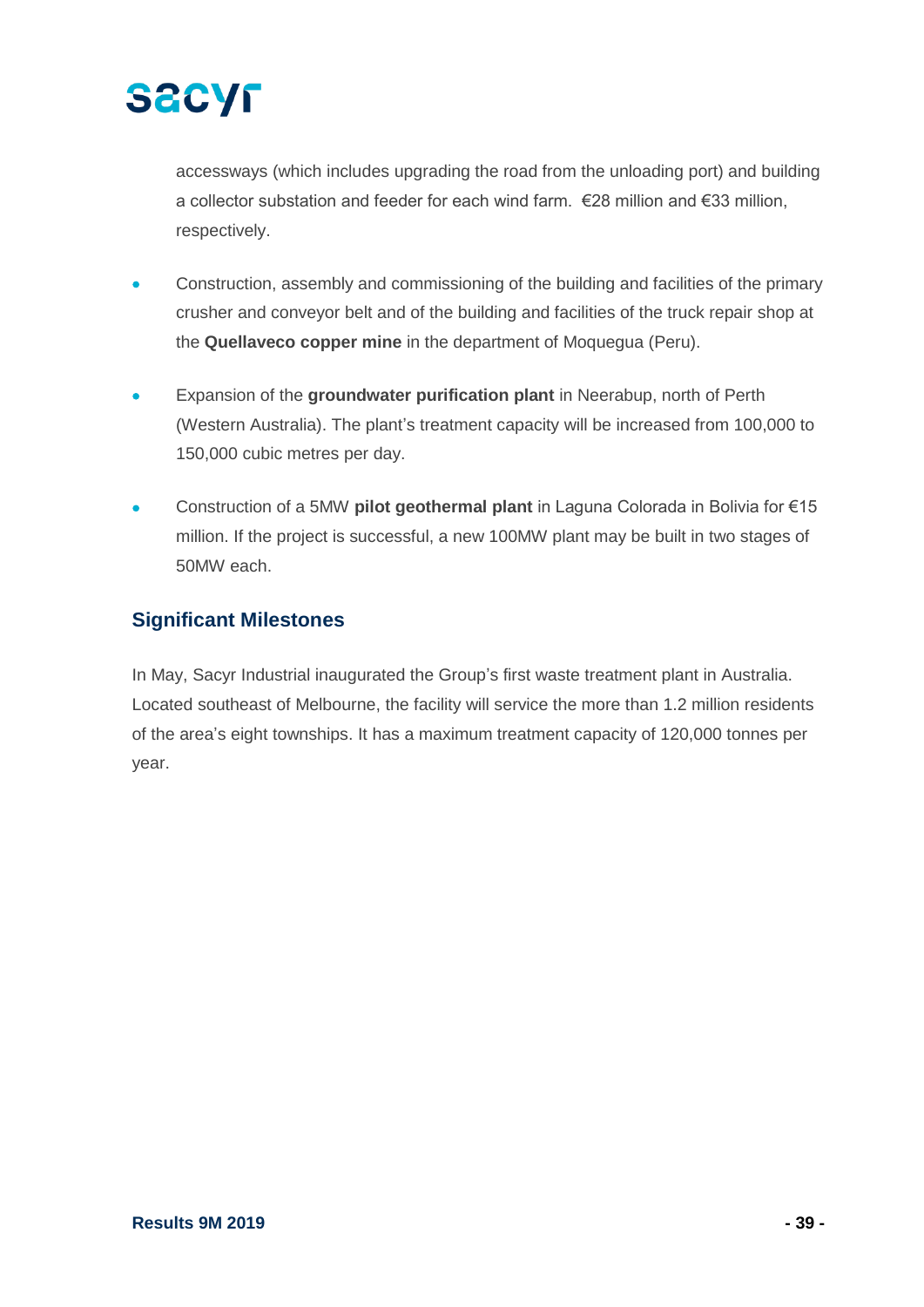

## **VI. Stock Market Performance**

|                                                        | <b>SEPTEMBER</b> |           | % Chg     |  |
|--------------------------------------------------------|------------------|-----------|-----------|--|
| <b>SACYR</b>                                           | 2019             | 2018      | 19/18     |  |
| Market Price at closing (euros per share)              | 2.35             | 2.53      | $-6.93%$  |  |
| High share price                                       | 2.52             | 2.77      | $-9.10%$  |  |
| Low share price                                        | 1.69             | 2.09      | -19.14%   |  |
| Market Capitalization at closing (Thousands of euros)* | 1,367,714        | 1,469,565 | $-6.93%$  |  |
| Average Trading Volume (Thousands of euros)            | 722,897          | 1,145,224 | $-36.88%$ |  |
| Average Daily Trading Volume (Number of shares)        | 1,747,960        | 2,414,864 | $-27.62%$ |  |
| Liquidity (%)                                          | 100              | 100       |           |  |
| Number of shares (Thousands)                           | 582,006          | 553,555   | 5.14%     |  |
| <b>Share Nominal Value</b>                             | 1 EURO           | 1 EURO    |           |  |

\* Adjusted in 2018 for the Capital Increases of July 2018, February 2019 and June 2019

## **VII. Significant Holdings**

The breakdown of the Group's significant holdings at 30 September 2019, based on the data contained in the register kept by Sociedad de Gestión de los Sistemas de Registro, Compensación y Liquidación de Valores, S.A. (Iberclear), is as follows.

|                                    | September - 19 |
|------------------------------------|----------------|
| Disa Corporación Petrolifera, S.A. | 12.64%         |
| Beta Asociados, S.L.               | 6.81%          |
| Grupo Corporativo Fuertes, S.L.    | 6.31%          |
| Prilomi, S.L.                      | 4.69%          |
| Prilou, S.L.                       | 3.57%          |
| Others                             | 65.98%         |
|                                    |                |
| Total                              | 100%           |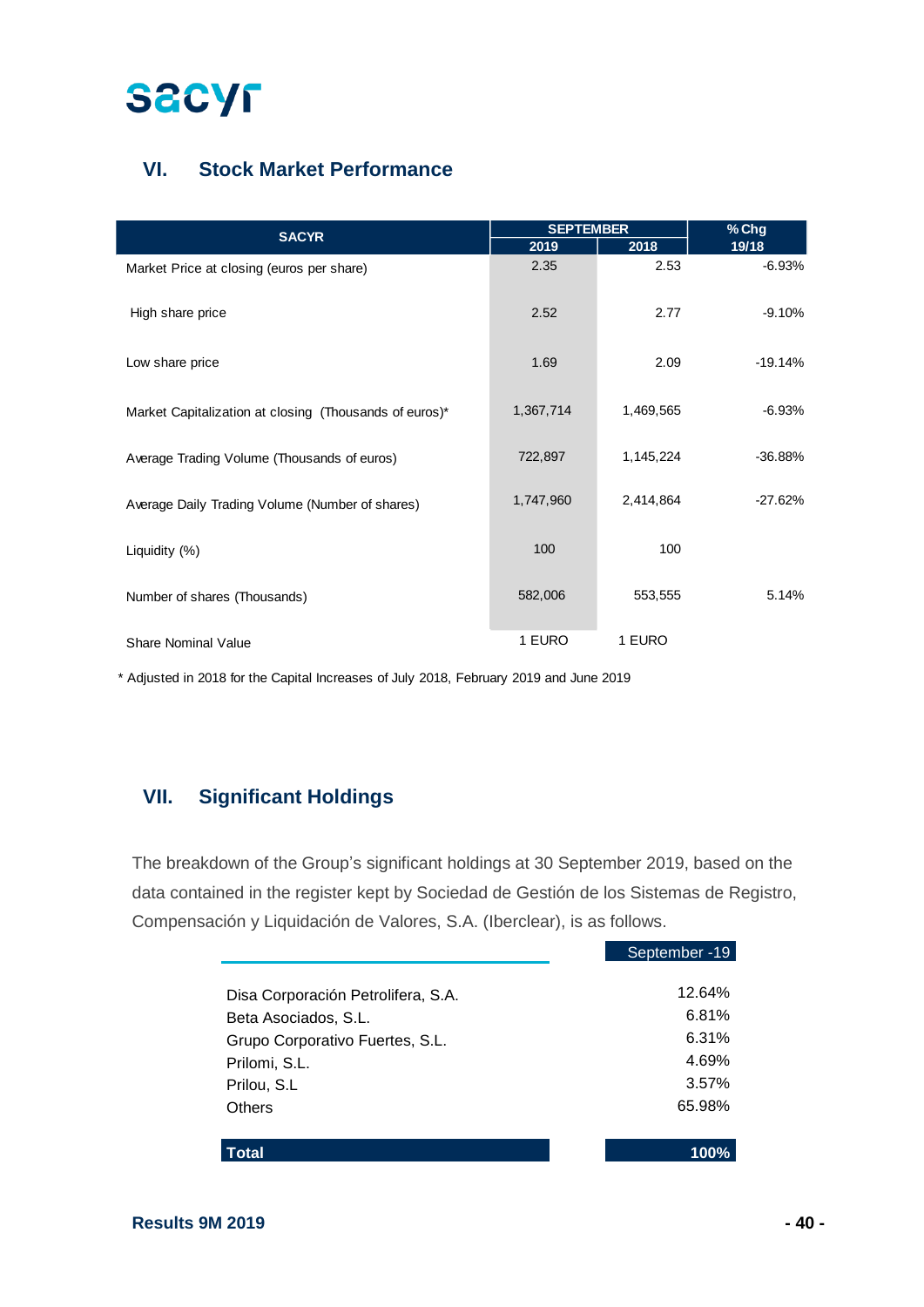## **VIII. Appendix: ALTERNATIVE PERFORMANCE MEASURES**

The Sacyr Group presents its earnings in accordance with International Financial Reporting Standards (IFRS). The Group also provides certain additional financial measurements (known as Alternative Performance Measures, or APMs), which are used by management in decision making and in evaluating the Group's financial performance, cash flows and financial position.

In order to comply with the Guidelines on Alternative Performance Measures (2015/1415en) published by the European Securities and Markets Authority (ESMA), the table below gives details of each APM, including its definition, reconciliation, explanation of its use, comparisons and consistency.

The Sacyr Group considers that this additional information improves the comparability, reliability and comprehensibility of its financial information.

### **ALTERNATIVE PERFORMANCE MEASURES**

**Gross operating profit/(loss) (EBITDA):** this indicator shows operating profit or loss before depreciation and amortisation and any change in provisions, excluding extraordinary/ non-recurring profits and losses.

**Operating profit/(loss) (EBIT):** Calculated as the difference between Operating income (Revenue, Own work capitalised, Other operating income, Government grants released to the income statement) and Operating expenses (Staff costs, Depreciation and amortisation expense, Changes in provisions and Other).

**Gross debt:** Comprises Non-current financial debt and Current financial debt as shown on the liabilities side of the consolidated statement of financial position, which includes bank borrowings and issues in capital markets (bonds).

**Net debt:** Calculated as Gross debt less Other current financial assets and Cash and cash equivalents, from the asset side of the consolidated statement of financial position.

**Project finance debt (gross or net):** This is the financial debt (gross or net) from project companies. In this type of debt, the guarantee received by the lender is limited to the project cash flow and its asset value, with limited recourse to shareholders.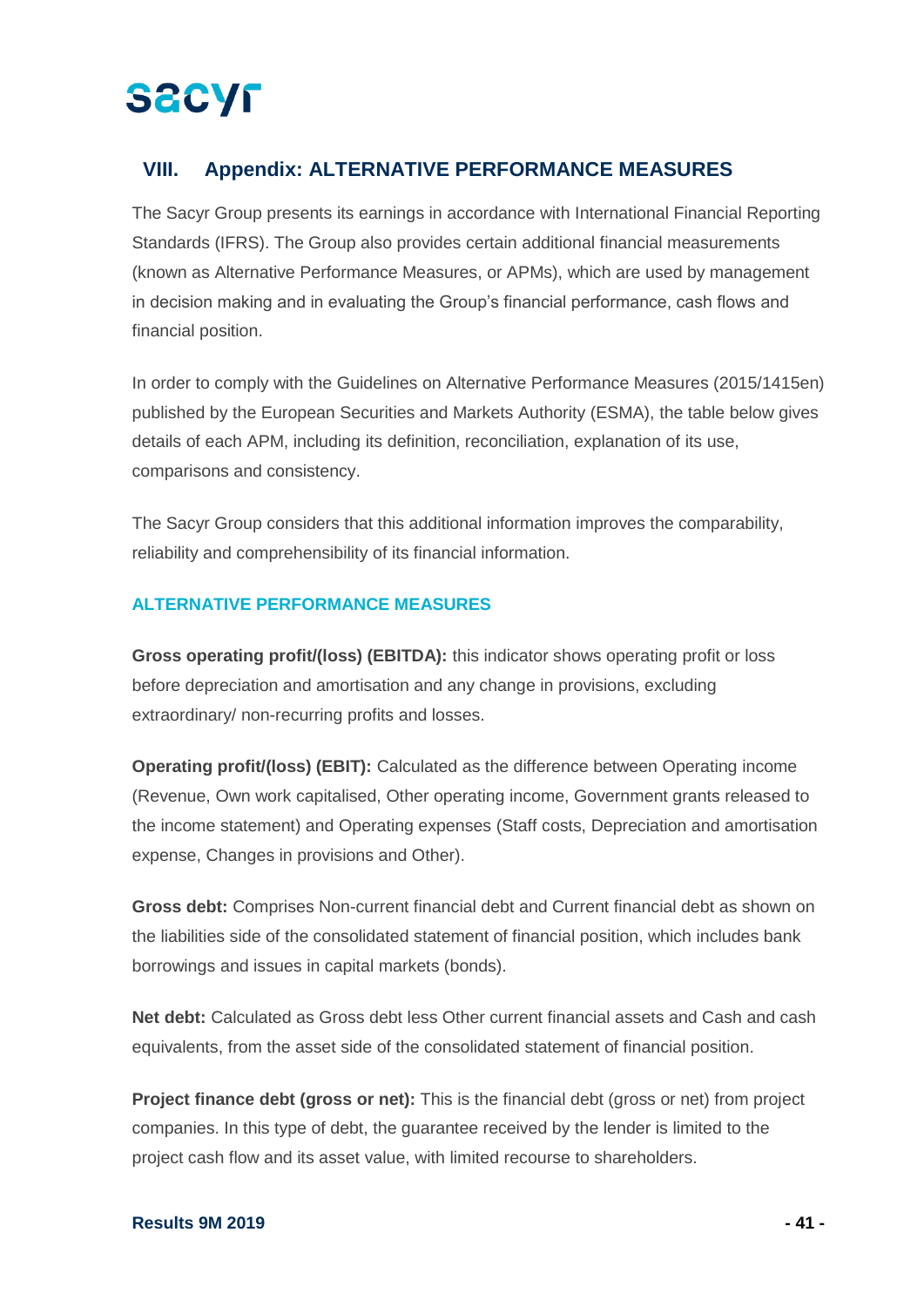# **SACYF**

**Corporate debt (gross or net):** Debt held by the Group's parent, comprising bank borrowings and issues in capital markets.

**Financial result:** The difference between Total finance income and Total finance costs.

**Backlog:** Value of work still to be performed under contracts already awarded and signed. Work is added to backlog when the final contract is signed. The backlog is shown as the percentage attributable to the Group, depending on the consolidation method.

Once a contract has been included in the backlog, the value of the work to be performed under that contract remains in the backlog until it has been completed or is cancelled. Nevertheless, valuation adjustments are made to reflect any changes in prices and contract terms agreed with the client. Due to a number of factors, all or part of the backlog linked to a contract may not actually become revenue. The backlog is subject to project adjustments and cancellations and cannot be taken as an exact indicator of future earnings.

Because IFRS do not provide for any comparable financial measure, the backlog cannot be reconciled with the financial statements. Sacyr Management nevertheless considers that the backlog is a useful indicator of the Group's future revenues and an indicator customarily used by companies in the sector in which Sacyr operates.

The concessions backlog represents the estimated future revenues from concessions over the concession period, based on the financial plan for each concession. It includes projected fluctuations in the exchange rate between the euro and other currencies, as well as changes in inflation, prices, tolls and traffic volumes.

**Market capitalisation:** The number of shares at the reporting date, multiplied by the yearend share price.

**Like-for-like basis:** On occasions, certain figures are corrected to permit a year-on-year comparison, for example, by eliminating non-recurring impairment, significant changes in the consolidation scope that could distort year-on-year comparisons of indicators such as sales, the effect of exchange rates, etc. In each case, details are provided in the notes to the corresponding item.